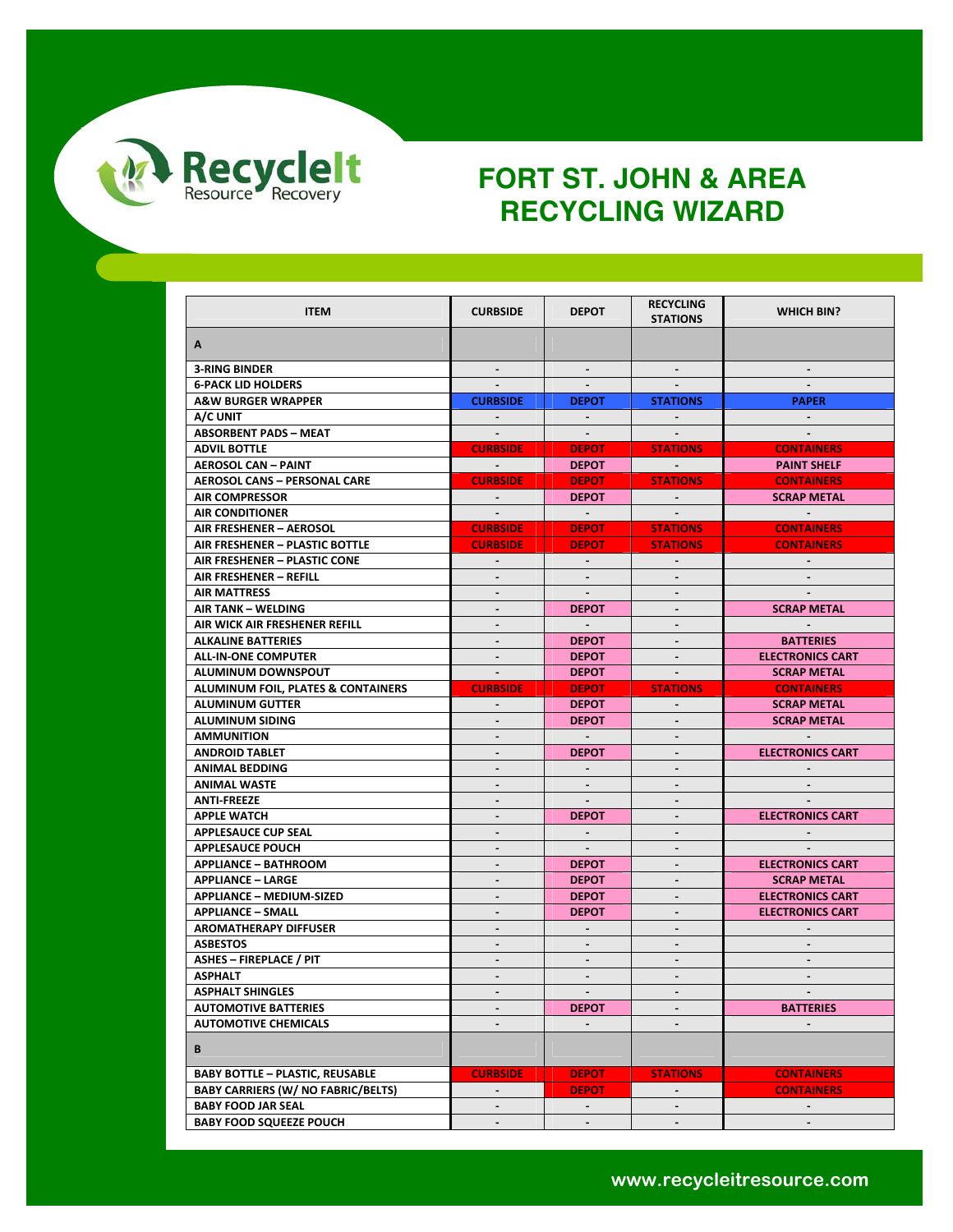

| <b>ITEM</b>                                   | <b>CURBSIDE</b>              | <b>DEPOT</b>   | <b>RECYCLING</b><br><b>STATIONS</b> | <b>WHICH BIN?</b>       |
|-----------------------------------------------|------------------------------|----------------|-------------------------------------|-------------------------|
| <b>BABY MONITORS</b>                          | $\qquad \qquad \blacksquare$ | <b>DEPOT</b>   |                                     | <b>ELECTRONICS CART</b> |
| <b>BABY SEATS</b>                             | $\overline{\phantom{a}}$     |                |                                     |                         |
| <b>BABY WIPES</b>                             | $\blacksquare$               | $\blacksquare$ | $\blacksquare$                      |                         |
| <b>BABYBEL CHEESE WAX</b>                     |                              |                |                                     |                         |
| <b>BACKPACKS</b>                              | $\blacksquare$               | $\blacksquare$ |                                     |                         |
| <b>BAG - COFFEE</b>                           | $\overline{a}$               | $\blacksquare$ |                                     |                         |
| <b>BAG - NON-STRETCHY PLASTIC</b>             |                              |                |                                     |                         |
| <b>BAG-PAPER</b>                              | <b>CURBSIDE</b>              | <b>DEPOT</b>   | <b>STATIONS</b>                     | <b>PAPER</b>            |
| <b>BAG - STRETCHY PLASTIC</b>                 | $\blacksquare$               | <b>DEPOT</b>   | <b>STATIONS</b>                     | <b>SOFT PLASTICS</b>    |
| <b>BAGS - CERTIFIED COMPOSTABLE</b>           |                              | $\sim$         |                                     |                         |
| <b>BAKERY BAG - PAPER W/ PLASTIC WINDOW</b>   | <b>CURBSIDE</b>              | <b>DEPOT</b>   | <b>STATIONS</b>                     | <b>PAPER</b>            |
| <b>BAKERY BOX - PAPER</b>                     | <b>CURBSIDE</b>              | <b>DEPOT</b>   | <b>STATIONS</b>                     | <b>PAPER</b>            |
| <b>BAKERY BOX - PLASTIC</b>                   | <b>CURBSIDE</b>              | <b>DEPOT</b>   |                                     | <b>CONTAINERS</b>       |
|                                               |                              |                | <b>STATIONS</b>                     |                         |
| <b>BAKEWARE - METAL</b>                       | $\blacksquare$               | <b>DEPOT</b>   |                                     | <b>SCRAP METAL</b>      |
| <b>BAKING SHEET</b>                           | $\blacksquare$               | <b>DEPOT</b>   | $\blacksquare$                      | <b>SCRAP METAL</b>      |
| <b>BALLAST - LIGHT (NO PCB'S)</b>             | $\blacksquare$               | <b>DEPOT</b>   |                                     | <b>SCRAP METAL</b>      |
| <b>BALLOON</b>                                | $\blacksquare$               | $\sim$         |                                     |                         |
| <b>BAND-AIDS</b>                              | $\blacksquare$               | $\mathbf{r}$   |                                     |                         |
| <b>BARBECUE GRILL</b>                         | $\blacksquare$               | <b>DEPOT</b>   | $\blacksquare$                      | <b>SCRAP METAL</b>      |
| <b>BARBECUE SAUCE BOTTLE - PLASTIC</b>        | <b>CURBSIDE</b>              | <b>DEPOT</b>   | <b>STATIONS</b>                     | <b>CONTAINERS</b>       |
| <b>BARBEQUE LIGHTER</b>                       | $\blacksquare$               | $\blacksquare$ | $\blacksquare$                      | $\sim$                  |
| <b>BARBEQUE SKEWERS</b>                       | $\blacksquare$               | $\blacksquare$ | $\blacksquare$                      | $\blacksquare$          |
| <b>BATHROOM COUNTERTOP</b>                    | $\overline{\phantom{a}}$     | $\blacksquare$ |                                     |                         |
| <b>BATHTUB - PLASTIC</b>                      | $\blacksquare$               | $\sim$         |                                     |                         |
| <b>BATHTUB - METAL</b>                        | $\blacksquare$               | <b>DEPOT</b>   |                                     | <b>SCRAP METAL</b>      |
| <b>BATTERIES - AUTOMOTIVE</b>                 | $\overline{\phantom{a}}$     | <b>DEPOT</b>   |                                     | <b>BATTERIES</b>        |
| <b>BATTERIES - CAR</b>                        |                              | <b>DEPOT</b>   |                                     | <b>BATTERIES</b>        |
| <b>BATTERIES - CELL PHONE</b>                 |                              | <b>DEPOT</b>   |                                     | <b>BATTERIES</b>        |
| <b>BATTERIES - LAPTOP</b>                     | $\blacksquare$               | <b>DEPOT</b>   | $\blacksquare$                      | <b>BATTERIES</b>        |
| <b>BATTERIES - NON-RECHARGEABLE</b>           | $\blacksquare$               | <b>DEPOT</b>   |                                     | <b>BATTERIES</b>        |
| <b>BATTERIES - RECHARGEABLE</b>               | $\blacksquare$               | <b>DEPOT</b>   |                                     | <b>BATTERIES</b>        |
| <b>BATTERY - MOBILE PHONE</b>                 | $\blacksquare$               | <b>DEPOT</b>   |                                     | <b>BATTERIES</b>        |
| <b>BBQ</b>                                    | $\overline{\phantom{a}}$     | <b>DEPOT</b>   |                                     | <b>SCRAP METAL</b>      |
| <b>BEAR SPRAY</b>                             | $\blacksquare$               | $\sim$         |                                     |                         |
| <b>BED SHEETS PLASTIC STORAGE BAG</b>         |                              |                |                                     |                         |
| <b>BEDDING PLANT POTS (CLEAN)</b>             | <b>CURBSIDE</b>              | <b>DEPOT</b>   | <b>STATIONS</b>                     | <b>CONTAINERS</b>       |
| <b>BEEF JERKY BAG</b>                         | $\sim 100$                   | $\sim 100$     |                                     | $\sim$ 100 $\pm$        |
| <b>BEER LIDS</b>                              | <b>CURBSIDE</b>              | <b>DEPOT</b>   | <b>STATIONS</b>                     | <b>CONTAINERS</b>       |
| <b>BELTS</b>                                  | $\sim$                       | $\sim$         | $\sim$                              | $\sim$                  |
| <b>BERRY CONTAINER</b>                        | <b>CURBSIDE</b>              | <b>DEPOT</b>   | <b>STATIONS</b>                     | <b>CONTAINERS</b>       |
| <b>BEVERAGE CONTAINERS</b>                    | <b>CURBSIDE</b>              | <b>DEPOT</b>   | <b>STATIONS</b>                     | <b>CONTAINERS</b>       |
| <b>BEVERAGE CONTAINERS - FROZEN JUICE</b>     | <b>CURBSIDE</b>              | <b>DEPOT</b>   | <b>STATIONS</b>                     | <b>CONTAINERS</b>       |
| <b>BEVERAGE CONTAINERS - MILK CARTON</b>      | <b>CURBSIDE</b>              | <b>DEPOT</b>   | <b>STATIONS</b>                     | <b>CONTAINERS</b>       |
| <b>BEVERAGE CONTAINERS - MILK JUGS</b>        | <b>CURBSIDE</b>              | <b>DEPOT</b>   | <b>STATIONS</b>                     | <b>CONTAINERS</b>       |
| <b>BEVERAGE CONTAINERS - TETRA PAK CARTON</b> | <b>CURBSIDE</b>              | <b>DEPOT</b>   | <b>STATIONS</b>                     | <b>CONTAINERS</b>       |
| <b>BICYCLE</b>                                | $\blacksquare$               | <b>DEPOT</b>   | $\blacksquare$                      | <b>SCRAP METAL</b>      |
| <b>BICYCLE TIRE</b>                           | $\blacksquare$               | $\blacksquare$ |                                     | $\sim$                  |
| <b>BIKE - EXERCISE EQUIPMENT</b>              | $\blacksquare$               | <b>DEPOT</b>   | $\overline{\phantom{a}}$            | <b>SCRAP METAL</b>      |
| <b>BIKE HELMET</b>                            | $\overline{\phantom{a}}$     |                |                                     |                         |
| <b>BIKE TIRE</b>                              | $\blacksquare$               | ۰              | $\blacksquare$                      | $\blacksquare$          |
| <b>BINDER</b>                                 |                              |                |                                     |                         |
|                                               |                              |                |                                     |                         |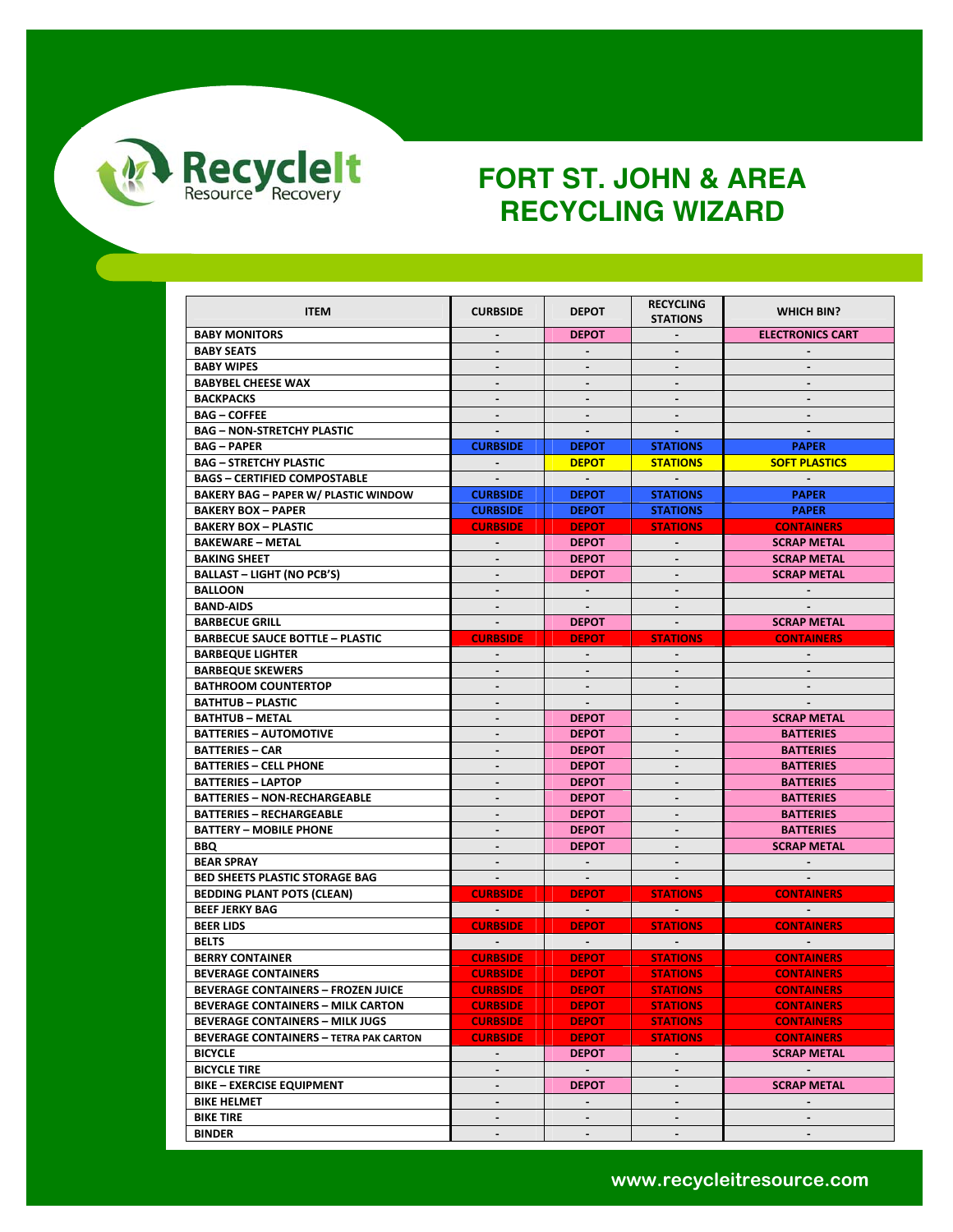

| <b>ITEM</b>                                  | <b>CURBSIDE</b>          | <b>DEPOT</b>   | <b>RECYCLING</b><br><b>STATIONS</b> | <b>WHICH BIN?</b>       |
|----------------------------------------------|--------------------------|----------------|-------------------------------------|-------------------------|
| <b>BIO-MEDICAL WASTE</b>                     |                          |                |                                     |                         |
| <b>BIODEGRADABLE BAGS - PLASTIC</b>          | $\blacksquare$           | $\blacksquare$ |                                     |                         |
| <b>BIODEGRADABLE CONTAINERS - PLASTIC</b>    | $\blacksquare$           | $\blacksquare$ |                                     |                         |
| <b>BIODEGRADABLE PACKING PEANUTS</b>         |                          |                |                                     |                         |
| <b>BISCUIT TIN</b>                           | <b>CURBSIDE</b>          | <b>DEPOT</b>   | <b>STATIONS</b>                     | <b>CONTAINERS</b>       |
| <b>BLACK PLASTIC - CONTAINER</b>             | <b>CURBSIDE</b>          | <b>DEPOT</b>   | <b>STATIONS</b>                     | <b>CONTAINERS</b>       |
| <b>BLACK PLASTIC - TRAY</b>                  | <b>CURBSIDE</b>          | <b>DEPOT</b>   | <b>STATIONS</b>                     | <b>CONTAINERS</b>       |
| <b>BLANKETS</b>                              | $\sim$                   | $\sim$         | $\sim$                              | $\sim$                  |
| <b>BLENDER</b>                               | $\blacksquare$           | <b>DEPOT</b>   | $\blacksquare$                      | <b>ELECTRONICS CART</b> |
| <b>BLINDS - WINDOW</b>                       | $\blacksquare$           | $\sim$         |                                     |                         |
| <b>BLISTER PACKAGING</b>                     |                          |                |                                     |                         |
| <b>BLUE SHOP TOWELS</b>                      | $\blacksquare$           | $\sim$         | $\sim$                              |                         |
| <b>BLURAY</b>                                | $\blacksquare$           | <b>DEPOT</b>   |                                     | <b>ELECTRONICS CART</b> |
| <b>BOAT</b>                                  |                          | $\sim$         |                                     |                         |
| <b>BODY LOTION - TUBE</b>                    | <b>CURBSIDE</b>          | <b>DEPOT</b>   | <b>STATIONS</b>                     | <b>CONTAINERS</b>       |
| <b>BODY LOTION BOTTLE - PLASTIC</b>          | <b>CURBSIDE</b>          | <b>DEPOT</b>   | <b>STATIONS</b>                     | <b>CONTAINERS</b>       |
| <b>BODYWASH BOTTLE</b>                       | <b>CURBSIDE</b>          | <b>DEPOT</b>   | <b>STATIONS</b>                     | <b>CONTAINERS</b>       |
| <b>BOILER</b>                                |                          | <b>DEPOT</b>   |                                     | <b>SCRAP METAL</b>      |
| <b>BOOKS - COIL-BOUND OR SPIRAL-RING</b>     | <b>CURBSIDE</b>          | <b>DEPOT</b>   | <b>STATIONS</b>                     | <b>PAPER</b>            |
| <b>BOOKS-HARDCOVER</b>                       |                          |                |                                     |                         |
| <b>BOOKS-PAPERBACK</b>                       | <b>CURBSIDE</b>          | <b>DEPOT</b>   | <b>STATIONS</b>                     | <b>PAPER</b>            |
| <b>BOOMBOX</b>                               | <b>Contract Contract</b> | <b>DEPOT</b>   | <b>Contract Contract</b>            | <b>ELECTRONICS CART</b> |
| <b>BOTTLE CAPS</b>                           | <b>CURBSIDE</b>          | <b>DEPOT</b>   | <b>STATIONS</b>                     | <b>CONTAINERS</b>       |
| <b>BOTTLE SEAL - PLASTIC</b>                 | $\blacksquare$           | $\sim$ $-$     | $\sim$ $-$                          | $\sim$                  |
| <b>BOTTLES - GLASS</b>                       |                          | <b>DEPOT</b>   | <b>STATIONS</b>                     | <b>GLASS</b>            |
| <b>BOTTLES - TRAVEL-SIZE</b>                 | <b>CURBSIDE</b>          | <b>DEPOT</b>   | <b>STATIONS</b>                     | <b>CONTAINERS</b>       |
| <b>BOUNCE DRYER SHEET</b>                    |                          |                |                                     |                         |
| <b>BOWS</b>                                  |                          |                |                                     |                         |
| <b>BOX SPRING</b>                            | ÷.                       | $\blacksquare$ | $\sim$                              | $\mathbf{r}$            |
| <b>BOX - MEAL DELIVERY KIT</b>               | <b>CURBSIDE</b>          | <b>DEPOT</b>   | <b>STATIONS</b>                     | <b>CARDBOARD</b>        |
| <b>BOXSPRING</b>                             | $\sim$                   | $\sim$         |                                     |                         |
| <b>BREAD BAG - PAPER WITH PLASTIC WINDOW</b> | <b>CURBSIDE</b>          | <b>DEPOT</b>   | <b>STATIONS</b>                     | <b>PAPER</b>            |
| <b>BREAD BAG - PLASTIC</b>                   | $\blacksquare$           | <b>DEPOT</b>   | <b>STATIONS</b>                     | <b>SOFT PLASTICS</b>    |
| <b>BREAD MAKER</b>                           |                          | <b>DEPOT</b>   |                                     | <b>ELECTRONICS CART</b> |
| <b>BREAST MILK STORAGE BAG</b>               |                          | $\sim$         |                                     |                         |
| <b>BRICK</b>                                 | $\blacksquare$           | $\blacksquare$ | $\blacksquare$                      | $\sim$                  |
| <b>BRITA FILTERS</b>                         | $\blacksquare$           | $\sim$         |                                     |                         |
| <b>BROCHURES</b>                             | <b>CURBSIDE</b>          | <b>DEPOT</b>   | <b>STATIONS</b>                     | <b>PAPER</b>            |
| <b>BROWN PAPER BAG</b>                       | <b>CURBSIDE</b>          | <b>DEPOT</b>   | <b>STATIONS</b>                     | <b>PAPER</b>            |
| <b>BRUSH - ALL TYPES</b>                     |                          | $\blacksquare$ |                                     |                         |
| <b>BUBBLE BATH BOTTLE</b>                    | <b>CURBSIDE</b>          | <b>DEPOT</b>   | <b>STATIONS</b>                     | <b>CONTAINERS</b>       |
| <b>BUBBLE MAILER - PAPER</b>                 |                          |                |                                     |                         |
| <b>BUBBLE MAILERS - PLASTIC</b>              | $\blacksquare$           | $\sim$         |                                     |                         |
| <b>BUBBLE WRAP</b>                           | $\sim$                   | <b>DEPOT</b>   | <b>STATIONS</b>                     | <b>SOFT PLASTICS</b>    |
| <b>BUCKETS - PLASTIC</b>                     | <b>CURBSIDE</b>          | <b>DEPOT</b>   | <b>STATIONS</b>                     | <b>CONTAINERS</b>       |
| <b>BUG SPRAY - AEROSOL (EMPTY)</b>           | $\sim 100$               | <b>DEPOT</b>   | $\sim 100$ km s $^{-1}$             | <b>SCRAP METAL</b>      |
| <b>BULLETS</b>                               | $\sim$                   | $\sim 10^{-1}$ | $\sim$                              | $\sim$                  |
| <b>BURGER BOX</b>                            | <b>CURBSIDE</b>          | <b>DEPOT</b>   | <b>STATIONS</b>                     | <b>PAPER</b>            |
| <b>BURGER WRAPPER - FOIL / PAPER</b>         | <b>Contract Contract</b> | $\sim$ $-$     |                                     | $\sim$ $-$              |
| <b>BURGER WRAPPER - PAPER</b>                | <b>CURBSIDE</b>          | <b>DEPOT</b>   | <b>STATIONS</b>                     | <b>PAPER</b>            |
| <b>BURNER LINERS - FOIL</b>                  | $\sim$                   | $\sim$         | $\sim$                              | $\sim$                  |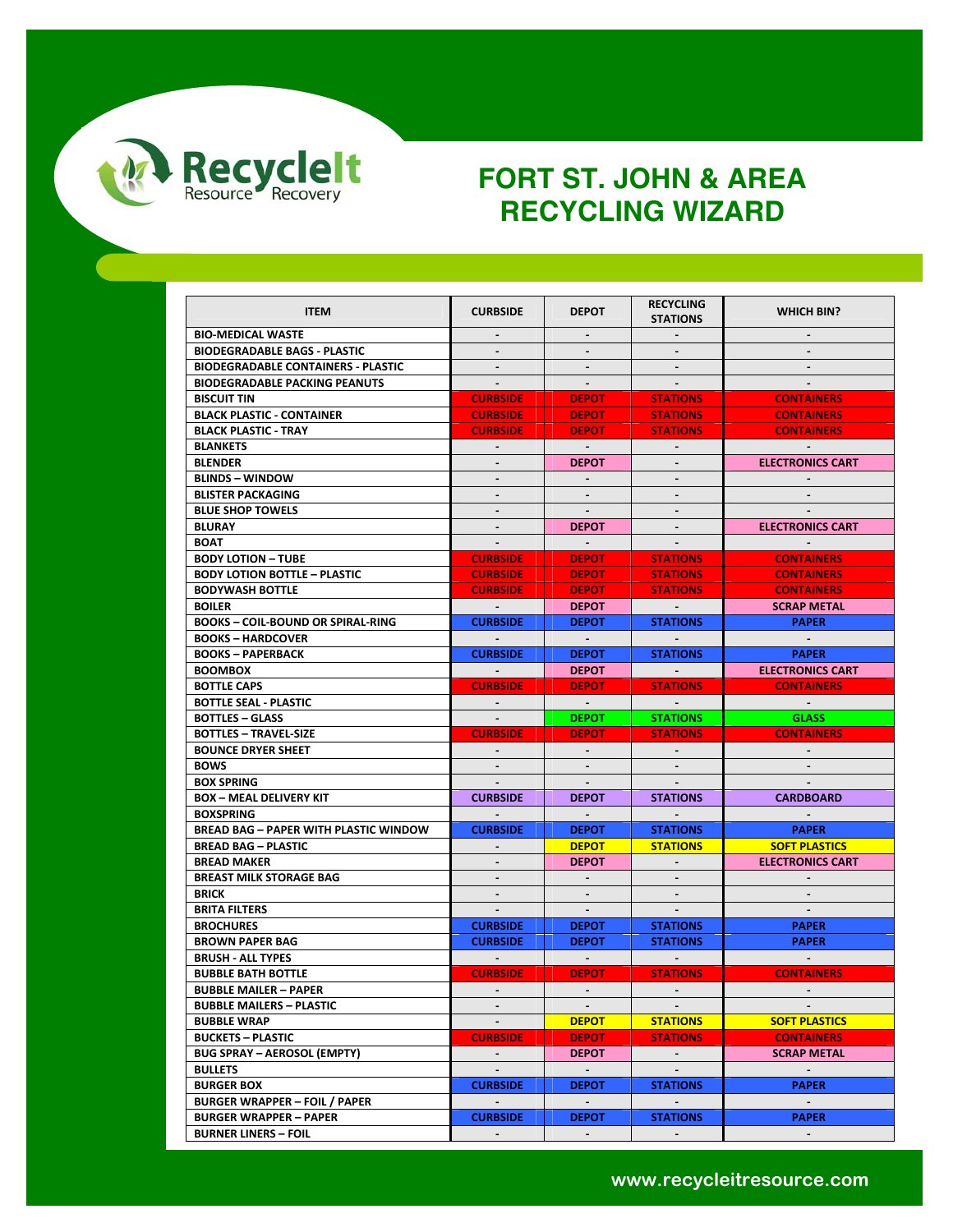

| <b>ITEM</b>                                | <b>CURBSIDE</b>   | <b>DEPOT</b>   | <b>RECYCLING</b><br><b>STATIONS</b> | <b>WHICH BIN?</b>       |
|--------------------------------------------|-------------------|----------------|-------------------------------------|-------------------------|
| <b>BUSINESS CARDS</b>                      | <b>CURBSIDE</b>   | <b>DEPOT</b>   | <b>STATIONS</b>                     | <b>PAPER</b>            |
| <b>BUTANE CANISTER (EMPTY)</b>             |                   | <b>DEPOT</b>   |                                     | <b>SCRAP METAL</b>      |
| <b>BUTANE LIGHTER</b>                      | -                 | $\sim$         | $\blacksquare$                      |                         |
| <b>BUTCHER'S PAPER</b>                     |                   |                |                                     |                         |
| <b>BUTTER WRAPPER</b>                      | $\blacksquare$    | $\sim$         | $\blacksquare$                      |                         |
| <b>BUTTON</b>                              |                   |                |                                     |                         |
|                                            |                   |                |                                     |                         |
| C                                          |                   |                |                                     |                         |
| <b>CABINETS</b>                            | $\sim$            | $\blacksquare$ | $\sim$                              |                         |
| <b>CABLES - COMPUTER</b>                   |                   | <b>DEPOT</b>   |                                     | <b>ELECTRONICS CART</b> |
| <b>CAKE BOX - PAPER</b>                    | <b>CURBSIDE</b>   | <b>DEPOT</b>   | <b>STATIONS</b>                     | <b>PAPER</b>            |
| <b>CAKE BOX - PLASTIC</b>                  | <b>CURBSIDE</b>   | <b>DEPOT</b>   | <b>STATIONS</b>                     | <b>CONTAINERS</b>       |
| <b>CAKE PAN</b>                            | $\blacksquare$    | <b>DEPOT</b>   |                                     | <b>SCRAP METAL</b>      |
| <b>CALCULATOR</b>                          |                   | <b>DEPOT</b>   |                                     | <b>ELECTRONICS CART</b> |
| <b>CAMCORDER</b>                           |                   | <b>DEPOT</b>   |                                     | <b>ELECTRONICS CART</b> |
| <b>CAMERAS - DIGITAL</b>                   | ۰.                | <b>DEPOT</b>   | $\blacksquare$                      | <b>ELECTRONICS CART</b> |
| <b>CAMERAS - FILM</b>                      | $\blacksquare$    | <b>DEPOT</b>   |                                     | <b>ELECTRONICS CART</b> |
| <b>CAMPER TRAILER</b>                      | $\blacksquare$    | $\sim$ $-$     |                                     |                         |
| <b>CAMPING PROPANE TANKS</b>               |                   | <b>DEPOT</b>   |                                     | <b>PROPANE BOTTLES</b>  |
| <b>CAN HOLDERS (AKA 6-PACK RINGS)</b>      |                   |                |                                     |                         |
| <b>CANDLE WAX</b>                          | $\blacksquare$    |                |                                     |                         |
| <b>CANDY BAR WRAPPER</b>                   |                   |                |                                     |                         |
| <b>CANISTER - PAPER / FOIL / METAL MIX</b> | <b>CURBSIDE</b>   | <b>DEPOT</b>   | <b>STATIONS</b>                     | <b>CONTAINERS</b>       |
| <b>CANNING JAR - GLASS</b>                 | <b>Contractor</b> | <b>DEPOT</b>   | <b>STATIONS</b>                     | <b>GLASS</b>            |
| <b>CANNING LID - METAL</b>                 | <b>CURBSIDE</b>   | <b>DEPOT</b>   | <b>STATIONS</b>                     | <b>CONTAINERS</b>       |
| <b>CANS</b>                                | <b>CURBSIDE</b>   | <b>DEPOT</b>   | <b>STATIONS</b>                     | <b>CONTAINERS</b>       |
| <b>CAPPUCCINO PACKET</b>                   | $\sim$            | $\sim 100$     | $\sim$                              | $\sim 100$ km s $^{-1}$ |
| <b>CAPS</b>                                | <b>CURBSIDE</b>   | <b>DEPOT</b>   | <b>STATIONS</b>                     | <b>CONTAINERS</b>       |
| <b>CAR BATTERIES</b>                       |                   | <b>DEPOT</b>   |                                     | <b>BATTERIES</b>        |
| <b>CAR PARTS</b>                           | ۰.                | <b>DEPOT</b>   | $\blacksquare$                      | <b>SCRAP METAL</b>      |
| CAR SEATS (W/ NO FABRIC/BELTS)             |                   | <b>DEPOT</b>   |                                     | <b>CONTAINERS</b>       |
| <b>CARBON MONOXIDE DETECTORS</b>           |                   | <b>DEPOT</b>   |                                     | <b>SMOKE ALARMS</b>     |
| <b>CARDBOARD</b>                           | <b>CURBSIDE</b>   | <b>DEPOT</b>   | <b>STATIONS</b>                     | <b>CARDBOARD</b>        |
| <b>CARDBOARD - BOXES</b>                   | <b>CURBSIDE</b>   | <b>DEPOT</b>   | <b>STATIONS</b>                     | <b>CARDBOARD</b>        |
| <b>CARDBOARD - CEREAL BOXES</b>            | <b>CURBSIDE</b>   | <b>DEPOT</b>   | <b>STATIONS</b>                     | <b>PAPER</b>            |
| <b>CARDBOARD - PIZZA BOX</b>               | <b>CURBSIDE</b>   | <b>DEPOT</b>   | <b>STATIONS</b>                     | <b>CARDBOARD</b>        |
| <b>CARDBOARD - TISSUE BOXES</b>            | <b>CURBSIDE</b>   | <b>DEPOT</b>   | <b>STATIONS</b>                     | <b>PAPER</b>            |
| <b>CARDBOARD - TOILET PAPER ROLLS</b>      | <b>CURBSIDE</b>   | <b>DEPOT</b>   | <b>STATIONS</b>                     | <b>PAPER</b>            |
| <b>CARDBOARD - PAPER TOWEL ROLLS</b>       | <b>CURBSIDE</b>   | <b>DEPOT</b>   | <b>STATIONS</b>                     | <b>PAPER</b>            |
| <b>CARPET</b>                              |                   |                |                                     |                         |
| <b>CARPET - UNDERLAY</b>                   | $\blacksquare$    | $\blacksquare$ | $\blacksquare$                      | $\blacksquare$          |
| <b>CARS</b>                                | $\sim$ 100 $\sim$ | <b>Service</b> |                                     |                         |
| <b>CARTONS - FOOD &amp; BEVERAGE</b>       | <b>CURBSIDE</b>   | <b>DEPOT</b>   | <b>STATIONS</b>                     | <b>CONTAINERS</b>       |
| <b>CASSETTE PLAYERS</b>                    | $\sim$            | <b>DEPOT</b>   |                                     | <b>ELECTRONICS CART</b> |
| <b>CASSETTE TAPES</b>                      | $\sim$            | <b>DEPOT</b>   |                                     | <b>ELECTRONICS CART</b> |
| <b>CAT5 CABLE</b>                          | $\sim$            | <b>DEPOT</b>   |                                     | <b>ELECTRONICS CART</b> |
| <b>CATALOGUES</b>                          | <b>CURBSIDE</b>   | <b>DEPOT</b>   | <b>STATIONS</b>                     | <b>PAPER</b>            |
|                                            |                   |                |                                     |                         |
| <b>CD JEWEL CASE</b>                       | <b>CURBSIDE</b>   | <b>DEPOT</b>   | <b>STATIONS</b>                     | <b>CONTAINERS</b>       |
| <b>CD PLAYERS</b>                          | $\sim$            | <b>DEPOT</b>   | $\sim$<br>$\mathbf{r}$              | <b>ELECTRONICS CART</b> |
| <b>CD-ROM DRIVES</b>                       | $\blacksquare$    | <b>DEPOT</b>   |                                     | <b>ELECTRONICS CART</b> |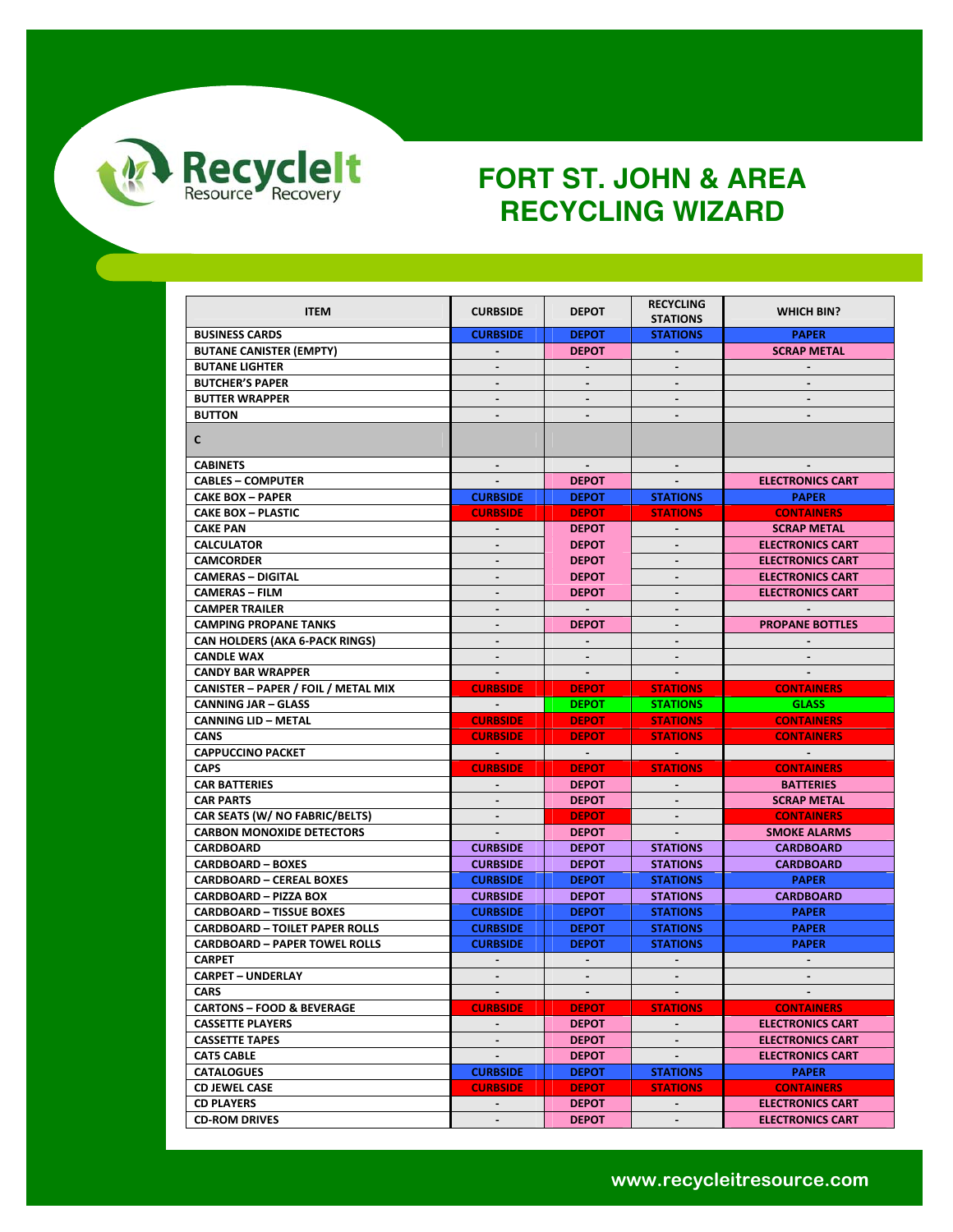

| <b>ITEM</b>                               | <b>CURBSIDE</b>              | <b>DEPOT</b>   | <b>RECYCLING</b> | <b>WHICH BIN?</b>       |
|-------------------------------------------|------------------------------|----------------|------------------|-------------------------|
|                                           |                              |                | <b>STATIONS</b>  |                         |
| <b>CDS</b>                                | $\blacksquare$               | <b>DEPOT</b>   |                  | <b>ELECTRONICS CART</b> |
| <b>CEILING LIGHTS</b>                     | $\blacksquare$               | <b>DEPOT</b>   | $\blacksquare$   | <b>ELECTRONICS CART</b> |
| <b>CELL PHONE</b>                         | $\overline{\phantom{a}}$     | <b>DEPOT</b>   |                  | <b>ELECTRONICS CART</b> |
| <b>CELL PHONE - CHARGER</b>               |                              | <b>DEPOT</b>   |                  | <b>ELECTRONICS CART</b> |
| <b>CELL PHONE BATTERY</b>                 | $\blacksquare$               | <b>DEPOT</b>   | $\sim$           | <b>BATTERIES</b>        |
| <b>CELLOPHANE</b>                         | $\qquad \qquad \blacksquare$ |                |                  |                         |
| <b>CEMENT</b>                             | $\blacksquare$               |                |                  |                         |
| <b>CENTRAL PROCESSING UNIT (CPU)</b>      | $\blacksquare$               | <b>DEPOT</b>   | $\sim$           | <b>ELECTRONICS CART</b> |
| <b>CERAMIC</b>                            | $\blacksquare$               | <b>DEPOT</b>   | <b>STATIONS</b>  | <b>GLASS</b>            |
| <b>CEREAL BAG LINER</b>                   | $\blacksquare$               | $\sim$ $-$     |                  | $\sim$ $-$              |
| <b>CEREAL BOXES</b>                       | <b>CURBSIDE</b>              | <b>DEPOT</b>   | <b>STATIONS</b>  | <b>PAPER</b>            |
| <b>CFL BULBS</b>                          | $\sim$                       | <b>DEPOT</b>   | $\sim$           | <b>LIGHT BULBS</b>      |
| <b>CFL TUBES</b>                          | $\sim$                       | <b>DEPOT</b>   | $\sim$           | <b>LIGHT BULBS</b>      |
| <b>CHAI TEA CARTON</b>                    | <b>CURBSIDE</b>              | <b>DEPOT</b>   | <b>STATIONS</b>  | <b>CONTAINERS</b>       |
| <b>CHAIN LINK FENCE</b>                   | $\sim$                       | <b>DEPOT</b>   | $\sim$           | <b>SCRAP METAL</b>      |
| <b>CHAIRS</b>                             | $\blacksquare$               | $\sim$         |                  |                         |
| <b>CHALK</b>                              | $\overline{\phantom{m}}$     | $\sim$         |                  |                         |
| <b>CHANDELIER</b>                         |                              | <b>DEPOT</b>   |                  | <b>ELECTRONICS CART</b> |
| <b>CHAPSTICK</b>                          | $\blacksquare$               | $\sim$         | $\blacksquare$   | $\sim$                  |
| <b>CHARCOAL PRODUCTS</b>                  | $\blacksquare$               |                |                  |                         |
| <b>CHEESE SLICE PAPER</b>                 | $\blacksquare$               |                |                  |                         |
| <b>CHEESE SLICES - RESEALABLE PACKAGE</b> | $\blacksquare$               | $\blacksquare$ |                  | $\sim$                  |
| <b>CHEESE STRING WRAPPER</b>              | $\blacksquare$               | $\blacksquare$ |                  |                         |
| <b>CHEESE WAX</b>                         |                              |                |                  |                         |
|                                           |                              |                |                  |                         |
|                                           |                              |                |                  |                         |
| <b>CHEESEBURGER BOX</b>                   | <b>CURBSIDE</b>              | <b>DEPOT</b>   | <b>STATIONS</b>  | <b>PAPER</b>            |
| <b>CHEESEBURGER WRAPPER - FOIL/PAPER</b>  |                              |                |                  | $\sim$                  |
| <b>CHEESEBURGER WRAPPER - PAPER</b>       | <b>CURBSIDE</b>              | <b>DEPOT</b>   | <b>STATIONS</b>  | <b>PAPER</b>            |
| <b>CHEESECLOTH</b>                        |                              | $\sim$         |                  | $\sim$                  |
| <b>CHEFS PLATE BOX</b>                    | <b>CURBSIDE</b>              | <b>DEPOT</b>   | <b>STATIONS</b>  | <b>CARDBOARD</b>        |
| <b>CHEFS PLATE PACKAGING</b>              |                              |                |                  |                         |
| <b>CHEFS PLATE - ICE PACK</b>             | $\blacksquare$               | $\blacksquare$ |                  |                         |
| <b>CHEMICALS - AUTOMOTIVE</b>             | $\overline{\phantom{a}}$     |                |                  |                         |
| <b>CHEMICALS - CLEANING</b>               | ۰.                           | $\blacksquare$ | $\blacksquare$   | $\sim$                  |
| <b>CHEMICALS - GARDENING</b>              | $\overline{a}$               |                |                  |                         |
| <b>CHEMICALS - HEALTH CARE</b>            | $\blacksquare$               | $\blacksquare$ |                  |                         |
| <b>CHEMICALS - HOBBY, ARTS AND CRAFTS</b> | $\overline{\phantom{a}}$     | $\blacksquare$ | $\blacksquare$   |                         |
| <b>CHEMICALS - PAINT AND PAINT CANS</b>   | $\blacksquare$               | <b>DEPOT</b>   |                  | <b>PAINT SHELF</b>      |
| <b>CHERRY BAG - PLASTIC</b>               | $\sim$                       | $\sim$ $-$     | $\sim$           | $\sim$                  |
| <b>CHICKEN BROTH CARTON</b>               | <b>CURBSIDE</b>              | <b>DEPOT</b>   | <b>STATIONS</b>  | <b>CONTAINERS</b>       |
| <b>CHINESE FOOD TAKEOUT BOX</b>           | <b>CURBSIDE</b>              | <b>DEPOT</b>   | <b>STATIONS</b>  | <b>CONTAINERS</b>       |
| <b>CHIP BAG</b>                           | $\sim$                       | $\sim$         | $\sim$           | $\sim$                  |
| <b>CHIP'S AHOY! BAG</b>                   |                              |                |                  |                         |
| <b>CHIPS AHOY COOKIE TRAY</b>             | <b>CURBSIDE</b>              | <b>DEPOT</b>   | <b>STATIONS</b>  | <b>CONTAINERS</b>       |
| <b>CHISEL</b>                             | $\blacksquare$               | <b>DEPOT</b>   | $\sim$           | <b>SCRAP METAL</b>      |
| <b>CHOCOLATE BAR WRAPPER</b>              | $\blacksquare$               | $\sim$         |                  | $\sim$                  |
| <b>CHOCOLATE TIN</b>                      | <b>CURBSIDE</b>              | <b>DEPOT</b>   | <b>STATIONS</b>  | <b>CONTAINERS</b>       |
| <b>CHOPSTICKS - PLASTIC</b>               | $\blacksquare$               | $\sim 10$      | $\sim$           | $\sim$                  |
| <b>CHOPSTICKS - WOODEN</b>                | ÷.                           | $\blacksquare$ |                  |                         |
| <b>CHRISTMAS CRACKER</b>                  |                              |                |                  |                         |
| <b>CHRISTMAS DECORATIONS</b>              | $\blacksquare$               | $\blacksquare$ | $\sim$           | $\blacksquare$          |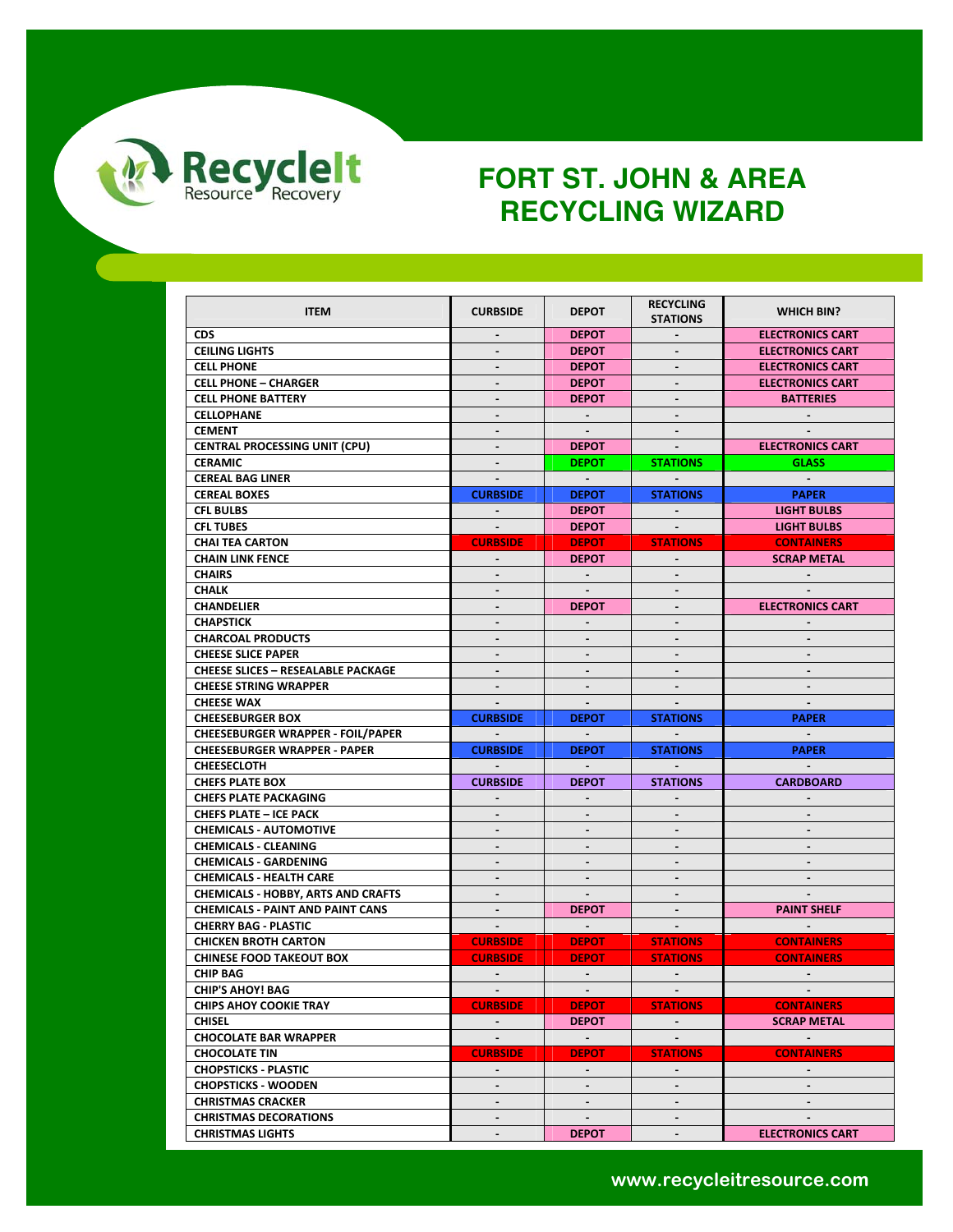

| <b>ITEM</b>                                   | <b>CURBSIDE</b>         | <b>DEPOT</b>             | <b>RECYCLING</b><br><b>STATIONS</b> | <b>WHICH BIN?</b>                                  |
|-----------------------------------------------|-------------------------|--------------------------|-------------------------------------|----------------------------------------------------|
| <b>CHRISTMAS TREES - ARTIFICIAL</b>           |                         |                          |                                     |                                                    |
| <b>CHRISTMAS TREES - REAL</b>                 | $\sim$                  | $\sim$                   | $\sim$                              | $\sim$                                             |
| <b>CHRISTMAS WREATH</b>                       | $\blacksquare$          | $\blacksquare$           |                                     |                                                    |
| <b>CIGARETTE BUTTS</b>                        |                         |                          |                                     |                                                    |
| <b>CIGARETTE LIGHTER</b>                      | $\sim$                  | $\sim$                   | $\sim$                              | $\sim$                                             |
| <b>CIGARETTE PACKS</b>                        | <b>CURBSIDE</b>         | <b>DEPOT</b>             | <b>STATIONS</b>                     | <b>PAPER</b>                                       |
| <b>CINDER BLOCKS</b>                          | $\blacksquare$          | $\blacksquare$           |                                     | $\sim$                                             |
| <b>CLEANING CHEMICALS</b>                     | $\blacksquare$          | $\blacksquare$           |                                     |                                                    |
| <b>CLEANING CLOTHS AND RAGS</b>               | $\blacksquare$          | $\blacksquare$           | $\blacksquare$                      | $\sim$                                             |
| <b>CLEANING ERASER</b>                        | $\blacksquare$          | $\overline{\phantom{a}}$ |                                     |                                                    |
| <b>CLEANING PADS - DISPOSABLE</b>             |                         |                          |                                     |                                                    |
| <b>CLEANING WIPES</b>                         | $\blacksquare$          | $\sim$                   | $\blacksquare$                      | $\sim$                                             |
| <b>CLING WRAP</b>                             | $\blacksquare$          | $\sim$                   | $\blacksquare$                      |                                                    |
| <b>CLOCK</b>                                  | $\blacksquare$          | <b>DEPOT</b>             |                                     |                                                    |
| <b>CLOCK RADIO</b>                            | $\blacksquare$          | <b>DEPOT</b>             | $\blacksquare$                      | <b>ELECTRONICS CART</b><br><b>ELECTRONICS CART</b> |
| <b>CLOTHES HANGER - METAL</b>                 |                         | <b>DEPOT</b>             |                                     | <b>SCRAP METAL</b>                                 |
|                                               | $\blacksquare$          |                          | $\blacksquare$                      |                                                    |
| <b>CLOTHES HANGER - PLASTIC</b>               | $\blacksquare$          | $\sim$                   |                                     | $\sim$                                             |
| <b>CLOTHING</b>                               | $\blacksquare$          |                          |                                     |                                                    |
| <b>CO2 CARTRIDGE</b>                          | $\sim$                  | <b>DEPOT</b>             | $\sim$                              | <b>SCRAP METAL</b>                                 |
| <b>COAT HANGER - METAL</b>                    | $\blacksquare$          | <b>DEPOT</b>             |                                     | <b>SCRAP METAL</b>                                 |
| <b>COAT HANGER - PLASTIC</b>                  |                         |                          |                                     |                                                    |
| <b>COATED PAPER</b>                           | $\blacksquare$          | $\sim$                   | $\mathbf{r}$                        |                                                    |
| <b>COAXIAL CABLE</b>                          | $\blacksquare$          | <b>DEPOT</b>             |                                     | <b>ELECTRONICS CART</b>                            |
| <b>COFFEE BAG</b>                             | $\sim$                  | $\sim 100$               |                                     | $\sim 100$                                         |
| <b>COFFEE CAN</b>                             | <b>CURBSIDE</b>         | <b>DEPOT</b>             | <b>STATIONS</b>                     | <b>CONTAINERS</b>                                  |
| <b>COFFEE CANISTER</b>                        | <b>CURBSIDE</b>         | <b>DEPOT</b>             | <b>STATIONS</b>                     | <b>CONTAINERS</b>                                  |
| <b>COFFEE CREAMER - FULL SIZE CONTAINER</b>   | <b>CURBSIDE</b>         | <b>DEPOT</b>             | <b>STATIONS</b>                     | <b>CONTAINERS</b>                                  |
| <b>COFFEE CREAMER - SINGLE-USE</b>            | <b>Contractor</b>       | $\sim 100$ km s $^{-1}$  | <b>Contract Contract</b>            | <b>Contract Contract</b>                           |
| <b>COFFEE CUP - FOAM</b>                      | $\sim 100$ km s $^{-1}$ | <b>DEPOT</b>             | <b>Contract Contract</b>            | <b>STYROFOAM</b>                                   |
| <b>COFFEE CUP - PAPER</b>                     | <b>CURBSIDE</b>         | <b>DEPOT</b>             | <b>STATIONS</b>                     | <b>CONTAINERS</b>                                  |
| <b>COFFEE CUP LIDS</b>                        | <b>CURBSIDE</b>         | <b>DEPOT</b>             | <b>STATIONS</b>                     | <b>CONTAINERS</b>                                  |
| <b>COFFEE CUP SLEEVE</b>                      | <b>CURBSIDE</b>         | <b>DEPOT</b>             | <b>STATIONS</b>                     | <b>PAPER</b>                                       |
| <b>COFFEE FILTER</b>                          | $\sim$                  | $\sim$                   |                                     | $\sim$ 100 $\pm$                                   |
| <b>COFFEE PODS - COMPOSTABLE</b>              | $\blacksquare$          | $\sim$                   |                                     |                                                    |
| <b>COFFEE PODS - METAL</b>                    | $\blacksquare$          | <b>DEPOT</b>             |                                     | <b>SCRAP METAL</b>                                 |
| <b>COFFEE PODS - PLASTIC/FOIL</b>             | $\blacksquare$          | $\sim$                   | $\overline{\phantom{a}}$            |                                                    |
| <b>COFFEE POWDER PACKET</b>                   | $\blacksquare$          | $\sim$                   | $\blacksquare$                      |                                                    |
| <b>COFFEEMAKER</b>                            | $\blacksquare$          | <b>DEPOT</b>             | $\sim$                              | <b>ELECTRONICS CART</b>                            |
| <b>COLD PACK</b>                              | $\blacksquare$          |                          |                                     |                                                    |
| <b>COLOURED HAIR</b>                          | $\blacksquare$          | $\sim$                   | $\blacksquare$                      | $\sim$                                             |
| <b>COLOURED PENCIL</b>                        | $\blacksquare$          | $\blacksquare$           |                                     |                                                    |
| <b>COMPOSTABLE BAGS</b>                       |                         | $\sim$                   |                                     |                                                    |
| <b>COMPOSTABLE PAPER CUP</b>                  | <b>CURBSIDE</b>         | <b>DEPOT</b>             | <b>STATIONS</b>                     | <b>CONTAINERS</b>                                  |
| <b>COMPOSTABLE PAPER TAKEOUT CONTAINER</b>    | <b>CURBSIDE</b>         | <b>DEPOT</b>             | <b>STATIONS</b>                     | <b>CONTAINERS</b>                                  |
| <b>COMPOSTABLE PLASTIC TAKEOUT CONTAINERS</b> | $\sim$                  | $\sim 100$               |                                     | <b>Contract Contract</b>                           |
| <b>COMPRESSED AIR DUSTER</b>                  | $\blacksquare$          | <b>DEPOT</b>             |                                     | <b>SCRAP METAL</b>                                 |
| <b>COMPRESSED GAS TANK</b>                    | $\blacksquare$          | <b>DEPOT</b>             | $\blacksquare$                      | <b>PROPANE BOTTLES</b>                             |
| <b>COMPUTER</b>                               | $\blacksquare$          | <b>DEPOT</b>             |                                     | <b>ELECTRONICS CART</b>                            |
| <b>COMPUTER ACCESSORIES</b>                   | $\blacksquare$          | <b>DEPOT</b>             |                                     | <b>ELECTRONICS CART</b>                            |
| <b>CONCRETE</b>                               | $\blacksquare$          | $\sim$                   | $\blacksquare$                      | $\sim$                                             |
| <b>CONDIMENT BOTTLE - PLASTIC</b>             | <b>CURBSIDE</b>         | <b>DEPOT</b>             | <b>STATIONS</b>                     | <b>CONTAINERS</b>                                  |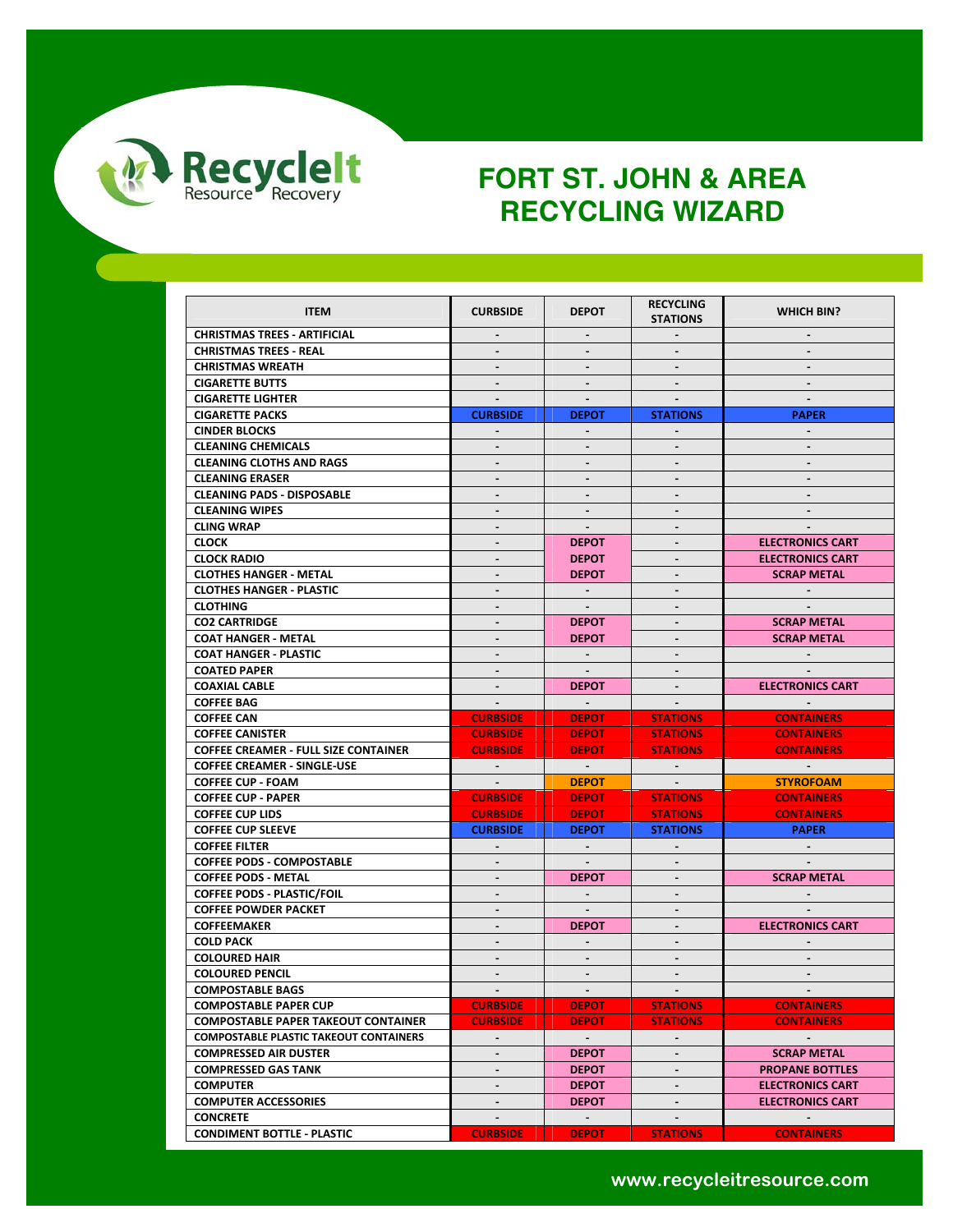

| <b>ITEM</b>                            | <b>CURBSIDE</b>          | <b>DEPOT</b>             | <b>RECYCLING</b><br><b>STATIONS</b> | <b>WHICH BIN?</b>       |
|----------------------------------------|--------------------------|--------------------------|-------------------------------------|-------------------------|
| <b>CONDIMENT CUP - PAPER</b>           | $\sim$                   | $\sim$                   | $\sim$                              |                         |
| <b>CONDIMENT PACKET</b>                | $\sim$                   | $\sim$                   |                                     |                         |
| <b>CONDITIONER BOTTLE</b>              | <b>CURBSIDE</b>          | <b>DEPOT</b>             | <b>STATIONS</b>                     | <b>CONTAINERS</b>       |
| <b>CONE AIR FRESHENER</b>              |                          |                          |                                     |                         |
| <b>CONSTRUCTION AND BUILDING WASTE</b> | $\sim$                   | $\overline{\phantom{a}}$ | $\sim$                              | $\sim$                  |
| <b>CONTACT LENS CASE</b>               |                          |                          |                                     |                         |
| <b>CONTACT LENS PACKAGING</b>          |                          | $\sim$                   |                                     |                         |
| <b>CONTACT LENS SOLUTION BOTTLE</b>    | <b>CURBSIDE</b>          | <b>DEPOT</b>             | <b>STATIONS</b>                     | <b>CONTAINERS</b>       |
| <b>CONTACT LENSES</b>                  | $\sim$                   | $\sim$                   |                                     |                         |
| <b>COOKIE BAGS</b>                     | $\sim$                   | $\sim$                   |                                     |                         |
| <b>COOKIE BAG - PAPER</b>              | <b>CURBSIDE</b>          | <b>DEPOT</b>             | <b>STATIONS</b>                     | <b>PAPER</b>            |
| <b>COOKIE BAG - STORE BOUGHT</b>       | <b>CURBSIDE</b>          | <b>DEPOT</b>             | <b>STATIONS</b>                     | <b>PAPER</b>            |
| <b>COOKIE SHEET</b>                    | $\sim 100$               | <b>DEPOT</b>             | $\sim 100$ km s $^{-1}$             | <b>SCRAP METAL</b>      |
| <b>COOKIE TIN</b>                      | <b>CURBSIDE</b>          | <b>DEPOT</b>             | <b>STATIONS</b>                     | <b>CONTAINERS</b>       |
| <b>COOKIE TRAY - PLASTIC</b>           | <b>CURBSIDE</b>          | <b>DEPOT</b>             | <b>STATIONS</b>                     | <b>CONTAINERS</b>       |
| <b>COOKING OIL</b>                     | $\sim 100$ km s $^{-1}$  | <b>DEPOT</b>             | $\sim 100$ km s $^{-1}$             | <b>COOKING OIL</b>      |
| <b>COOKING OIL SPRAY</b>               | <b>CURBSIDE</b>          | <b>DEPOT</b>             | <b>STATIONS</b>                     | <b>CONTAINERS</b>       |
| <b>COOKWARE</b>                        | $\blacksquare$           | <b>DEPOT</b>             | $\sim$                              | <b>SCRAP METAL</b>      |
| <b>CORD - ELECTRICAL</b>               | $\blacksquare$           | <b>DEPOT</b>             | $\sim$                              | <b>SCRAP METAL</b>      |
| <b>CORDLESS PHONES</b>                 |                          | <b>DEPOT</b>             |                                     | <b>ELECTRONICS CART</b> |
| <b>CORKS</b>                           |                          |                          |                                     |                         |
| <b>COSMETICS</b>                       | $\overline{\phantom{a}}$ | $\blacksquare$           | $\blacksquare$                      |                         |
| <b>COTTON BALLS</b>                    | $\blacksquare$           | $\blacksquare$           | $\blacksquare$                      |                         |
| <b>COTTON SWABS</b>                    | $\blacksquare$           | $\blacksquare$           | $\sim$                              | $\blacksquare$          |
| <b>COTTON TWINE AND STRING</b>         | $\blacksquare$           | $\blacksquare$           | $\blacksquare$                      |                         |
| <b>COUCHES</b>                         | $\sim$                   | $\sim$                   | $\sim$                              |                         |
| <b>COUGH SYRUP BOTTLE - PLASTIC</b>    | <b>CURBSIDE</b>          | <b>DEPOT</b>             | <b>STATIONS</b>                     | <b>CONTAINERS</b>       |
| <b>COUNTERTOP</b>                      |                          | $\sim$                   |                                     |                         |
| <b>CPU</b>                             | $\blacksquare$           | <b>DEPOT</b>             | $\sim$                              | <b>ELECTRONICS CART</b> |
| <b>CRACKER BAG LINER</b>               | $\sim$                   |                          | $\blacksquare$                      |                         |
| <b>CRAYON</b>                          | $\sim$                   | $\blacksquare$           | $\blacksquare$                      |                         |
| <b>CRYSTAL LIGHT PACKET</b>            | $\sim$                   | $\sim$                   |                                     |                         |
| <b>CUP PAPER</b>                       | <b>CURBSIDE</b>          | <b>DEPOT</b>             | <b>STATIONS</b>                     | <b>CONTAINERS</b>       |
| <b>CUP - STYROFOAM</b>                 | $\sim$                   | <b>DEPOT</b>             | <b>STATIONS</b>                     | <b>STYROFOAM</b>        |
| <b>CUPCAKE LINER</b>                   |                          | $\sim 100$               |                                     |                         |
| <b>CUPS - PLASTIC</b>                  | <b>CURBSIDE</b>          | <b>DEPOT</b>             | <b>STATIONS</b>                     | <b>CONTAINERS</b>       |
| <b>CURLING IRON</b>                    |                          | <b>DEPOT</b>             |                                     | <b>ELECTRONICS CART</b> |
| <b>CURTAINS</b>                        | ۰.                       | $\sim$                   |                                     |                         |
| <b>CUTLERY</b>                         | ä.                       | $\sim$                   | $\mathcal{L}^{\pm}$                 | $\sim$                  |
| D                                      |                          |                          |                                     |                         |
| DEEP FRYER OIL                         | $\sim$                   | DEPOT                    |                                     | <b>COOKING OIL</b>      |
| <b>DEHUMIDIFIER</b>                    | $\sim$                   | $\sim$                   |                                     |                         |
| <b>DELI CONTAINER</b>                  | <b>CURBSIDE</b>          | <b>DEPOT</b>             | <b>STATIONS</b>                     | <b>CONTAINERS</b>       |
| DELI MEAT - RESEALABLE PACKAGE         | $\blacksquare$           | $\sim$                   |                                     |                         |
| <b>DELI MEAT PAPER</b>                 | $\blacksquare$           | $\blacksquare$           | $\blacksquare$                      | $\sim$                  |
| DENTAL FLOSS, PICKS AND DISPENSERS     | $\blacksquare$           | $\blacksquare$           | $\blacksquare$                      | $\sim$                  |
| <b>DEODORANT - AEROSOL</b>             | <b>CURBSIDE</b>          | <b>DEPOT</b>             | <b>STATIONS</b>                     | <b>CONTAINERS</b>       |
| <b>DEPENDS INCONTINENCE PADS</b>       |                          |                          |                                     |                         |
|                                        | $\sim$                   | $\blacksquare$           | $\sim$                              | $\sim$                  |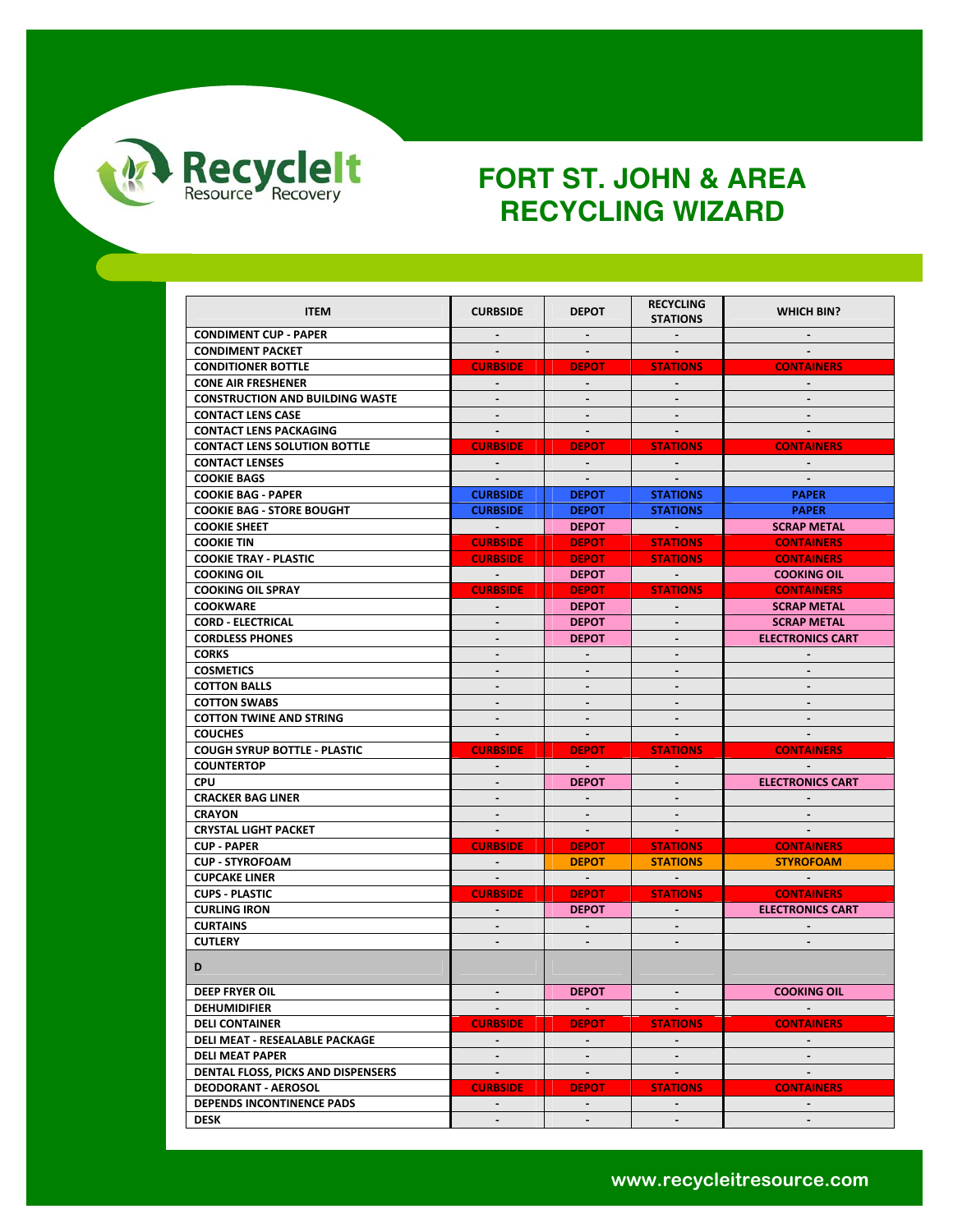

| <b>ITEM</b>                                   | <b>CURBSIDE</b>                  | <b>DEPOT</b>                 | <b>RECYCLING</b><br><b>STATIONS</b> | <b>WHICH BIN?</b>            |
|-----------------------------------------------|----------------------------------|------------------------------|-------------------------------------|------------------------------|
| <b>DESSERT BAG - PAPER</b>                    | <b>CURBSIDE</b>                  | <b>DEPOT</b>                 | <b>STATIONS</b>                     | <b>PAPER</b>                 |
| <b>DESSERT CUP - PLASTIC</b>                  | <b>CURBSIDE</b>                  | <b>DEPOT</b>                 | <b>STATIONS</b>                     | <b>CONTAINERS</b>            |
| <b>DIABETIC LANCETS</b>                       | $\sim$                           | $\sim$                       |                                     |                              |
| <b>DIAPERS</b>                                |                                  |                              |                                     |                              |
| <b>DICTIONARY</b>                             | <b>CURBSIDE</b>                  | <b>DEPOT</b>                 | <b>STATIONS</b>                     | <b>PAPER</b>                 |
| <b>DIESEL FUEL</b>                            |                                  | $\blacksquare$               |                                     |                              |
| <b>DIFFUSER STICK</b>                         |                                  |                              |                                     |                              |
| <b>DIGITAL CAMERA</b>                         | ÷.                               | <b>DEPOT</b>                 | $\sim$                              | <b>ELECTRONICS CART</b>      |
| DIMENSIONAL LUMBER                            | ۰                                |                              |                                     |                              |
| DISH SOAP REFILL BAG                          | $\blacksquare$                   | $\sim$                       |                                     |                              |
| <b>DISHES</b>                                 | $\overline{\phantom{a}}$         | <b>DEPOT</b>                 | <b>STATIONS</b>                     | <b>GLASS</b>                 |
| <b>DISHWASHER</b>                             | $\blacksquare$                   | <b>DEPOT</b>                 | $\blacksquare$                      | <b>SCRAP METAL</b>           |
| DISHWASHER DETERGENT BAG                      | $\blacksquare$                   |                              |                                     |                              |
| <b>DISHWASHING GLOVES</b>                     | -                                |                              |                                     |                              |
| <b>DISINFECTING WIPES</b>                     | $\blacksquare$                   | $\blacksquare$               | $\blacksquare$                      | $\blacksquare$               |
| <b>DISPOSABLE CLEANING PADS &amp; DUSTERS</b> | $\blacksquare$                   | $\overline{\phantom{a}}$     | $\sim$                              |                              |
| <b>DISPOSABLE CUP LIDS</b>                    | <b>CURBSIDE</b>                  | <b>DEPOT</b>                 | <b>STATIONS</b>                     | <b>CONTAINERS</b>            |
| <b>DOG FOOD BAG</b>                           | ÷.                               |                              |                                     |                              |
| <b>DOG PADS</b>                               | $\blacksquare$                   | ÷,                           | $\blacksquare$                      | $\sim$                       |
| <b>DOG WASTE</b>                              | ÷.                               |                              |                                     |                              |
| <b>DOORS</b>                                  | $\overline{\phantom{m}}$         |                              |                                     |                              |
| DOWNSPOUT - ALUMINUM / METAL                  | $\blacksquare$                   | <b>DEPOT</b>                 | $\sim$                              | <b>SCRAP METAL</b>           |
| DOWNSPOUT - VINYL / PLASTIC                   | $\blacksquare$                   |                              |                                     |                              |
| <b>DRAWERS</b>                                | $\sim$                           | $\sim$                       | $\sim$                              |                              |
|                                               |                                  |                              |                                     |                              |
|                                               |                                  |                              |                                     |                              |
| DRILL                                         | $\sim 10$                        | <b>DEPOT</b>                 | <b>College</b>                      | <b>ELECTRONICS CART</b>      |
| <b>DRINK CONTAINERS</b>                       | <b>CURBSIDE</b><br>$\sim$        | <b>DEPOT</b><br>$\sim$ $-$   | <b>STATIONS</b>                     | <b>CONTAINERS</b><br>$\sim$  |
| <b>DRINK POUCHES</b>                          |                                  |                              |                                     |                              |
| <b>DRINK TRAY - PAPER</b>                     | <b>CURBSIDE</b><br>$\sim$        | <b>DEPOT</b>                 | <b>STATIONS</b>                     | <b>PAPER</b><br><b>GLASS</b> |
| <b>DRINKING GLASSES</b>                       |                                  | <b>DEPOT</b>                 | <b>STATIONS</b><br>$\sim$           |                              |
| <b>DRIPPINGS - FAT</b>                        | $\blacksquare$<br>$\blacksquare$ | $\sim$                       |                                     |                              |
| DRY CLEANER BAG - PLASTIC                     | $\sim$                           | <b>DEPOT</b>                 | <b>STATIONS</b><br>$\sim$           | <b>SOFT PLASTICS</b>         |
| <b>DRYER</b>                                  | $\blacksquare$                   | <b>DEPOT</b><br><b>DEPOT</b> | $\sim$                              | <b>SCRAP METAL</b>           |
| DRYER HAIR<br><b>DRYER LINT</b>               | $\overline{\phantom{0}}$         | $\sim$                       |                                     | <b>ELECTRONICS CART</b>      |
|                                               |                                  |                              |                                     |                              |
| <b>DRYER SHEETS</b><br><b>DRYWALL</b>         | $\blacksquare$                   | $\blacksquare$               | $\sim$                              |                              |
| <b>DSLR CAMERA</b>                            | $\sim$                           | <b>DEPOT</b>                 | $\sim$                              | <b>ELECTRONICS CART</b>      |
| <b>DUSTERS - DISPOSABLE</b>                   | $\blacksquare$                   | $\sim$                       | $\blacksquare$                      |                              |
| <b>DUVET PLASTIC STORAGE BAG</b>              | $\sim$                           | $\sim$                       | $\sim$                              | $\sim$                       |
| <b>DVD CASE</b>                               | <b>CURBSIDE</b>                  | <b>DEPOT</b>                 | <b>STATIONS</b>                     | <b>CONTAINERS</b>            |
| <b>DVD PLAYERS</b>                            | $\blacksquare$                   | <b>DEPOT</b>                 | $\sim$                              | <b>ELECTRONICS CART</b>      |
|                                               |                                  | <b>DEPOT</b>                 |                                     |                              |
| <b>DVD-ROM DRIVES</b><br><b>DVDS</b>          | $\blacksquare$                   | <b>DEPOT</b>                 | $\sim$                              | <b>ELECTRONICS CART</b>      |
| <b>DYED HAIR</b>                              |                                  |                              |                                     | <b>ELECTRONICS CART</b>      |
| Е.                                            |                                  |                              |                                     |                              |
| <b>E-READER</b>                               | ÷.                               | <b>DEPOT</b>                 | $\sim$                              | <b>ELECTRONICS CART</b>      |
| <b>EARBUDS</b>                                | ۰                                | <b>DEPOT</b>                 | $\sim$                              | <b>ELECTRONICS CART</b>      |
| EAVESTROUGH - ALUMINUM/METAL                  | ٠                                | <b>DEPOT</b>                 | $\sim$                              | <b>SCRAP METAL</b>           |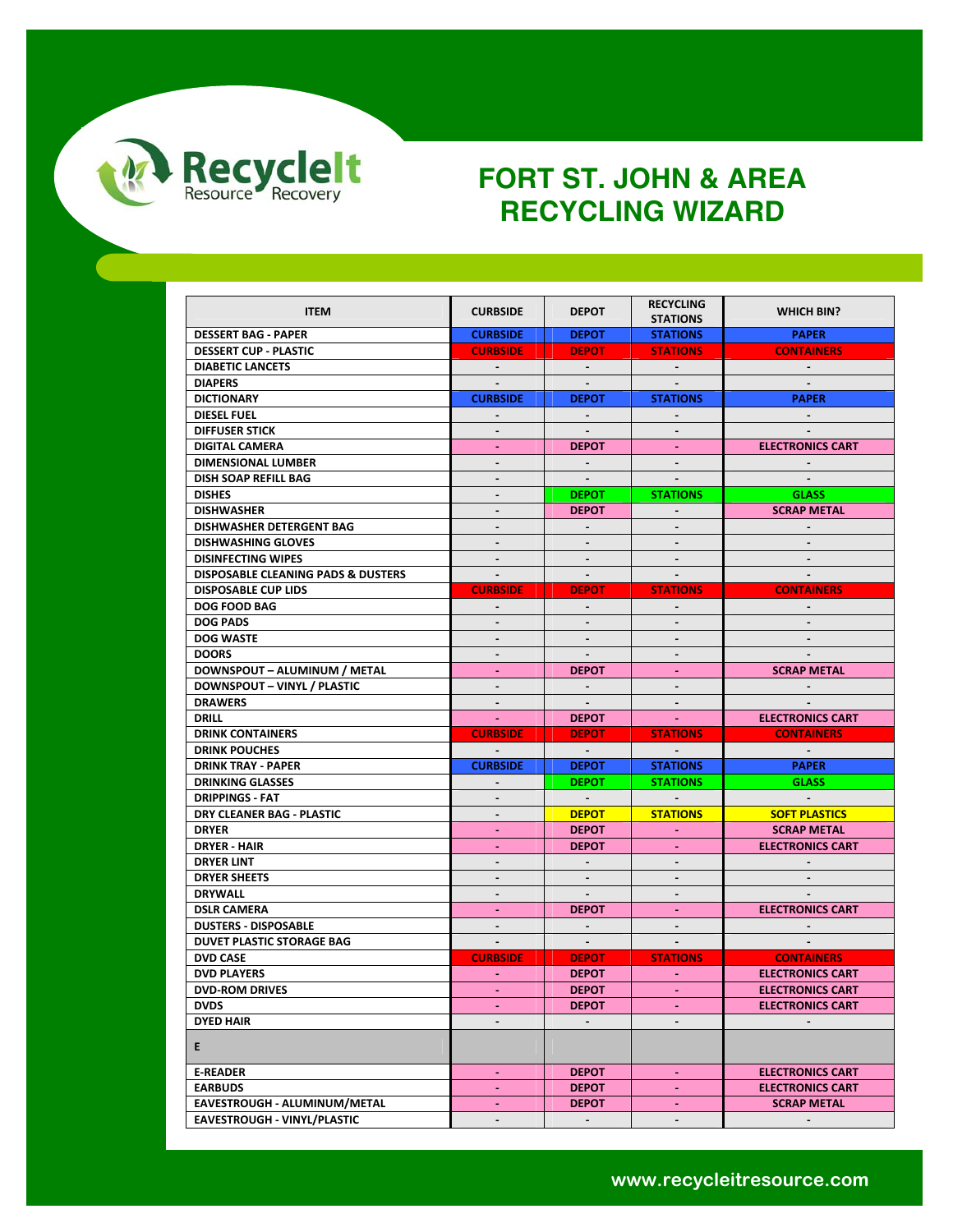

| <b>ITEM</b>                              | <b>CURBSIDE</b> | <b>DEPOT</b>   | <b>RECYCLING</b><br><b>STATIONS</b> | WHICH BIN?              |
|------------------------------------------|-----------------|----------------|-------------------------------------|-------------------------|
| <b>EDGER</b>                             |                 | <b>DEPOT</b>   |                                     | <b>SCRAP METAL</b>      |
| <b>EGG CARTON - CARDBOARD</b>            | <b>CURBSIDE</b> | <b>DEPOT</b>   | <b>STATIONS</b>                     | <b>PAPER</b>            |
| <b>EGG CARTON - FOAM</b>                 | <b>Contract</b> | <b>DEPOT</b>   |                                     | <b>STYROFOAM</b>        |
| <b>EGG CARTON - PLASTIC</b>              | <b>CURBSIDE</b> | <b>DEPOT</b>   | <b>STATIONS</b>                     | <b>CONTAINERS</b>       |
| <b>ELASTIC BANDS</b>                     | $\sim$          | $\sim$         | $\sim$                              | $\sim$                  |
| <b>ELECTION SIGNS</b>                    | $\blacksquare$  | $\sim$         |                                     |                         |
| <b>ELECTRIC FIREPLACE</b>                |                 | <b>DEPOT</b>   |                                     | <b>SCRAP METAL</b>      |
| <b>ELECTRIC MOTORS</b>                   | ÷.              | <b>DEPOT</b>   |                                     | <b>SCRAP METAL</b>      |
| <b>ELECTRIC PLUG</b>                     | $\blacksquare$  | $\sim$ $-$     | $\blacksquare$                      | $\sim 100$ m $^{-1}$    |
| <b>ELECTRIC PUMPS</b>                    | ÷.              | <b>DEPOT</b>   |                                     | <b>SCRAP METAL</b>      |
| <b>ELECTRIC RAZOR</b>                    |                 | <b>DEPOT</b>   |                                     | <b>ELECTRONICS CART</b> |
| <b>ELECTRIC TOOTHBRUSH</b>               | $\blacksquare$  | <b>DEPOT</b>   | $\sim$                              | <b>ELECTRONICS CART</b> |
| <b>ELECTRICAL CORD</b>                   | ٠               | <b>DEPOT</b>   |                                     | <b>ELECTRONICS CART</b> |
| <b>ELECTRICAL WIRE</b>                   | ٠               | <b>DEPOT</b>   |                                     | <b>SCRAP METAL</b>      |
| <b>ELECTRONIC NOTEBOOK</b>               | ä,              | <b>DEPOT</b>   | $\omega$                            | <b>ELECTRONICS CART</b> |
| <b>ELECTRONICS</b>                       | ٠               | <b>DEPOT</b>   |                                     | <b>ELECTRONICS CART</b> |
| <b>ELLIPTICAL</b>                        | ÷.              | <b>DEPOT</b>   |                                     | <b>SCRAP METAL</b>      |
| <b>EMPTY HAZARDOUS WASTE CONTAINERS</b>  | $\blacksquare$  |                |                                     |                         |
| <b>ENCYCLOPAEDIAS</b>                    | $\blacksquare$  | $\sim$         | $\sim$                              | $\sim$                  |
| <b>ENERGY BAR WRAPPER</b>                |                 |                |                                     |                         |
| <b>ENVELOPE - PAPER</b>                  | <b>CURBSIDE</b> | <b>DEPOT</b>   | <b>STATIONS</b>                     | <b>PAPER</b>            |
| <b>ENVELOPE - PAPER WITH BUBBLE WRAP</b> | ÷.              | $\sim$         | $\sim$ $^{-1}$                      | $\Delta \phi$           |
| <b>ENVELOPE - PLASTIC</b>                | ۰.              | <b>DEPOT</b>   | <b>STATIONS</b>                     | <b>SOFT PLASTICS</b>    |
| <b>EOS LIP BALM</b>                      | $\frac{1}{2}$   | $\sim 100$     |                                     | $\sim$                  |
| <b>ESSENTIAL OIL BOTTLE - GLASS</b>      | $\blacksquare$  | <b>DEPOT</b>   | <b>STATIONS</b>                     | <b>GLASS</b>            |
| <b>ETHERNET CABLE</b>                    | $\blacksquare$  | <b>DEPOT</b>   | $\sim$                              | <b>ELECTRONICS CART</b> |
| <b>EXERCISE EQUIPMENT</b>                | ä,              | <b>DEPOT</b>   |                                     | <b>SCRAP METAL</b>      |
| <b>EXPLOSIVES</b>                        | $\blacksquare$  | $\sim 10^{-1}$ |                                     |                         |
| <b>ESPRESSO MACHINE</b>                  | ä,              | <b>DEPOT</b>   | $\omega_{\rm{eff}}$                 | <b>ELECTRONICS CART</b> |
| <b>EXTENSION CORD</b>                    |                 | <b>DEPOT</b>   |                                     | <b>SCRAP METAL</b>      |
| <b>EXTERIOR SIDING</b>                   | $\blacksquare$  | $\sim 100$     | $\sim$                              | $\sim$ $-$              |
| <b>EYE DROPS BOTTLE - PLASTIC</b>        | <b>CURBSIDE</b> | <b>DEPOT</b>   | <b>STATIONS</b>                     | <b>CONTAINERS</b>       |
| <b>EYEGLASSES</b>                        | $\blacksquare$  | <b>DEPOT</b>   | $\sim$                              | <b>EYEGLASSES</b>       |
| <b>EYELINER</b>                          |                 |                |                                     |                         |
| <b>EYESHADOW PALETTES</b>                |                 |                |                                     |                         |
| F.                                       |                 |                |                                     |                         |
| <b>FABRIC - SCRAP AND UNUSABLE</b>       | $\sim$ $-$      | $\sim$         | $\sim$                              |                         |
| <b>FABRIC SOFTENER BOTTLE</b>            | <b>CURBSIDE</b> | <b>DEPOT</b>   | <b>STATIONS</b>                     | <b>CONTAINERS</b>       |
| <b>FABRIC SOFTENER SHEETS</b>            | $\sim 100$      | $\sim$ $-$     | $\sim 10^{-1}$                      | $\sim 100$              |
| <b>FABRIC SPRAY BOTTLE</b>               | <b>CURBSIDE</b> | <b>DEPOT</b>   | <b>STATIONS</b>                     | <b>CONTAINERS</b>       |
| <b>FACE CREAM CONTAINER - PLASTIC</b>    | <b>CURBSIDE</b> | <b>DEPOT</b>   | <b>STATIONS</b>                     | <b>CONTAINERS</b>       |
| <b>FACE CREAM JAR - GLASS</b>            |                 | <b>DEPOT</b>   | <b>STATIONS</b>                     | <b>GLASS</b>            |
| <b>FACE LOTION BOTTLE - PLASTIC</b>      | <b>CURBSIDE</b> | <b>DEPOT</b>   | <b>STATIONS</b>                     | <b>CONTAINERS</b>       |
| <b>FACE LOTION BOTTLE - TUBE</b>         | <b>CURBSIDE</b> | <b>DEPOT</b>   | <b>STATIONS</b>                     | <b>CONTAINERS</b>       |
| <b>FACE WASH BOTTLE - PLASTIC</b>        | <b>CURBSIDE</b> | <b>DEPOT</b>   | <b>STATIONS</b>                     | <b>CONTAINERS</b>       |
| <b>FACIAL TISSUE</b>                     | $\sim$          | $\sim$         | $\sim$                              | $\sim 10$               |
| FAN                                      | $\blacksquare$  | <b>DEPOT</b>   | $\sim$                              | <b>ELECTRONICS CART</b> |
| <b>FAN - INDUSTRIAL</b>                  | $\blacksquare$  | <b>DEPOT</b>   | $\sim$                              | <b>SCRAP METAL</b>      |
| <b>FAST FOOD BAG - PAPER</b>             | <b>CURBSIDE</b> | <b>DEPOT</b>   | <b>STATIONS</b>                     | <b>PAPER</b>            |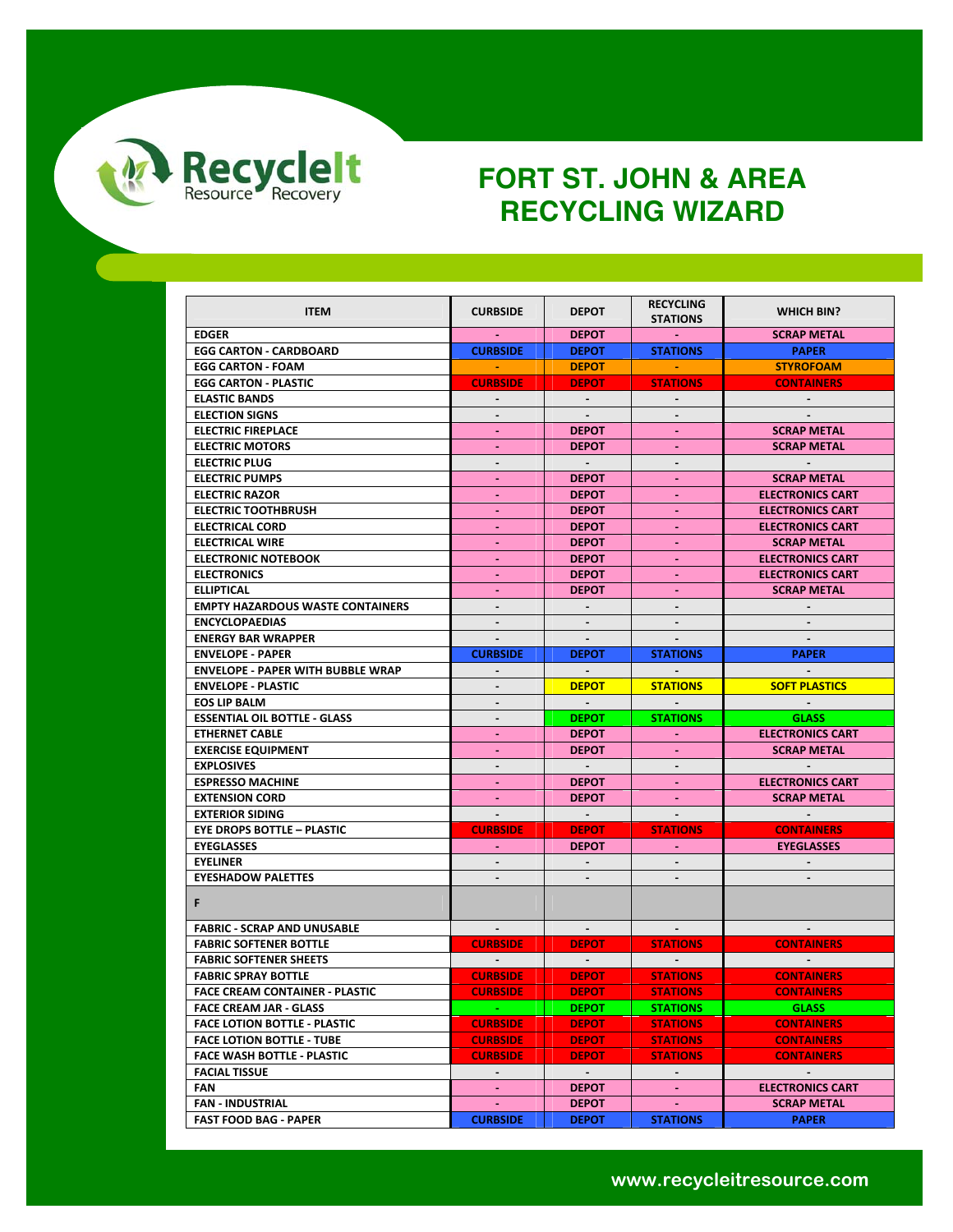

| <b>ITEM</b>                                    | <b>CURBSIDE</b>  | <b>DEPOT</b>    | <b>RECYCLING</b> | <b>WHICH BIN?</b>        |
|------------------------------------------------|------------------|-----------------|------------------|--------------------------|
|                                                |                  |                 | <b>STATIONS</b>  |                          |
| <b>FAST FOOD BAG - PAPER W/ PLASTIC WINDOW</b> | <b>CURBSIDE</b>  | <b>DEPOT</b>    | <b>STATIONS</b>  | <b>PAPER</b>             |
| <b>FAST FOOD BAG - TIM HORTONS</b>             | <b>CURBSIDE</b>  | <b>DEPOT</b>    | <b>STATIONS</b>  | <b>PAPER</b>             |
| <b>FAST FOOD BOX - BURGER</b>                  | <b>CURBSIDE</b>  | <b>DEPOT</b>    | <b>STATIONS</b>  | <b>PAPER</b>             |
| <b>FAST FOOD BOX - FRIES</b>                   | <b>CURBSIDE</b>  | <b>DEPOT</b>    | <b>STATIONS</b>  | <b>PAPER</b>             |
| <b>FAST FOOD BOX - PAPER W/ PLASTIC WINDOW</b> | <b>CURBSIDE</b>  | <b>DEPOT</b>    | <b>STATIONS</b>  | <b>PAPER</b>             |
| <b>FAST FOOD BUCKET - PAPER</b>                | <b>CURBSIDE</b>  | <b>DEPOT</b>    | <b>STATIONS</b>  | <b>PAPER</b>             |
| <b>FAST FOOD CONTAINER - COMPOSTABLE PAPER</b> | <b>CURBSIDE</b>  | <b>DEPOT</b>    | <b>STATIONS</b>  | <b>PAPER</b>             |
| <b>FAST FOOD CONTAINER - PAPER</b>             | <b>CURBSIDE</b>  | <b>DEPOT</b>    | <b>STATIONS</b>  | <b>PAPER</b>             |
| <b>FAST FOOD CONTAINER - PLASTIC</b>           | <b>CURBSIDE</b>  | <b>DEPOT</b>    | <b>STATIONS</b>  | <b>CONTAINERS</b>        |
| <b>FAST FOOD CONTAINER - SOUP CUP</b>          | <b>CURBSIDE</b>  | <b>DEPOT</b>    | <b>STATIONS</b>  | <b>CONTAINERS</b>        |
| <b>FAST FOOD COOKIE / SANDWICH BAG - PAPER</b> | <b>CURBSIDE</b>  | <b>DEPOT</b>    | <b>STATIONS</b>  | <b>PAPER</b>             |
| <b>FAST FOOD DRINK CUP - PAPER</b>             | <b>CURBSIDE</b>  | <b>DEPOT</b>    | <b>STATIONS</b>  | <b>CONTAINERS</b>        |
| <b>FAST FOOD DRINK TRAY - PAPER</b>            | <b>CURBSIDE</b>  | <b>DEPOT</b>    | <b>STATIONS</b>  | <b>PAPER</b>             |
| <b>FAST FOOD FRIES BAG - PAPER</b>             | <b>CURBSIDE</b>  | <b>DEPOT</b>    | <b>STATIONS</b>  | <b>PAPER</b>             |
| <b>FAST FOOD FROZEN YOGURT CUP - PAPER</b>     | <b>CURBSIDE</b>  | <b>DEPOT</b>    | <b>STATIONS</b>  | <b>CONTAINERS</b>        |
| <b>FAST FOOD HAMBURGER WRAPPER - PAPER</b>     | <b>CURBSIDE</b>  | <b>DEPOT</b>    | <b>STATIONS</b>  | <b>PAPER</b>             |
| <b>FAST FOOD SANDWICH WRAPPER - PAPER</b>      | <b>CURBSIDE</b>  | <b>DEPOT</b>    | <b>STATIONS</b>  | <b>PAPER</b>             |
| <b>FAST FOOD TRAY - PAPER</b>                  | <b>CURBSIDE</b>  | <b>DEPOT</b>    | <b>STATIONS</b>  | <b>PAPER</b>             |
| <b>FAST FOOD WRAPPER - FOIL/PAPER</b>          |                  | $\sim$          |                  |                          |
| <b>FASTENERS - METAL</b>                       | $\sim$           | <b>DEPOT</b>    |                  | <b>SCRAP METAL</b>       |
| <b>FASTENERS - VARIOUS HOUSEHOLD</b>           |                  | <b>DEPOT</b>    |                  | <b>SCRAP METAL</b>       |
| <b>FATS - COOKING</b>                          | $\blacksquare$   | $\sim$          | $\blacksquare$   |                          |
| <b>FAUCET</b>                                  |                  | <b>DEPOT</b>    |                  | <b>SCRAP METAL</b>       |
| <b>FAX MACHINE</b>                             | <b>College</b>   | <b>DEPOT</b>    | <b>Contract</b>  | <b>ELECTRONICS CART</b>  |
|                                                |                  |                 |                  |                          |
| <b>FEBREZE AIR FRESHENER - AEROSOL</b>         | <b>CURBSIDE</b>  | <b>DEPOT</b>    | <b>STATIONS</b>  | <b>CONTAINERS</b>        |
| <b>FEBREZE AIR FRESHENER REFILL</b>            | $\blacksquare$   | $\sim$          |                  | $\sim$                   |
| <b>FEBREZE FABRIC FRESHENER BOTTLE</b>         | <b>CURBSIDE</b>  | <b>DEPOT</b>    | <b>STATIONS</b>  | <b>CONTAINERS</b>        |
| <b>FEMININE HYGIENE PRODUCTS</b>               |                  |                 |                  |                          |
| <b>FIBREGLASS INSULATION</b>                   | $\blacksquare$   | $\blacksquare$  | $\blacksquare$   |                          |
| <b>FILING CABINET</b>                          | ٠                | <b>DEPOT</b>    | $\sim$           | <b>SCRAP METAL</b>       |
| <b>FILM CAMERA</b>                             |                  | <b>DEPOT</b>    |                  | <b>ELECTRONICS CART</b>  |
| <b>FILTER - COFFEE</b>                         | $\blacksquare$   | $\mathbf{r}$    | $\blacksquare$   |                          |
| <b>FILTERS OIL</b>                             | $\blacksquare$   |                 |                  |                          |
| <b>FINGERNAIL CLIPPINGS</b>                    | $\overline{a}$   | $\blacksquare$  |                  |                          |
| <b>FIRE EXTINGUISHERS</b>                      |                  |                 |                  |                          |
| <b>FIREPLACE</b>                               | ٠                | <b>DEPOT</b>    | $\sim$           | <b>SCRAP METAL</b>       |
| <b>FIREPLACE ASHES</b>                         |                  |                 |                  |                          |
| <b>FIREWORKS</b>                               |                  | $\sim$          |                  |                          |
| <b>FITBIT</b>                                  | $\blacksquare$   | <b>DEPOT</b>    |                  | <b>ELECTRONICS CART</b>  |
| <b>FITNESS TRACKER</b>                         |                  | <b>DEPOT</b>    |                  | <b>ELECTRONICS CART</b>  |
| <b>FLAT IRON</b>                               | $\blacksquare$   | <b>DEPOT</b>    | $\blacksquare$   | <b>ELECTRONICS CART</b>  |
| <b>FLORAL FOAM</b>                             |                  |                 |                  |                          |
| <b>FLOSS - DENTAL</b>                          | $\sim$           | $\sim$          |                  |                          |
| <b>FLOUR BAGS - PAPER</b>                      | <b>CURBSIDE</b>  | <b>DEPOT</b>    | <b>STATIONS</b>  | <b>PAPER</b>             |
| <b>FLOWERS</b>                                 | $\sim$ 100 $\pm$ | $\sim 100$      |                  | <b>Contract Contract</b> |
| <b>FLUORESCENT TUBES</b>                       | $\sim$           | <b>DEPOT</b>    | $\sim$           | <b>LIGHT RECYCLE</b>     |
| <b>FLYERS</b>                                  | <b>CURBSIDE</b>  | <b>DEPOT</b>    | <b>STATIONS</b>  | <b>PAPER</b>             |
| <b>FOAM - CONTAINERS</b>                       | $\sim$           | <b>DEPOT</b>    | <b>Section</b>   | <b>STYROFOAM</b>         |
| <b>FOAM - PACKAGING</b>                        |                  | <b>DEPOT</b>    |                  | <b>STYROFOAM</b>         |
| <b>FOAM - SPRAY FOAM</b>                       | $\blacksquare$   | <b>Contract</b> | $\sim$           | <b>Contract Contract</b> |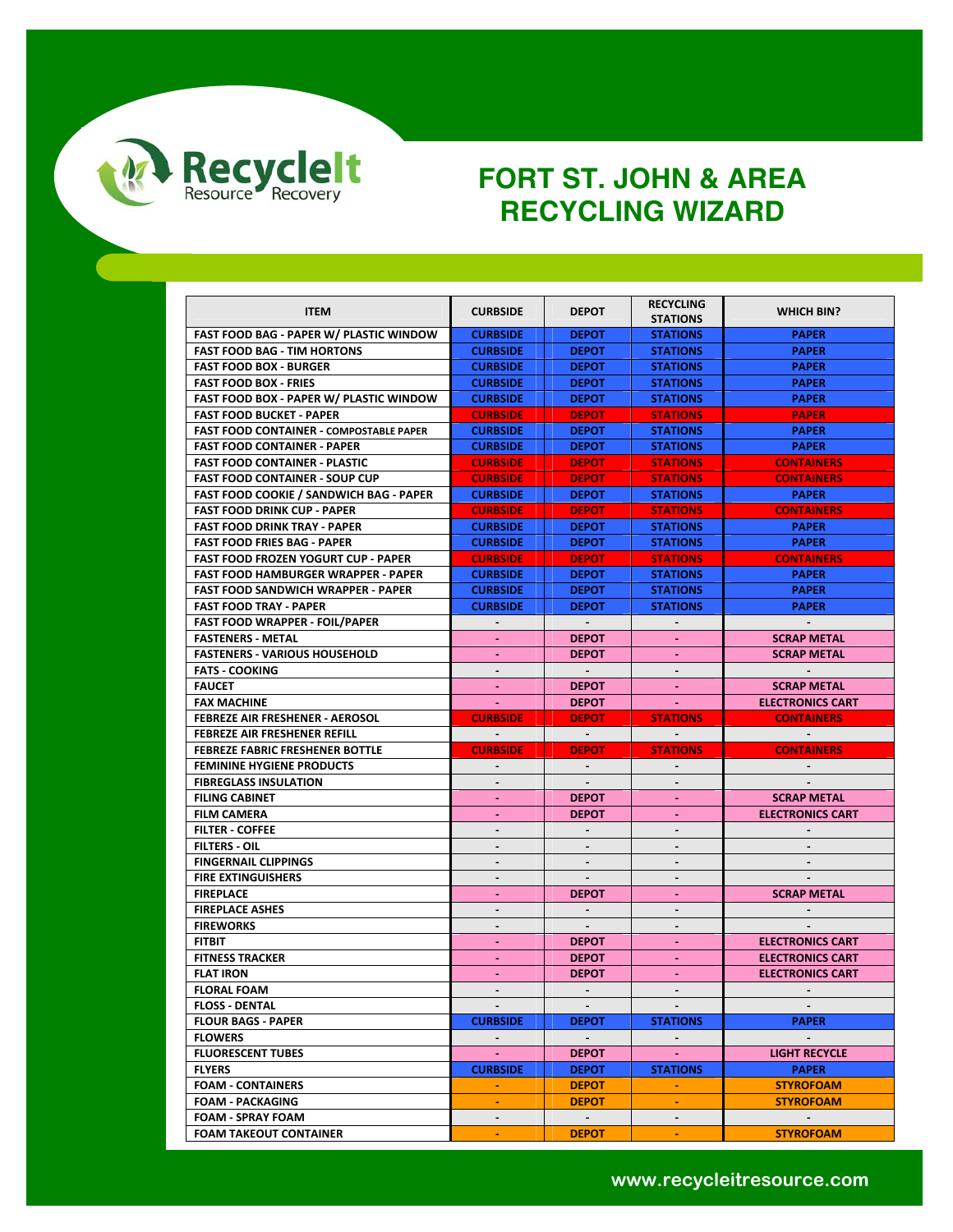

| <b>ITEM</b>                              | <b>CURBSIDE</b>          | <b>DEPOT</b>                                         | <b>RECYCLING</b><br><b>STATIONS</b> | WHICH BIN?               |
|------------------------------------------|--------------------------|------------------------------------------------------|-------------------------------------|--------------------------|
| <b>FOIL</b>                              | <b>CURBSIDE</b>          | <b>DEPOT</b>                                         | <b>STATIONS</b>                     | <b>CONTAINERS</b>        |
| <b>FOIL BURNER LINERS</b>                | $\sim 100$               | $\alpha$ , $\alpha$ , $\alpha$ , $\alpha$ , $\alpha$ | <b>Service Contract</b>             | <b>Contract Service</b>  |
| <b>FOIL TAKEOUT FOOD CONTAINERS</b>      | <b>CURBSIDE</b>          | <b>DEPOT</b>                                         | <b>STATIONS</b>                     | <b>CONTAINERS</b>        |
| <b>FOOD</b>                              |                          |                                                      |                                     |                          |
| <b>FOOD POUCH - SQUEEZE</b>              | $\sim$                   | $\sim$                                               | $\sim$                              |                          |
| <b>FOOD PROCESSOR</b>                    | $\sim$                   | <b>DEPOT</b>                                         |                                     | <b>ELECTRONICS CART</b>  |
| <b>FOOD SEAL</b>                         | $\sim$                   | $\sim 100$                                           |                                     |                          |
| <b>FOOD STORAGE CONTAINERS - PLASTIC</b> | <b>CURBSIDE</b>          | <b>DEPOT</b>                                         | <b>STATIONS</b>                     | <b>CONTAINERS</b>        |
| <b>FORKS - METAL</b>                     | $\mathbf{m} = 0.01$      | <b>DEPOT</b>                                         |                                     | <b>SCRAP METAL</b>       |
| <b>FORKS - COMPOSTABLE PLASTIC</b>       | $\sim$                   | $\sim$                                               |                                     |                          |
| <b>FORKS - PLASTIC</b>                   | $\sim$                   |                                                      |                                     |                          |
| <b>FOUNTAIN POP CUP</b>                  | <b>CURBSIDE</b>          | <b>DEPOT</b>                                         | <b>STATIONS</b>                     | <b>CONTAINERS</b>        |
| <b>FOUNTAIN POP LID</b>                  | <b>CURBSIDE</b>          | <b>DEPOT</b>                                         | <b>STATIONS</b>                     | <b>CONTAINERS</b>        |
| <b>FREEZER BAGS - PLASTIC</b>            | <b>College</b>           | <b>DEPOT</b>                                         | <b>STATIONS</b>                     | <b>SOFT PLASTICS</b>     |
| <b>FREEZERS</b>                          | $\sim$                   | $\sim 10^{-1}$                                       | $\sim 100$ m $^{-1}$                | $\sim 100$               |
| <b>FRENCH FRIES - BAG</b>                | <b>CURBSIDE</b>          | <b>DEPOT</b>                                         | <b>STATIONS</b>                     | <b>PAPER</b>             |
| <b>FRENCH FRIES BOX</b>                  | <b>CURBSIDE</b>          | <b>DEPOT</b>                                         | <b>STATIONS</b>                     | <b>PAPER</b>             |
| <b>FRIDGE MAGNETS</b>                    |                          |                                                      |                                     |                          |
| <b>FRIED CHICKEN BUCKET</b>              | <b>CURBSIDE</b>          | <b>DEPOT</b>                                         | <b>STATIONS</b>                     | <b>CONTAINERS</b>        |
| <b>FROZEN DINNER SEAL</b>                | <b>Contract Contract</b> | <b>Contract Contract</b>                             | <b>Contractor</b>                   | <b>Contract Contract</b> |
| <b>FROZEN DINNER TRAY - PAPER</b>        | <b>CURBSIDE</b>          | <b>DEPOT</b>                                         | <b>STATIONS</b>                     | <b>CONTAINERS</b>        |
| <b>FROZEN DINNER TRAY - PLASTIC</b>      | <b>CURBSIDE</b>          | <b>DEPOT</b>                                         | <b>STATIONS</b>                     | <b>CONTAINERS</b>        |
| <b>FROZEN FRUIT/VEGETABLE BAG</b>        | <b>Contract Contract</b> | $\sim 100$                                           | <b>Contractor</b>                   | $\sim 100$ km s $^{-1}$  |
| <b>FROZEN JUICE CAN</b>                  | <b>CURBSIDE</b>          | <b>DEPOT</b>                                         | <b>STATIONS</b>                     | <b>CONTAINERS</b>        |
| <b>FROZEN VEGETABLE BAG - STRETCHY</b>   | <u> Timbu a T</u>        | <b>DEPOT</b>                                         | <b>STATIONS</b>                     | <b>SOFT PLASTICS</b>     |
| <b>FROZEN YOGURT CARTON</b>              | <b>CURBSIDE</b>          | <b>DEPOT</b>                                         | <b>STATIONS</b>                     | <b>CONTAINERS</b>        |
| <b>FROZEN YOGURT CUP - PAPER</b>         | <b>CURBSIDE</b>          | <b>DEPOT</b>                                         | <b>STATIONS</b>                     | <b>CONTAINERS</b>        |
| <b>FRUIT CUP SEAL</b>                    |                          |                                                      |                                     |                          |
| <b>FRUIT MESH BAG</b>                    | $\blacksquare$           | $\sim$                                               | $\sim$                              |                          |
| <b>FRYING PAN</b>                        | $\sim$                   | <b>DEPOT</b>                                         | $\sim$                              | <b>SCRAP METAL</b>       |
| <b>FUEL - GASOLINE</b>                   | $\blacksquare$           | $\sim$                                               | $\blacksquare$                      | $\sim$                   |
| <b>FUEL CONTAINER</b>                    | $\blacksquare$           |                                                      |                                     |                          |
| <b>FUJIFILM INSTAX CAMERA</b>            | $\sim$                   | <b>DEPOT</b>                                         | $\sim$                              | <b>ELECTRONICS CART</b>  |
| <b>FUR</b>                               | $\frac{1}{2}$            | $\sim$                                               |                                     |                          |
| <b>FURNACE</b>                           |                          | <b>DEPOT</b>                                         |                                     | <b>SCRAP METAL</b>       |
| <b>FURNACE FILTERS</b>                   | $\blacksquare$           | $\sim$                                               | $\sim$                              |                          |
| <b>FURNITURE</b>                         | $\blacksquare$           | $\sim$                                               | $\blacksquare$                      |                          |
| <b>FUTON</b>                             | ۰.                       |                                                      | $\blacksquare$                      |                          |
| G                                        |                          | $\sim$                                               |                                     |                          |
|                                          |                          |                                                      |                                     |                          |
| <b>GAMING CONSOLES</b>                   | $\sim$                   | <b>DEPOT</b>                                         |                                     | <b>ELECTRONICS CART</b>  |
| <b>GARBAGE BAGS - BLACK</b>              | ۰                        | $\sim$                                               |                                     |                          |
| <b>GARBURATOR</b>                        | ٠                        | <b>DEPOT</b>                                         | $\sim$                              | <b>SCRAP METAL</b>       |
| <b>GARDEN HOSE</b>                       | $\blacksquare$           | $\blacksquare$                                       | $\blacksquare$                      |                          |
| <b>GARDEN SOIL</b>                       |                          |                                                      |                                     |                          |
| <b>GARDENING CHEMICALS</b>               | $\overline{\phantom{a}}$ |                                                      | $\blacksquare$                      |                          |
| <b>GARLAND</b>                           | ۰.                       | $\blacksquare$                                       | $\blacksquare$                      | $\blacksquare$           |
| <b>GARMENT PLASTIC STORAGE BAG</b>       | -                        | <b>DEPOT</b>                                         | <b>STATIONS</b>                     | <b>SOFT PLATICS</b>      |
| <b>GAS FIREPLACE</b>                     | -                        | <b>DEPOT</b>                                         | $\sim$                              | <b>SCRAP METAL</b>       |
| <b>GAS TANKS AND CYLINDERS</b>           |                          | <b>DEPOT</b>                                         |                                     | <b>PROPANE BOTTLES</b>   |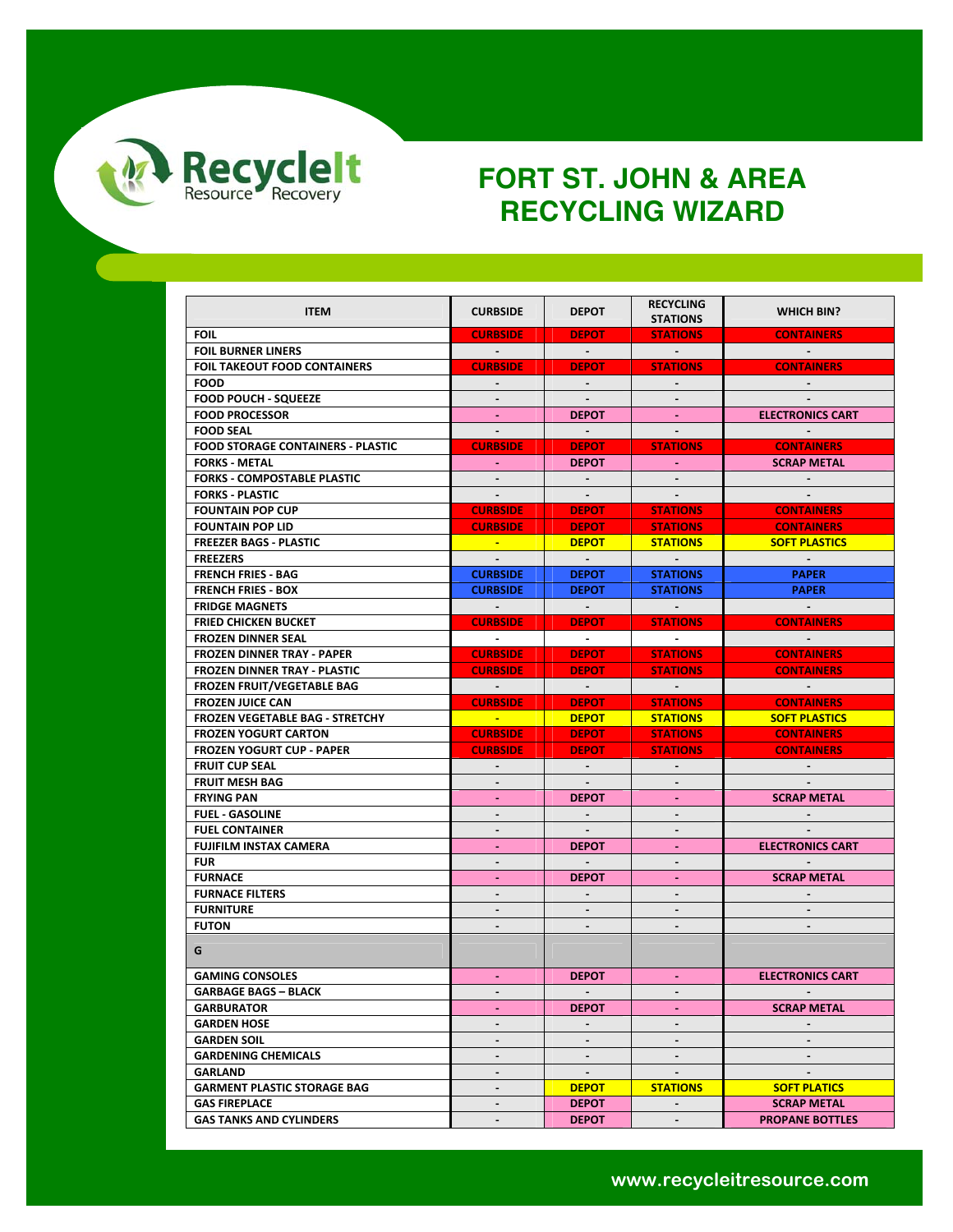

| <b>ITEM</b>                        | <b>CURBSIDE</b>          | <b>DEPOT</b>   | <b>RECYCLING</b>          | <b>WHICH BIN?</b>       |
|------------------------------------|--------------------------|----------------|---------------------------|-------------------------|
| <b>GASOLINE</b>                    | $\sim$                   | $\sim$         | <b>STATIONS</b><br>$\sim$ | $\sim$                  |
| <b>GENERATOR</b>                   |                          | <b>DEPOT</b>   |                           | <b>SCRAP METAL</b>      |
| <b>GIFT BAG - PAPER</b>            | <b>CURBSIDE</b>          | <b>DEPOT</b>   | <b>STATIONS</b>           | <b>PAPER</b>            |
| GIFT WRAP (FOIL)                   |                          |                |                           |                         |
| <b>GIFT WRAP (GLOSSY OR MATTE)</b> | $\blacksquare$           | $\sim$         | $\sim$                    | $\sim$                  |
| <b>GINGERBREAD HOUSE</b>           | $\frac{1}{2}$            |                |                           |                         |
| <b>GLADE PLUGINS REFILL</b>        |                          |                |                           |                         |
| <b>GLASS - BOTTLES</b>             | $\overline{\phantom{0}}$ | <b>DEPOT</b>   | <b>STATIONS</b>           | <b>GLASS</b>            |
| <b>GLASS - DRINKING GLASSES</b>    | ۰                        | <b>DEPOT</b>   | <b>STATIONS</b>           | <b>GLASS</b>            |
| <b>GLASS - HOUSEWARES</b>          | $\overline{a}$           | <b>DEPOT</b>   | <b>STATIONS</b>           | <b>GLASS</b>            |
| GLASS JARS                         | $\overline{\phantom{m}}$ | <b>DEPOT</b>   | <b>STATIONS</b>           | <b>GLASS</b>            |
| <b>GLASS - TEMPERED</b>            | $\blacksquare$           | $\sim 10^{-1}$ |                           | $\sim 100$              |
| <b>GLASS VASES</b>                 | $\overline{a}$           | <b>DEPOT</b>   | <b>STATIONS</b>           | <b>GLASS</b>            |
| <b>GLASS - WINDOW PANES</b>        | $\blacksquare$           | $\sim$         |                           | $\sim$                  |
| <b>GLASS - WINDSHIELD</b>          | $\blacksquare$           | $\blacksquare$ |                           |                         |
| <b>GLASSES AND EYEWEAR</b>         | $\frac{1}{2}$            | <b>DEPOT</b>   |                           | <b>EYEGLASSES</b>       |
| <b>GLOVES - PLASTIC/DISPOSABLE</b> | $\blacksquare$           | $\sim$         | $\sim$                    |                         |
| <b>GLOVES - RUBBER/LATEX</b>       |                          |                |                           |                         |
| <b>GLOW STICKS</b>                 | $\sim$                   | $\sim$         | $\sim$                    |                         |
| <b>GLUCOSE TEST STRIPS BOTTLE</b>  | <b>CURBSIDE</b>          | <b>DEPOT</b>   | <b>STATIONS</b>           | <b>CONTAINERS</b>       |
| <b>GLUE</b>                        | $\sim$ $-$               | $\sim$         |                           | $\sim$                  |
| <b>GOGO SQUEEZE POUCH</b>          | $\sim$                   | $\blacksquare$ | $\sim$                    |                         |
| <b>GOOD EARTH COFFEE CUP</b>       | <b>CURBSIDE</b>          | <b>DEPOT</b>   | <b>STATIONS</b>           | <b>CONTAINERS</b>       |
| <b>GRANITE COUNTERTOP</b>          | $\sim$                   | $\sim$         |                           |                         |
| <b>GRANOLA BAR WRAPPER</b>         |                          |                |                           |                         |
|                                    |                          |                |                           |                         |
|                                    |                          |                |                           |                         |
| <b>GRAPE BAG - PLASTIC</b>         | $\sim$                   | $\sim$         | $\sim$                    | $\sim$                  |
| <b>GRAPE CONTAINER</b>             | <b>CURBSIDE</b>          | <b>DEPOT</b>   | <b>STATIONS</b>           | <b>CONTAINERS</b>       |
| <b>GRAPHING CALCULATOR</b>         |                          | <b>DEPOT</b>   | $\sim$                    | <b>ELECTRONICS CART</b> |
| <b>GRASS</b>                       | $\blacksquare$           | $\sim$         |                           |                         |
| <b>GRAVEL</b>                      | $\blacksquare$           |                |                           |                         |
| <b>GREASE - COOKING</b>            | $\sim$                   | $\sim$         | $\sim$                    |                         |
| <b>GREEN LID COMPOST BINS</b>      | $\sim$                   | $\sim$         |                           |                         |
| <b>GREETING CARDS</b>              | <b>CURBSIDE</b>          | <b>DEPOT</b>   | <b>STATIONS</b>           | <b>PAPER</b>            |
| <b>GRILL</b>                       |                          | <b>DEPOT</b>   |                           | <b>SCRAP METAL</b>      |
| <b>GROCERY BAG - PAPER</b>         | <b>CURBSIDE</b>          | <b>DEPOT</b>   | <b>STATIONS</b>           | <b>PAPER</b>            |
| <b>GROCERY BAG - PLASTIC</b>       | $\blacksquare$           | <b>DEPOT</b>   | <b>STATIONS</b>           | <b>SOFT PLASTICS</b>    |
| <b>GROUT</b>                       | $\blacksquare$           |                |                           |                         |
| <b>GUM SOFT-PICKS</b>              | $\sim$                   | $\sim$ $-$     |                           |                         |
| <b>GUTTER - ALUMINUM / METAL</b>   | $\mathcal{L}^{\pm}$      | <b>DEPOT</b>   | $\mathbf{r}$              | <b>SCRAP METAL</b>      |
| <b>GUTTER - VINYL / PLASTIC</b>    | $\blacksquare$           |                | $\blacksquare$            |                         |
| <b>GYM EQUIPMENT</b>               | $\frac{1}{2}$            | <b>DEPOT</b>   |                           | <b>SCRAP METAL</b>      |
| н                                  |                          |                |                           |                         |
| <b>HAIR - HUMAN</b>                | $\blacksquare$           | $\sim$         | $\blacksquare$            | $\blacksquare$          |
| <b>HAIR - PET</b>                  | $\frac{1}{2}$            | $\sim$         |                           |                         |
| <b>HAIR BRUSH</b>                  | $\blacksquare$           | $\blacksquare$ | $\blacksquare$            | $\sim$                  |
| <b>HAIR DYE BOTTLE</b>             | $\sim$                   | $\sim$         | $\blacksquare$            | $\blacksquare$          |
| <b>HAIR SPRAY - AEROSOL</b>        | <b>CURBSIDE</b>          | <b>DEPOT</b>   | <b>STATIONS</b>           | <b>CONTAINERS</b>       |
| <b>HAIR STRAIGHTENER</b>           | $\sim$                   | <b>DEPOT</b>   | $\sim$                    | <b>ELECTRONICS CART</b> |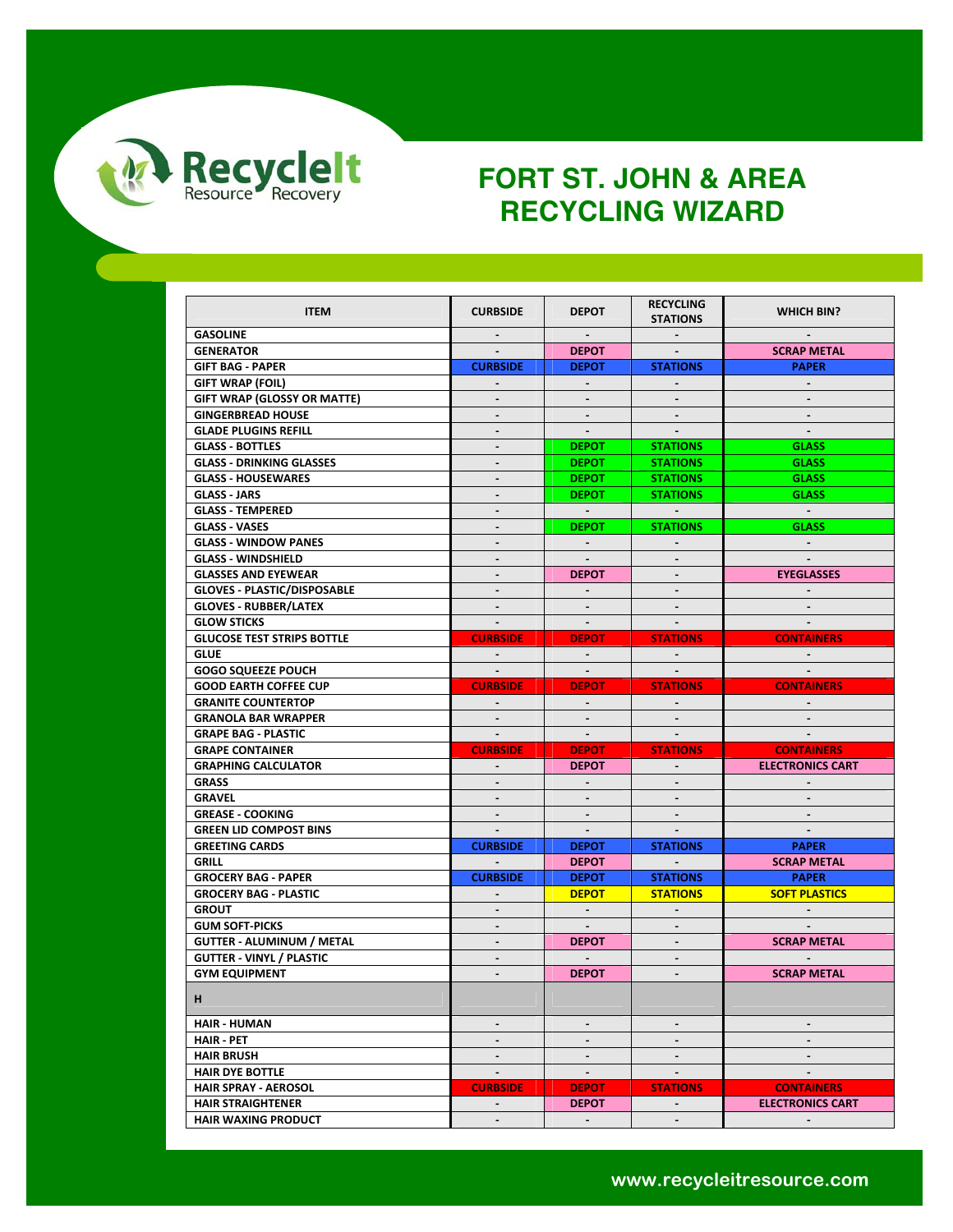

| <b>ITEM</b>                                          | <b>CURBSIDE</b>          | <b>DEPOT</b>   | <b>RECYCLING</b><br><b>STATIONS</b> | WHICH BIN?              |
|------------------------------------------------------|--------------------------|----------------|-------------------------------------|-------------------------|
| <b>HAIRDRYER</b>                                     | $\blacksquare$           | <b>DEPOT</b>   | $\sim$                              | <b>ELECTRONICS CART</b> |
| <b>HALOGEN LIGHT BULBS</b>                           |                          | <b>DEPOT</b>   |                                     | <b>LIGHT BULBS</b>      |
| <b>HAMBURGER BOX</b>                                 | <b>CURBSIDE</b>          | <b>DEPOT</b>   | <b>STATIONS</b>                     | <b>PAPER</b>            |
| <b>HAMBURGER PAPER</b>                               |                          |                |                                     |                         |
| <b>HAMBURGER WRAPPER - FOIL/PAPER</b>                | $\blacksquare$           | $\sim$         |                                     |                         |
| <b>HAMBURGER WRAPPER - PAPER</b>                     | <b>CURBSIDE</b>          | <b>DEPOT</b>   | <b>STATIONS</b>                     | <b>PAPER</b>            |
| <b>HAMMER</b>                                        |                          | <b>DEPOT</b>   | <b>Contract Contract</b>            | <b>SCRAP METAL</b>      |
| <b>HAND LOTION BOTTLE - PLASTIC</b>                  | <b>CURBSIDE</b>          | <b>DEPOT</b>   | <b>STATIONS</b>                     | <b>CONTAINERS</b>       |
|                                                      |                          |                |                                     |                         |
| <b>HAND LOTION BOTTLE - TUBE</b><br><b>HAND PUMP</b> | <b>CURBSIDE</b>          | <b>DEPOT</b>   | <b>STATIONS</b>                     | <b>CONTAINERS</b>       |
|                                                      | <b>CURBSIDE</b>          | <b>DEPOT</b>   | <b>STATIONS</b>                     | <b>CONTAINERS</b>       |
| <b>HAND SANITIZER BOTTLE</b>                         | <b>CURBSIDE</b>          | <b>DEPOT</b>   | <b>STATIONS</b>                     | <b>CONTAINERS</b>       |
| <b>HAND SOAP</b>                                     | $\blacksquare$           | $\sim$         | $\blacksquare$                      |                         |
| <b>HAND WARMERS</b>                                  |                          | $\sim$         |                                     |                         |
| <b>HANGER - METAL</b>                                | $\blacksquare$           | <b>DEPOT</b>   |                                     | <b>SCRAP METAL</b>      |
| <b>HANGER - PLASTIC</b>                              | $\blacksquare$           | $\sim$         | $\overline{\phantom{a}}$            | $\sim$                  |
| HARD DRIVES - PORTABLE/EXTERNAL                      | $\blacksquare$           | <b>DEPOT</b>   | $\blacksquare$                      | <b>ELECTRONICS CART</b> |
| HARD HAT (W/ NO LINER)                               | $\sim$                   | <b>DEPOT</b>   | $\blacksquare$                      | <b>CONTAINERS</b>       |
| <b>HARDBOARD (HDF)</b>                               | $\blacksquare$           |                |                                     |                         |
| <b>HARDCOVER BOOKS</b>                               | $\blacksquare$           | $\sim$         | $\blacksquare$                      |                         |
| <b>HARDWOOD FLOORING</b>                             |                          |                |                                     |                         |
| <b>HAY</b>                                           |                          |                |                                     |                         |
| <b>HDMI CABLE</b>                                    | $\blacksquare$           | <b>DEPOT</b>   | $\overline{\phantom{a}}$            | <b>ELECTRONICS CART</b> |
| <b>HEADPHONE</b>                                     | $\blacksquare$           | <b>DEPOT</b>   | $\blacksquare$                      | <b>ELECTRONICS CART</b> |
| <b>HEADSET</b>                                       | $\blacksquare$           | <b>DEPOT</b>   | $\blacksquare$                      | <b>ELECTRONICS CART</b> |
| <b>HEALTH CARE CHEMICALS</b>                         |                          |                |                                     |                         |
| <b>HEAT/HOT PACK</b>                                 | $\sim$                   | $\sim$         | $\blacksquare$                      | $\sim$                  |
| <b>HEATING PAD</b>                                   |                          | $\sim$         |                                     |                         |
| <b>HEDGE TRIMMER</b>                                 |                          | <b>DEPOT</b>   |                                     | <b>SCRAP METAL</b>      |
| <b>HELIUM TANKS</b>                                  | $\blacksquare$           | <b>DEPOT</b>   | $\mathbf{r}$                        | <b>PROPANE BOTTLES</b>  |
| <b>HELLO FRESH BOX</b>                               | <b>CURBSIDE</b>          | <b>DEPOT</b>   | <b>STATIONS</b>                     | <b>CARDBOARD</b>        |
| <b>HELLO FRESH PACKAGING</b>                         | $\sim$                   | $\blacksquare$ | $\blacksquare$                      |                         |
| <b>HELLO FRESH - ICE PACK</b>                        | $\overline{a}$           |                |                                     |                         |
| <b>HELMET - ALL TYPES</b>                            | $\blacksquare$           | $\sim$         | $\blacksquare$                      |                         |
| <b>HEMP TWINE AND STRING</b>                         | $\blacksquare$           | $\blacksquare$ |                                     |                         |
| <b>HERBICIDE</b>                                     |                          |                |                                     |                         |
| <b>HOME GYM EQUIPMENT</b>                            | $\sim$                   | <b>DEPOT</b>   | $\blacksquare$                      | <b>SCRAP METAL</b>      |
| <b>HOME PHONES</b>                                   | $\overline{\phantom{a}}$ | <b>DEPOT</b>   | $\overline{\phantom{a}}$            | <b>ELECTRONICS CART</b> |
| <b>HOSE</b>                                          | $\sim$                   | $\sim 10^{-1}$ | $\sim$                              | $\sim 100$              |
| HOT CHOCOLATE CANISTER                               | <b>CURBSIDE</b>          | <b>DEPOT</b>   | <b>STATIONS</b>                     | <b>CONTAINERS</b>       |
| HOT CHOCOLATE POWDER PACKET                          | $\blacksquare$           | $\sim$         | $\blacksquare$                      | $\sim$                  |
| <b>HOT DOG WRAPPER - FOIL/PAPER</b>                  | $\blacksquare$           | $\sim$         | $\overline{\phantom{a}}$            |                         |
| <b>HOT WATER TANK</b>                                |                          | <b>DEPOT</b>   |                                     | <b>SCRAP METAL</b>      |
| <b>HOUSE PLANTS</b>                                  | $\blacksquare$           | $\blacksquare$ | $\blacksquare$                      | $\blacksquare$          |
| <b>HOUSEHOLD HAZARDOUS WASTE</b>                     | $\blacksquare$           | $\blacksquare$ |                                     |                         |
| <b>HOUSEHOLD ITEMS (SMALL)</b>                       | $\blacksquare$           | $\sim$         | $\blacksquare$                      | $\sim$                  |
| <b>HOUSEHOLD LIGHT BULB</b>                          | ÷.                       | <b>DEPOT</b>   | $\blacksquare$                      | <b>LIGHT BULBS</b>      |
| <b>HUMAN HAIR</b>                                    | $\blacksquare$           | $\sim$         | $\blacksquare$                      | $\blacksquare$          |
| HUMIDIFIER - MEDIUM                                  |                          | <b>DEPOT</b>   | $\qquad \qquad \blacksquare$        | <b>ELECTRONICS CART</b> |
| <b>HUMIDIFIER - SMALL</b>                            | $\blacksquare$           | <b>DEPOT</b>   | $\blacksquare$                      | <b>ELECTRONICS CART</b> |
| <b>HUMMUS CONTAINER SEAL</b>                         | $\blacksquare$           | $\sim$         | $\blacksquare$                      |                         |
|                                                      |                          |                |                                     |                         |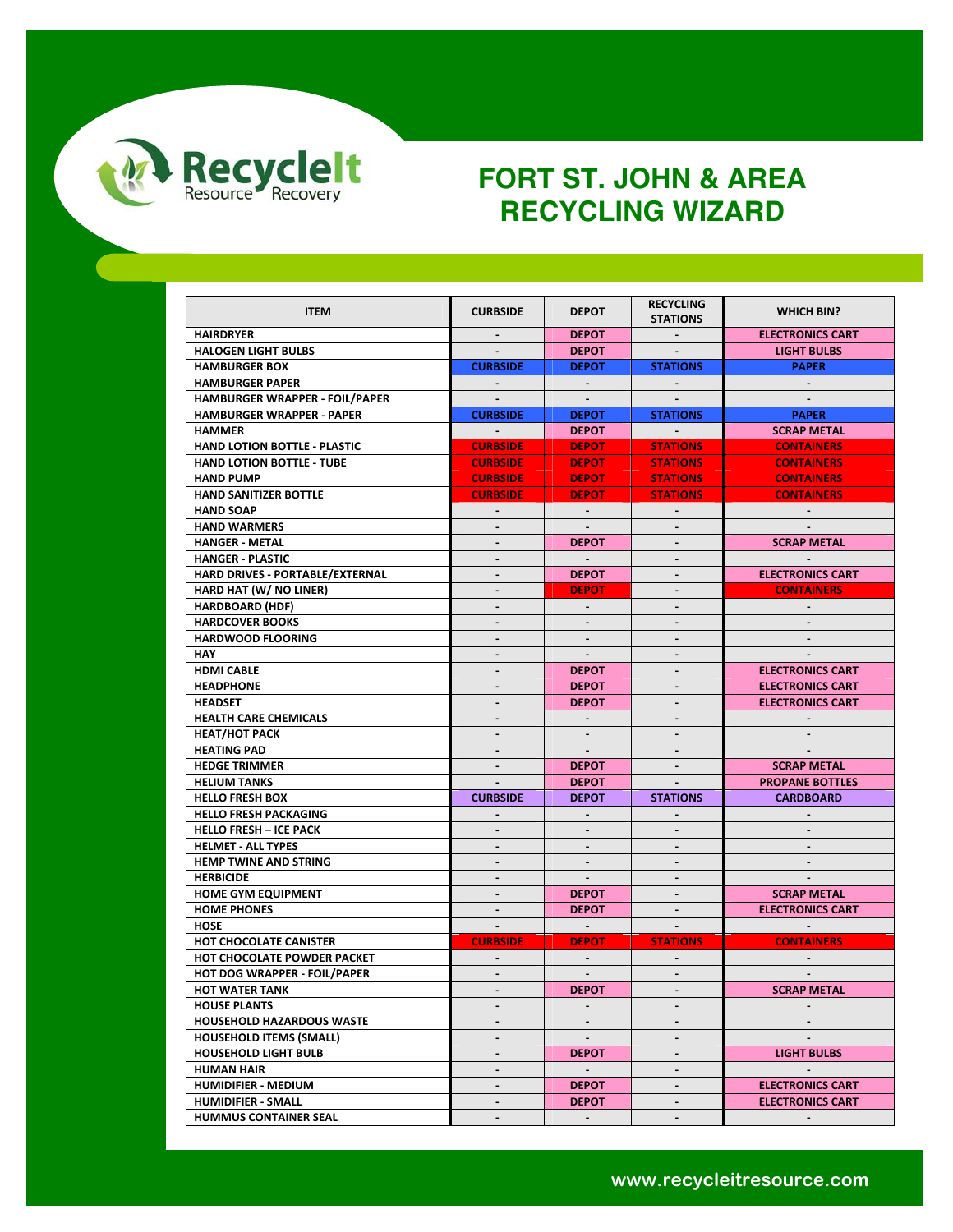

| <b>ITEM</b>                           | <b>CURBSIDE</b>                                                                                                   | <b>DEPOT</b>   | <b>RECYCLING</b><br><b>STATIONS</b> | <b>WHICH BIN?</b>       |
|---------------------------------------|-------------------------------------------------------------------------------------------------------------------|----------------|-------------------------------------|-------------------------|
|                                       |                                                                                                                   |                |                                     |                         |
| L                                     |                                                                                                                   |                |                                     |                         |
| <b>ICE CREAM BUCKETS</b>              | <b>CURBSIDE</b>                                                                                                   | <b>DEPOT</b>   | <b>STATIONS</b>                     | <b>CONTAINERS</b>       |
| <b>ICE CREAM CARTON</b>               | <b>CURBSIDE</b>                                                                                                   | <b>DEPOT</b>   | <b>STATIONS</b>                     | <b>CONTAINERS</b>       |
| <b>ICE CREAM CUP - PAPER</b>          | <b>CURBSIDE</b>                                                                                                   | <b>DEPOT</b>   | <b>STATIONS</b>                     | <b>CONTAINERS</b>       |
| <b>ICE PACK</b>                       | $\sim$                                                                                                            | $\sim$         | $\sim$                              | $\sim$                  |
| ICE PACK - MEAL DELIVERY SERVICE      | $\blacksquare$                                                                                                    | $\blacksquare$ | $\sim$                              | $\sim$                  |
| <b>ICED TEA POWDER PACKET</b>         | $\blacksquare$                                                                                                    | $\blacksquare$ | $\blacksquare$                      |                         |
| <b>INCONTINENCE PADS &amp; LINERS</b> | $\blacksquare$                                                                                                    | $\blacksquare$ | $\blacksquare$                      |                         |
| <b>INCONTINENCE UNDERPADS</b>         | $\blacksquare$                                                                                                    | $\blacksquare$ | $\sim$                              | $\sim$                  |
| <b>INFANT CARRIERS</b>                | $\blacksquare$                                                                                                    | $\blacksquare$ |                                     |                         |
| <b>INHALER</b>                        |                                                                                                                   |                |                                     |                         |
| <b>INK CARTRIDGE</b>                  | $\blacksquare$                                                                                                    | $\blacksquare$ | $\sim$                              | $\sim$                  |
| <b>INNER TUBE - BICYCLE</b>           | $\overline{\phantom{a}}$                                                                                          | $\blacksquare$ | $\blacksquare$                      | $\sim$                  |
| <b>INSECTICIDE</b>                    | $\blacksquare$                                                                                                    | $\sim$         | $\blacksquare$                      |                         |
| <b>INSTANT FILM CAMERA</b>            | $\blacksquare$                                                                                                    | <b>DEPOT</b>   | $\blacksquare$                      | <b>ELECTRONICS CART</b> |
| <b>INSULATION</b>                     | $\overline{\phantom{a}}$                                                                                          | $\sim$         | $\blacksquare$                      |                         |
| <b>INTERNET ROUTERS</b>               | $\qquad \qquad \blacksquare$                                                                                      | <b>DEPOT</b>   |                                     | <b>ELECTRONICS CART</b> |
| INTRAVE-US (IV) FLUID SYSTEMS         |                                                                                                                   |                |                                     |                         |
| <b>IPAD</b>                           | $\blacksquare$                                                                                                    | <b>DEPOT</b>   | $\sim$                              | <b>ELECTRONICS CART</b> |
| <b>IPHONE</b>                         | $\overline{\phantom{a}}$                                                                                          | <b>DEPOT</b>   | $\overline{\phantom{a}}$            | <b>ELECTRONICS CART</b> |
| <b>IPOD</b>                           |                                                                                                                   | <b>DEPOT</b>   |                                     | <b>ELECTRONICS CART</b> |
| $\mathsf{J}$                          |                                                                                                                   |                |                                     |                         |
|                                       |                                                                                                                   |                |                                     |                         |
| <b>JAM JAR LID</b>                    | <b>CURBSIDE</b>                                                                                                   | <b>DEPOT</b>   | <b>STATIONS</b>                     | <b>CONTAINERS</b>       |
| <b>JAR LID</b>                        | <b>CURBSIDE</b>                                                                                                   | <b>DEPOT</b>   | <b>STATIONS</b>                     | <b>CONTAINERS</b>       |
| <b>JARS – GLASS</b>                   | $\mathcal{L}^{\mathcal{L}}(\mathcal{L}^{\mathcal{L}})$ and $\mathcal{L}^{\mathcal{L}}(\mathcal{L}^{\mathcal{L}})$ | <b>DEPOT</b>   | <b>STATIONS</b>                     | <b>GLASS</b>            |
| <b>JARS - PLASTIC</b>                 | <b>CURBSIDE</b>                                                                                                   | <b>DEPOT</b>   | <b>STATIONS</b>                     | <b>CONTAINERS</b>       |
| <b>JERRY CAN</b>                      | $\sim 100$                                                                                                        | $\sim 100$     | <b>Contract Contract Street</b>     | $\sim 100$              |
| <b>JIGSAW PUZZLE</b>                  | <b>CURBSIDE</b>                                                                                                   | <b>DEPOT</b>   | <b>STATIONS</b>                     | <b>PAPER</b>            |
| <b>JOYSTICK</b>                       | <b>Contract Contract</b>                                                                                          | <b>DEPOT</b>   | <b>Service Contract</b>             | <b>ELECTRONICS CART</b> |
| <b>JUICE BOXES</b>                    | <b>CURBSIDE</b>                                                                                                   | <b>DEPOT</b>   | <b>STATIONS</b>                     | <b>CONTAINERS</b>       |
| JUICE CONCENTRATE CAN - FROZEN        | <b>CURBSIDE</b>                                                                                                   | <b>DEPOT</b>   | <b>STATIONS</b>                     | <b>CONTAINERS</b>       |
| JUTE TWINE AND STRING                 |                                                                                                                   | $\sim$         |                                     |                         |
| K                                     |                                                                                                                   |                |                                     |                         |
| <b>KETCHUP BOTTLE - PLASTIC</b>       | <b>CURBSIDE</b>                                                                                                   | <b>DEPOT</b>   | <b>STATIONS</b>                     | <b>CONTAINERS</b>       |
| <b>KETCHUP CUP - PAPER</b>            |                                                                                                                   | $\sim$         |                                     |                         |
| <b>KETCHUP PACKET</b>                 | $\blacksquare$                                                                                                    | $\sim$         | $\sim$                              |                         |
| <b>KETTLE</b>                         | $\blacksquare$                                                                                                    | <b>DEPOT</b>   | $\blacksquare$                      | <b>ELECTRONICS CART</b> |
| <b>KEURIG K-CUPS</b>                  | $\sim$                                                                                                            | $\sim$         | $\sim$                              | $\sim$                  |
| <b>KEURIG K-CUPS - COMPOSTABLE</b>    | $\sim$                                                                                                            | $\sim$         |                                     | $\sim$                  |
| <b>KEYBOARD - COMPUTER</b>            | $\blacksquare$                                                                                                    | <b>DEPOT</b>   |                                     | <b>ELECTRONICS CART</b> |
| <b>KFC CHICKEN BUCKET</b>             | <b>CURBSIDE</b>                                                                                                   | <b>DEPOT</b>   | <b>STATIONS</b>                     | <b>PAPER</b>            |
| <b>KITCHEN COUNTERTOP</b>             | $\sim$                                                                                                            | $\sim$         | $\sim$                              | $\sim$                  |
| <b>KITTY LITTER</b>                   | $\sim$                                                                                                            | $\sim$         | $\sim$                              | $\sim$                  |
| <b>KLEENEX</b>                        | $\blacksquare$                                                                                                    | $\blacksquare$ |                                     |                         |
| <b>KLEENEX BOXES</b>                  | <b>CURBSIDE</b>                                                                                                   | <b>DEPOT</b>   | <b>STATIONS</b>                     | <b>PAPER</b>            |
| <b>KNIVES - METAL</b>                 | $\sim$                                                                                                            | <b>DEPOT</b>   | $\sim$                              | <b>SCRAP METAL</b>      |
| <b>KNIVES - COMPOSTABLE PLASTIC</b>   | $\blacksquare$                                                                                                    | $\sim$         | $\blacksquare$                      | $\sim$                  |
|                                       |                                                                                                                   |                |                                     |                         |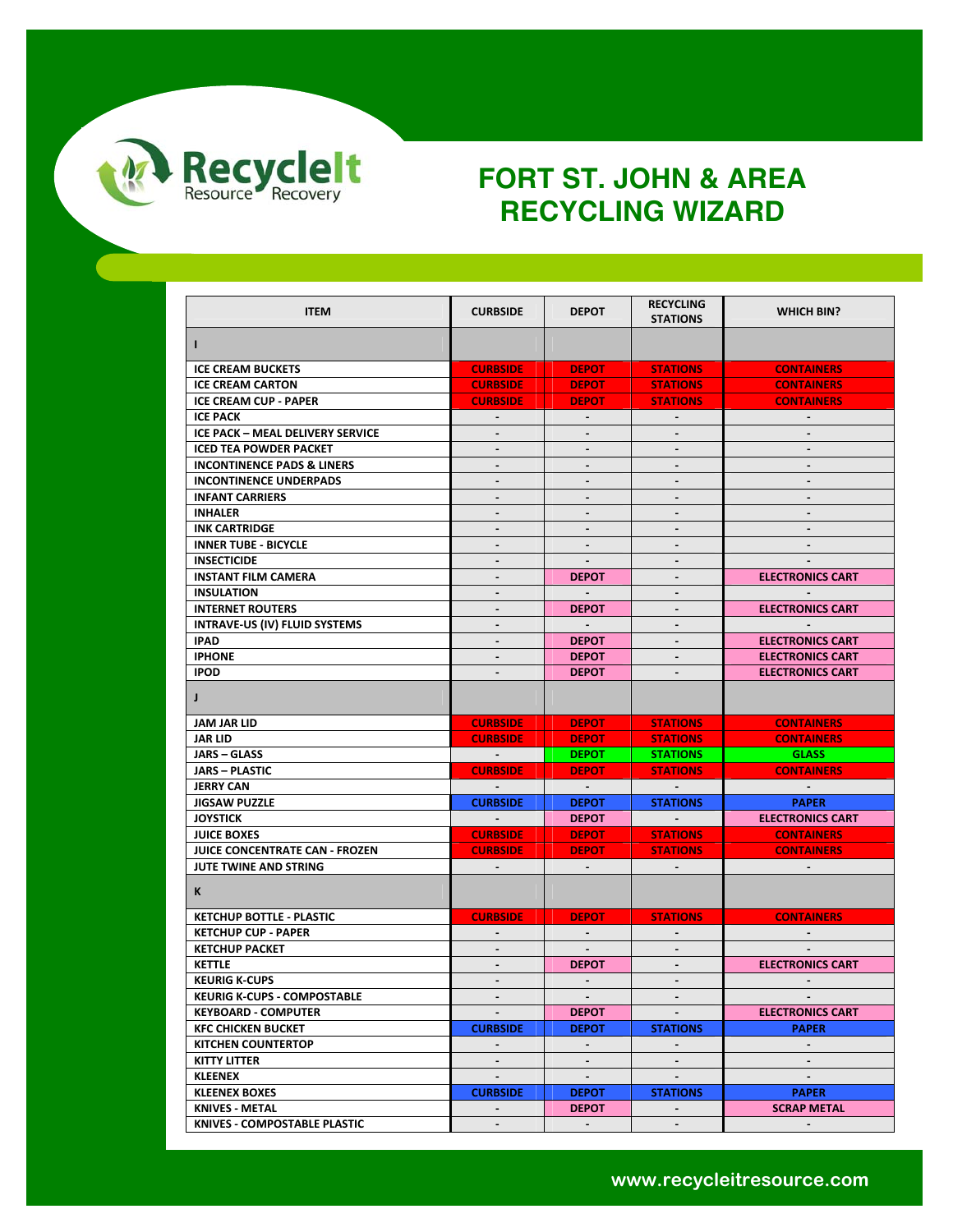

| <b>ITEM</b>                          | <b>CURBSIDE</b>              | <b>DEPOT</b>     | <b>RECYCLING</b> | <b>WHICH BIN?</b>       |
|--------------------------------------|------------------------------|------------------|------------------|-------------------------|
| <b>KNIVES - PLASTIC</b>              |                              |                  | <b>STATIONS</b>  |                         |
|                                      |                              |                  |                  |                         |
| L.                                   |                              |                  |                  |                         |
| <b>LABEL, PAPER - ON CONTAINER</b>   | <b>CURBSIDE</b>              | <b>DEPOT</b>     | <b>STATIONS</b>  | <b>PAPER</b>            |
| <b>LABEL, PLASTIC - ON CONTAINER</b> |                              |                  |                  |                         |
| <b>LABELS</b>                        | $\sim$                       | $\sim$           | $\sim$           | $\sim$                  |
| <b>LAMINATE FLOORING</b>             | $\blacksquare$               |                  |                  |                         |
| <b>LAMINATED PAPER</b>               |                              | $\sim$           |                  |                         |
| LAMP                                 | $\blacksquare$               | <b>DEPOT</b>     | $\blacksquare$   | <b>ELECTRONICS CART</b> |
| <b>LAND LINE PHONES</b>              | $\blacksquare$               | <b>DEPOT</b>     |                  | <b>ELECTRONICS CART</b> |
| <b>LAPTOP</b>                        | $\qquad \qquad \blacksquare$ | <b>DEPOT</b>     |                  | <b>ELECTRONICS CART</b> |
| <b>LAPTOP BATTERY</b>                | $\blacksquare$               | <b>DEPOT</b>     |                  | <b>BATTERIES</b>        |
| <b>LATEX BALLOON</b>                 | $\blacksquare$               | $\sim$           | $\blacksquare$   | $\sim$                  |
| <b>LATEX GLOVES</b>                  | $\blacksquare$               |                  |                  |                         |
| <b>LATTE PACKET</b>                  |                              |                  |                  |                         |
| <b>LAUNDRY BASKET</b>                | $\blacksquare$               | $\sim$           | $\blacksquare$   | $\sim$                  |
| <b>LAUNDRY DETERGENT BAG</b>         | $\sim$                       | $\sim$           |                  |                         |
| <b>LAUNDRY DETERGENT BOTTLE</b>      | <b>CURBSIDE</b>              | <b>DEPOT</b>     | <b>STATIONS</b>  | <b>CONTAINERS</b>       |
|                                      |                              |                  |                  | <b>SCRAP METAL</b>      |
| <b>LAWN MOWER</b><br><b>LEATHER</b>  |                              | <b>DEPOT</b>     |                  |                         |
|                                      | $\sim$<br>$\blacksquare$     | $\sim$<br>$\sim$ |                  |                         |
| <b>LEAVES</b>                        |                              |                  |                  |                         |
| <b>LED LIGHT BULBS</b>               | $\sim$                       | <b>DEPOT</b>     |                  | <b>LIGHT BULBS</b>      |
| <b>LETTERS</b>                       | <b>CURBSIDE</b>              | <b>DEPOT</b>     | <b>STATIONS</b>  | <b>PAPER</b>            |
| LETTUCE CONTAINER                    | <b>CURBSIDE</b>              | <b>DEPOT</b>     | <b>STATIONS</b>  | <b>CONTAINERS</b>       |
| LIDS - METAL, LARGE                  | <b>CURBSIDE</b>              | <b>DEPOT</b>     | <b>STATIONS</b>  | <b>CONTAINERS</b>       |
| LIDS - METAL, SMALL                  | <b>CURBSIDE</b>              | <b>DEPOT</b>     | <b>STATIONS</b>  | <b>CONTAINERS</b>       |
| LIDS - PLASTIC, LARGE                | <b>CURBSIDE</b>              | <b>DEPOT</b>     | <b>STATIONS</b>  | <b>CONTAINERS</b>       |
| LIDS - PLASTIC, SMALL                | <b>CURBSIDE</b>              | <b>DEPOT</b>     | <b>STATIONS</b>  | <b>CONTAINERS</b>       |
| <b>LIGHT BALLAST - NO PCB'S</b>      | $\sim$                       | <b>DEPOT</b>     |                  | <b>SCRAP METAL</b>      |
| <b>LIGHT BALLAST - W/ PCB'S</b>      | $\blacksquare$               | $\sim$           | $\blacksquare$   | $\sim$                  |
| <b>LIGHT BULB - HALOGEN</b>          | $\blacksquare$               | <b>DEPOT</b>     | $\blacksquare$   | <b>LIGHT BULBS</b>      |
| <b>LIGHT BULB - HOUSEHOLD</b>        | $\sim$                       | <b>DEPOT</b>     | $\blacksquare$   | <b>LIGHT BULBS</b>      |
| <b>LIGHT BULB - INCANDESCENT</b>     | $\blacksquare$               | <b>DEPOT</b>     |                  | <b>LIGHT BULBS</b>      |
| <b>LIGHT BULBS</b>                   | $\blacksquare$               | <b>DEPOT</b>     | $\sim$           | <b>LIGHT BULBS</b>      |
| LIGHT BULBS - COMPACT FLUORESCENT    | $\blacksquare$               | <b>DEPOT</b>     |                  | <b>LIGHT BULBS</b>      |
| <b>LIGHT TUBES</b>                   |                              | <b>DEPOT</b>     |                  | <b>LIGHT BULBS</b>      |
| <b>LIGHTER</b>                       | $\overline{\phantom{a}}$     | $\sim$           | $\sim$           | $\sim$                  |
| <b>LIGHTING FIXTURES</b>             | $\blacksquare$               | <b>DEPOT</b>     | $\blacksquare$   | <b>ELECTRONICS CART</b> |
| <b>LINENS</b>                        | $\blacksquare$               | $\sim$           | $\sim$           | $\sim$                  |
| LINENS PLASTIC STORAGE BAG           | $\blacksquare$               | <b>DEPOT</b>     | <b>STATIONS</b>  | <b>SOFT PLASTICS</b>    |
| LINERS - FEMININE PRODUCTS           | $\sim$                       | $\sim$           | $\sim$           | $\sim$                  |
| LINT ROLLERS AND SHEETS              |                              |                  |                  |                         |
| LIP BALM - POT                       | $\sim$                       | $\blacksquare$   |                  |                         |
| <b>LIP BALM - STICK</b>              | $\sim$                       | $\sim$           |                  |                         |
| LIP BALM TIN                         | <b>CURBSIDE</b>              | <b>DEPOT</b>     | <b>STATIONS</b>  | <b>CONTAINERS</b>       |
| LIP GLOSS                            | $\sim 100$                   | $\sim$           | $\sim 100$       | $\sim 100$              |
| <b>LIPSTICK</b>                      | $\sim$                       | $\sim$           | $\sim$           | $\sim$                  |
| <b>LIQUID DETERGENT BOTTLE</b>       | <b>CURBSIDE</b>              | <b>DEPOT</b>     | <b>STATIONS</b>  | <b>CONTAINERS</b>       |
| <b>LIQUID SOAP</b>                   | $\blacksquare$               | $\sim$           | $\blacksquare$   | $\sim$                  |
| <b>LITHIUM-ION BATTERIES</b>         | $\blacksquare$               | <b>DEPOT</b>     | $\blacksquare$   | <b>BATTERIES</b>        |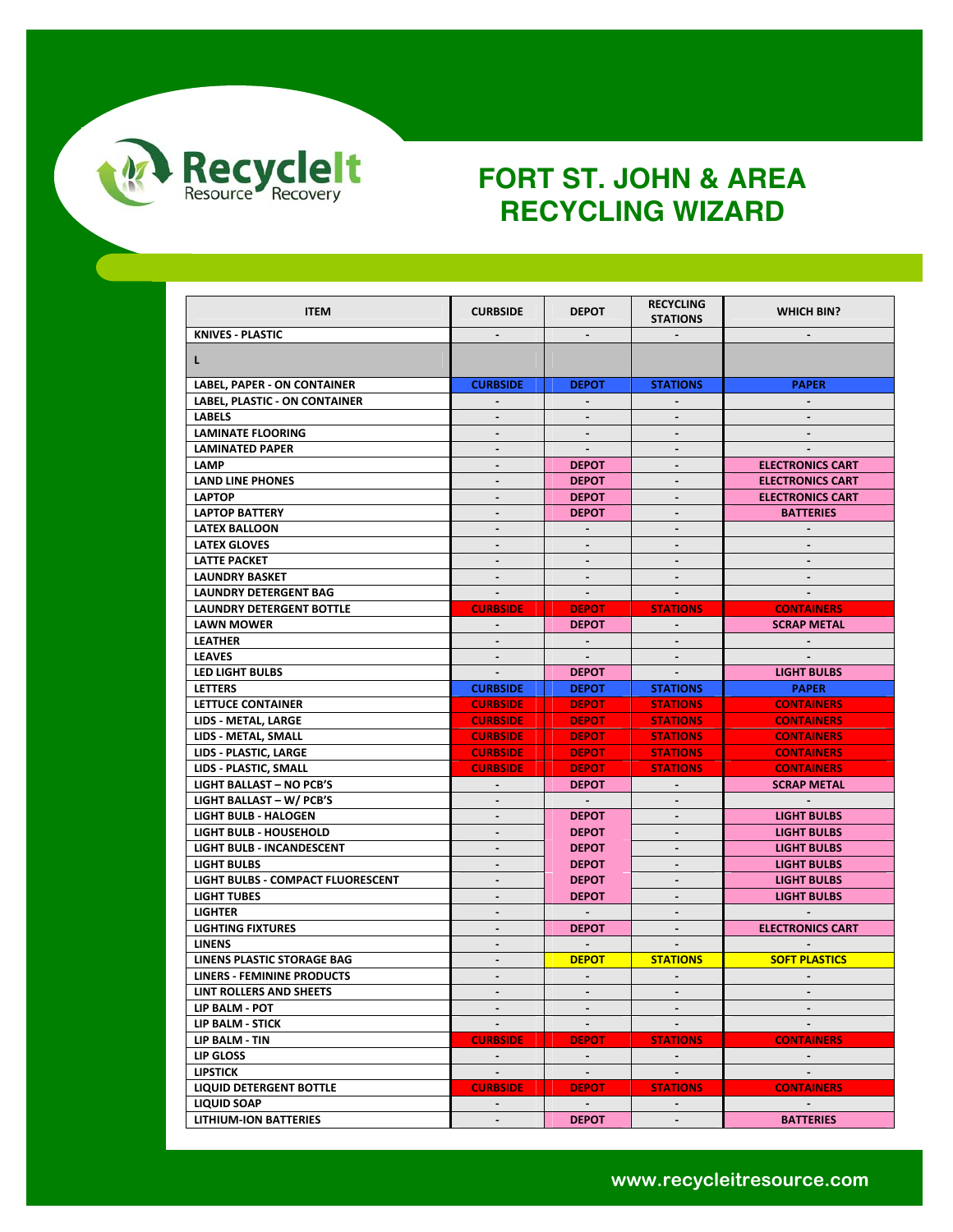

| <b>ITEM</b>                               | <b>CURBSIDE</b>          | <b>DEPOT</b>   | <b>RECYCLING</b><br><b>STATIONS</b>                           | <b>WHICH BIN?</b>       |
|-------------------------------------------|--------------------------|----------------|---------------------------------------------------------------|-------------------------|
| <b>LOTION BOTTLE</b>                      | <b>CURBSIDE</b>          | <b>DEPOT</b>   | <b>STATIONS</b>                                               | <b>CONTAINERS</b>       |
| <b>LOTTERY SCRATCH TICKET</b>             | $\sim 100$               | $\sim$         |                                                               | $\sim$                  |
|                                           |                          |                | $\mathcal{L}^{\mathcal{L}}$ and $\mathcal{L}^{\mathcal{L}}$ . |                         |
| <b>LUMBER</b>                             |                          |                |                                                               |                         |
| <b>LUNCH BAG - PAPER</b>                  | <b>CURBSIDE</b>          | <b>DEPOT</b>   | <b>STATIONS</b>                                               | <b>PAPER</b>            |
| <b>LUNCH BAG - PLASTIC</b>                | $\sim 100$ km s $^{-1}$  | <b>DEPOT</b>   | <b>STATIONS</b>                                               | <b>SOFT PLASTICS</b>    |
| <b>LYSOL SPRAY - AEROSOL</b>              | <b>CURBSIDE</b>          | <b>DEPOT</b>   | <b>STATIONS</b>                                               | <b>CONTAINERS</b>       |
| <b>LYSOL WIPES</b>                        | $\sim$                   | n.             |                                                               |                         |
| M                                         |                          |                |                                                               |                         |
| <b>MAGAZINES</b>                          | <b>CURBSIDE</b>          | <b>DEPOT</b>   | <b>STATIONS</b>                                               | <b>PAPER</b>            |
| <b>MAGIC ERASER CLEANER</b>               | $\blacksquare$           |                |                                                               |                         |
| <b>MAGNETS</b>                            |                          |                |                                                               |                         |
| <b>MAKEUP</b>                             | $\sim$                   | $\sim$         |                                                               | $\sim$                  |
| <b>MAKEUP BRUSHES</b>                     | $\blacksquare$           |                |                                                               |                         |
| <b>MAKEUP WIPES</b>                       |                          |                |                                                               |                         |
| <b>MANDARIN ORANGE WRAPPER</b>            | <b>CURBSIDE</b>          | <b>DEPOT</b>   | <b>STATIONS</b>                                               | <b>PAPER</b>            |
| <b>MARGARINE TUB</b>                      | <b>CURBSIDE</b>          | <b>DEPOT</b>   | <b>STATIONS</b>                                               | <b>CONTAINERS</b>       |
| <b>MARKER - PEN</b>                       | $\blacksquare$           | $\sim$         | $\sim$                                                        | $\sim$                  |
| MASCARA                                   | $\blacksquare$           | $\blacksquare$ |                                                               |                         |
| <b>MASON JAR - GLASS</b>                  | $\sim$                   | <b>DEPOT</b>   | <b>STATIONS</b>                                               | <b>GLASS</b>            |
| <b>MASONRY BLOCK</b>                      |                          |                |                                                               |                         |
| <b>MATCHES</b>                            | $\blacksquare$           |                |                                                               |                         |
| <b>MATTRESS</b>                           | $\overline{\phantom{a}}$ | $\sim$         | $\sim$                                                        | $\blacksquare$          |
| <b>MATTRESS PAD</b>                       | -                        |                |                                                               |                         |
| <b>MATTRESS TOPPER</b>                    | $\sim$                   | $\sim$         |                                                               |                         |
| <b>MCDONALD'S BURGER WRAPPER</b>          | <b>CURBSIDE</b>          | <b>DEPOT</b>   | <b>STATIONS</b>                                               | <b>PAPER</b>            |
|                                           |                          |                |                                                               |                         |
| <b>MCDONALD'S COFFEE PODS</b>             | $\sim$                   | $\sim$         | $\sim$                                                        | $\sim$                  |
| <b>MDF WOOD</b>                           | <b>CURBSIDE</b>          | <b>DEPOT</b>   | <b>STATIONS</b>                                               | <b>CARDBOARD</b>        |
| <b>MEAL DELIVERY BOX</b>                  |                          | $\sim 10^{-1}$ |                                                               |                         |
| <b>MEAL DELIVERY SERVICE PACKAGING</b>    | $\sim 10^{-1}$           |                | $\sim$                                                        | $\sim$                  |
| <b>MEAT TRAY - FOAM</b>                   | $\sim 100$ m $^{-1}$     | <b>DEPOT</b>   | $\sim 100$ km s $^{-1}$                                       | <b>STYROFOAM</b>        |
| <b>MEAT TRAY - PLASTIC</b>                | <b>CURBSIDE</b>          | <b>DEPOT</b>   | <b>STATIONS</b>                                               | <b>CONTAINERS</b>       |
| <b>MEAT TRAY LINERS</b>                   | $\sim$                   | $\sim$         |                                                               | $\sim$                  |
| <b>MEAT WRAP PAPER</b>                    | $\blacksquare$           | $\blacksquare$ | $\blacksquare$                                                | $\sim$                  |
| <b>MECHANICAL PENCIL AND LEAD INSERTS</b> | ÷.                       |                |                                                               |                         |
| <b>MEDICAL EQUIPMENT AND SUPPLIES</b>     |                          |                |                                                               |                         |
| <b>MEDICAL WASTE</b>                      | $\sim$                   | $\blacksquare$ | $\sim$                                                        | $\sim$                  |
| <b>MEDICINE</b>                           | $\sim$                   | $\blacksquare$ | $\sim$                                                        |                         |
| <b>MEDICINE BOTTLE - PLASTIC</b>          | <b>CURBSIDE</b>          | <b>DEPOT</b>   | <b>STATIONS</b>                                               | <b>CONTAINERS</b>       |
| <b>MENSTRUAL PADS</b>                     | $\blacksquare$           | $\sim$         |                                                               |                         |
| <b>MERCURY THERMOMETERS</b>               | $\sim$                   | <b>DEPOT</b>   | $\sim$                                                        | <b>THERMOSTATS</b>      |
| <b>MESH FOOD BAGS</b>                     |                          | $\sim$         |                                                               |                         |
| METAL                                     | $\sim$                   | <b>DEPOT</b>   |                                                               | <b>SCRAP METAL</b>      |
| METAL - ALUMINUM FOIL AND PLATES          | <b>CURBSIDE</b>          | <b>DEPOT</b>   | <b>STATIONS</b>                                               | <b>CONTAINERS</b>       |
| <b>METAL - FOOD AND BEVERAGE CANS</b>     | <b>CURBSIDE</b>          | <b>DEPOT</b>   | <b>STATIONS</b>                                               | <b>CONTAINERS</b>       |
| METAL - SCRAP METAL & UNUSABLE ITEMS      | <b>CALL</b>              | <b>DEPOT</b>   | $\sim$                                                        | <b>SCRAP METAL</b>      |
| <b>METAL HANGER</b>                       | $\omega$ .               | <b>DEPOT</b>   | $\sim$                                                        | <b>SCRAP METAL</b>      |
| <b>METAL LID</b>                          | <b>CURBSIDE</b>          | <b>DEPOT</b>   | <b>STATIONS</b>                                               | <b>CONTAINERS</b>       |
| <b>METHOD SOAP BAG</b>                    | ۰                        | $\sim$         |                                                               | $\sim$                  |
| <b>MICROPHONE</b>                         | $\blacksquare$           | <b>DEPOT</b>   | $\sim$                                                        | <b>ELECTRONICS CART</b> |
|                                           |                          |                |                                                               |                         |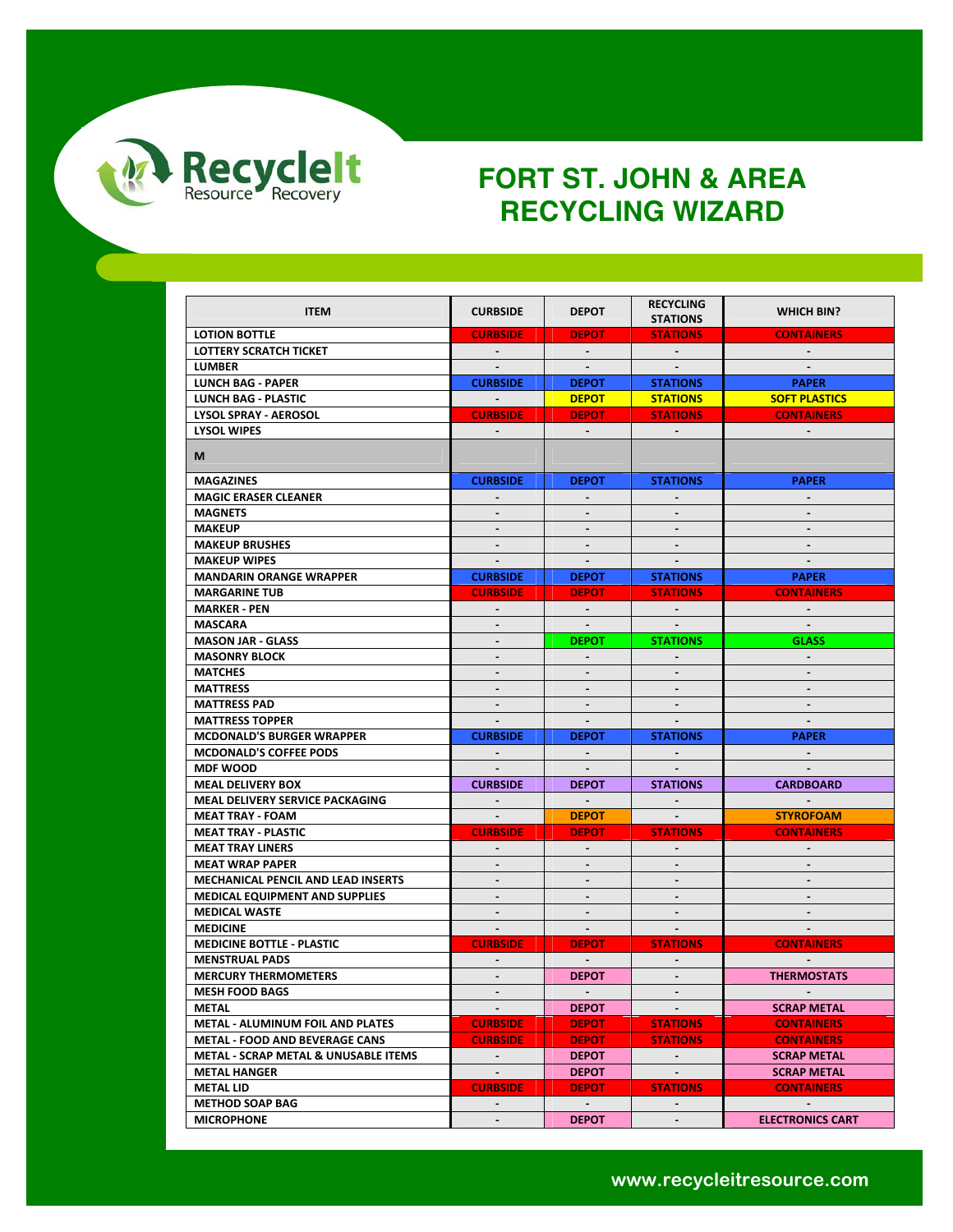

| <b>ITEM</b>                                                | <b>CURBSIDE</b>   | <b>DEPOT</b>                | <b>RECYCLING</b>        | <b>WHICH BIN?</b>       |
|------------------------------------------------------------|-------------------|-----------------------------|-------------------------|-------------------------|
|                                                            |                   |                             | <b>STATIONS</b>         |                         |
| <b>MICROWAVE DINNER SEAL</b>                               |                   | $\sim 100$                  |                         |                         |
| <b>MICROWAVE DINNER TRAY - PAPER</b>                       | <b>CURBSIDE</b>   | <b>DEPOT</b>                | <b>STATIONS</b>         | <b>CONTAINERS</b>       |
| <b>MICROWAVE DINNER TRAY - PLASTIC</b>                     | <b>CURBSIDE</b>   | <b>DEPOT</b>                | <b>STATIONS</b>         | <b>CONTAINERS</b>       |
| <b>MICROWAVES</b>                                          | <b>Contractor</b> | <b>DEPOT</b>                | <b>Service</b>          | <b>SCRAP METAL</b>      |
| MILK CARTONS. BOTTLES AND JUGS                             | <b>CURBSIDE</b>   | <b>DEPOT</b>                | <b>STATIONS</b>         | <b>CONTAINERS</b>       |
| <b>MILK LIDS</b>                                           | <b>CURBSIDE</b>   | <b>DEPOT</b>                | <b>STATIONS</b>         | <b>CONTAINERS</b>       |
| MILKETTES (SINGLE USE COFFEE CREAMERS)                     | $\sim$            | $\sim 100$                  | $\sim 100$ km s $^{-1}$ | $\sim 100$ km s $^{-1}$ |
| <b>MIRRORS</b>                                             | $\blacksquare$    | <b>DEPOT</b>                | <b>STATIONS</b>         | <b>GLASS</b>            |
| <b>MISO PASTE BAG</b>                                      | $\blacksquare$    | $\sim 100$                  |                         |                         |
| <b>MIXER - ELECTRIC</b>                                    | $\blacksquare$    | <b>DEPOT</b>                |                         | <b>ELECTRONICS CART</b> |
| <b>MOBILE PHONE</b>                                        |                   | <b>DEPOT</b>                |                         | <b>ELECTRONICS CART</b> |
| <b>MOBILE PHONE BATTERY</b>                                | $\sim$            | <b>DEPOT</b>                | $\sim$                  | <b>BATTERIES</b>        |
| <b>MOCCACHINO PACKET</b>                                   | $\blacksquare$    |                             |                         |                         |
| <b>MODEM</b>                                               | $\sim$            | <b>DEPOT</b>                |                         | <b>ELECTRONICS CART</b> |
| <b>MOISTURIZER BOTTLE - TUBE</b>                           | <b>CURBSIDE</b>   | <b>DEPOT</b>                | <b>STATIONS</b>         | <b>CONTAINERS</b>       |
| <b>MOISTURIZER BOTTLE - PLASTIC</b>                        | <b>CURBSIDE</b>   | <b>DEPOT</b>                | <b>STATIONS</b>         | <b>CONTAINERS</b>       |
| <b>MONITOR - COMPUTER</b>                                  | $\sim$            | <b>DEPOT</b>                |                         | <b>ELECTRONICS CART</b> |
| <b>MOTOR OIL</b>                                           |                   |                             |                         |                         |
| <b>MOTORCYCLE HELMET</b>                                   | $\sim$            | $\sim$                      | $\sim$                  |                         |
| <b>MOTORS - ELECTRIC</b>                                   |                   | <b>DEPOT</b>                |                         | <b>SCRAP METAL</b>      |
| <b>MOTT'S SQUEEZE POUCH</b>                                |                   | $\sim 10^{-1}$              |                         |                         |
| <b>MOUSE - COMPUTER</b>                                    | $\sim$            | <b>DEPOT</b>                | $\sim$                  | <b>ELECTRONICS CART</b> |
| <b>MOUSSE - AEROSOL</b>                                    | <b>CURBSIDE</b>   | <b>DEPOT</b>                | <b>STATIONS</b>         | <b>CONTAINERS</b>       |
| <b>MOUTHWASH BOTTLE</b>                                    | <b>CURBSIDE</b>   | <b>DEPOT</b>                | <b>STATIONS</b>         | <b>CONTAINERS</b>       |
| <b>MP3 PLAYER</b>                                          |                   | <b>DEPOT</b>                |                         | <b>ELECTRONICS CART</b> |
| <b>MUFFIN LINER</b>                                        | $\sim$            | $\sim 10^{-1}$              | $\sim$                  |                         |
| <b>MUFFIN TIN</b>                                          | $\blacksquare$    | <b>DEPOT</b>                |                         | <b>SCRAP METAL</b>      |
| MULTI-MATERIAL PACKAGING                                   | $\sim$            |                             |                         |                         |
| <b>MOUSTACHE WAX</b>                                       | $\sim$            | $\sim 10$                   | $\sim$                  |                         |
| <b>MUSTARD BOTTLE - PLASTIC</b>                            | <b>CURBSIDE</b>   | <b>DEPOT</b>                | <b>STATIONS</b>         | <b>CONTAINERS</b>       |
| <b>MUSTARD PACKET</b>                                      | $\sim$            | $\sim$                      |                         |                         |
| <b>MYLAR BALLOON</b>                                       |                   |                             |                         |                         |
|                                                            |                   |                             |                         |                         |
| N,                                                         |                   |                             |                         |                         |
| <b>NAIL CLIPPINGS</b>                                      | $\blacksquare$    | $\blacksquare$              |                         |                         |
| <b>NAIL POLISH</b>                                         |                   |                             |                         |                         |
| <b>NAIL POLISH REMOVER</b>                                 | $\blacksquare$    | $\blacksquare$              | $\sim$                  |                         |
| <b>NAILS METAL</b>                                         | $\blacksquare$    |                             | $\blacksquare$          | <b>SCRAP METAL</b>      |
| <b>NEEDLES</b>                                             |                   | <b>DEPOT</b><br>$\sim$      |                         |                         |
|                                                            | $\sim$            |                             | $\blacksquare$          |                         |
| <b>NESPRESSO CAPSULES</b>                                  |                   |                             |                         |                         |
| <b>NESPRESSO CAPSULES - COMPOSTABLE</b>                    | $\blacksquare$    | $\blacksquare$              | $\blacksquare$          | $\blacksquare$          |
| <b>NETWORK CABLE</b>                                       |                   | <b>DEPOT</b>                |                         | <b>ELECTRONICS CART</b> |
| <b>NEWSPAPER AND PAPER INSERTS</b>                         | <b>CURBSIDE</b>   | <b>DEPOT</b>                | <b>STATIONS</b>         | <b>PAPER</b>            |
| NINTENDO GAMING CONSOLES                                   | $\sim$            | <b>DEPOT</b>                | $\sim$                  | <b>ELECTRONICS CART</b> |
| <b>NITRILE GLOVES</b>                                      | $\sim$            | $\sim$                      | $\blacksquare$          |                         |
| <b>NON-RECHARGEABLE BATTERIES</b>                          | $\blacksquare$    | <b>DEPOT</b>                | $\blacksquare$          | <b>BATTERIES</b>        |
| <b>NOXIOUS WEEDS</b>                                       | $\blacksquare$    | $\mathcal{L}^{\mathcal{L}}$ | $\blacksquare$          | $\sim$                  |
|                                                            |                   |                             |                         |                         |
| <b>NUCLEAR WASTE</b>                                       | $\blacksquare$    | $\sim$                      | $\blacksquare$          | $\sim$                  |
| NUTRITIONAL POWDER PACKET<br><b>NUTS AND BOLTS - METAL</b> | $\blacksquare$    | $\sim$<br><b>DEPOT</b>      | $\blacksquare$          | <b>SCRAP METAL</b>      |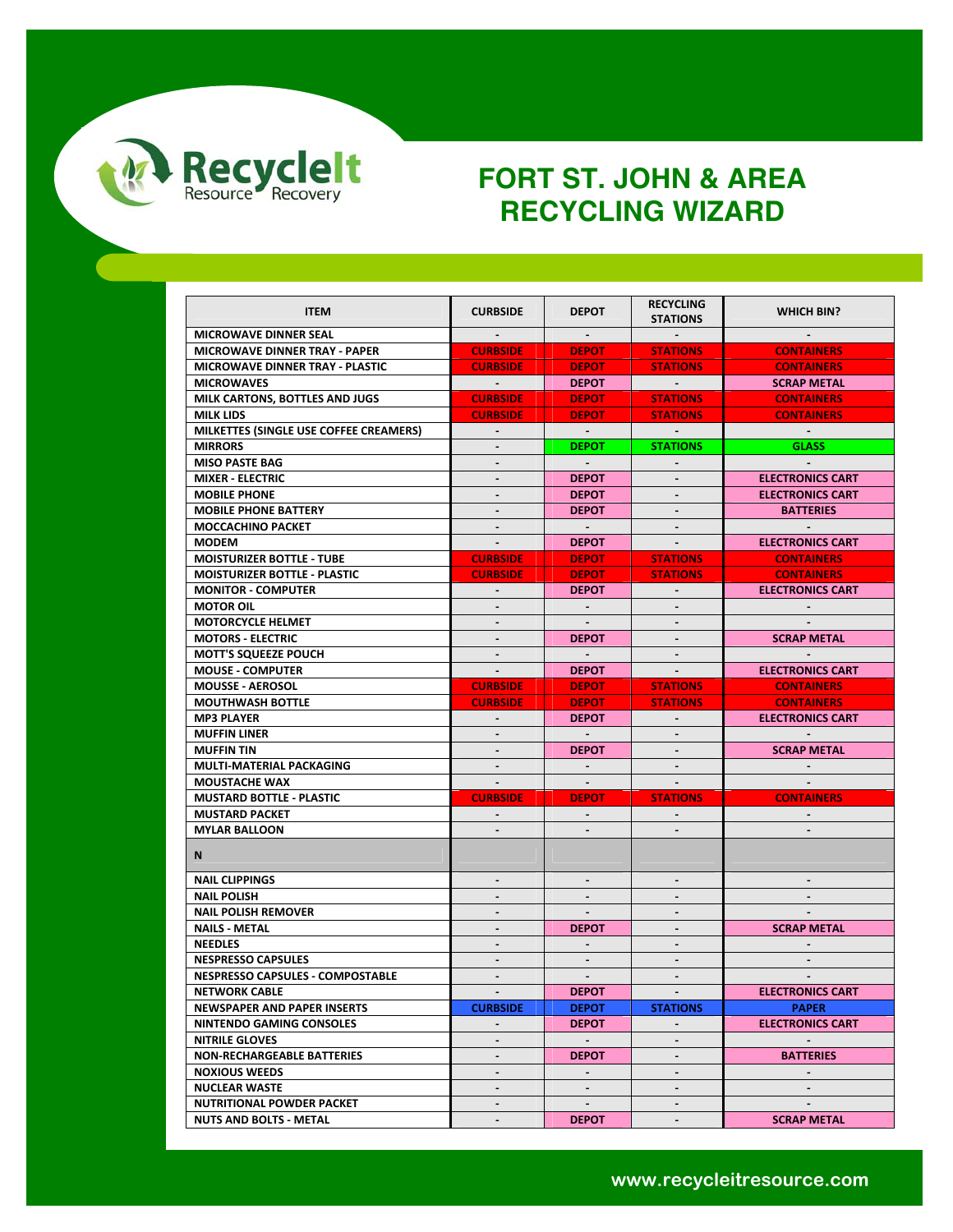

| <b>ITEM</b>                               | <b>CURBSIDE</b>              | <b>DEPOT</b>             | <b>RECYCLING</b><br><b>STATIONS</b> | <b>WHICH BIN?</b>                 |
|-------------------------------------------|------------------------------|--------------------------|-------------------------------------|-----------------------------------|
|                                           |                              |                          |                                     |                                   |
| O                                         |                              |                          |                                     |                                   |
| <b>OATMEAL PACKET</b>                     | <b>CURBSIDE</b>              | <b>DEPOT</b>             | <b>STATIONS</b>                     | <b>PAPER</b>                      |
| <b>OFFICE CHAIR</b>                       | $\blacksquare$               | $\blacksquare$           |                                     |                                   |
| <b>OFFICE FURNITURE</b>                   |                              |                          |                                     |                                   |
| OIL - COOKING                             | $\blacksquare$               | <b>DEPOT</b>             | $\sim$                              | <b>COOKING OIL</b>                |
| OIL - DEEP FRYER                          | $\overline{\phantom{a}}$     | <b>DEPOT</b>             |                                     | <b>COOKING OIL</b>                |
| OIL MOTOR                                 | $\blacksquare$               |                          |                                     |                                   |
| <b>OIL DRUMS</b>                          | $\blacksquare$               | ÷.                       |                                     | $\sim$                            |
| OIL FILTERS                               | $\qquad \qquad \blacksquare$ | $\blacksquare$           |                                     |                                   |
| <b>OILY RAGS</b>                          | $\qquad \qquad \blacksquare$ |                          |                                     |                                   |
| <b>OINTMENT TUBE</b>                      | $\sim$                       |                          |                                     |                                   |
| <b>OPTICAL DRIVES</b>                     | $\sim$                       | <b>DEPOT</b>             | $\sim$                              | <b>ELECTRONICS CART</b>           |
| <b>ORANGE JUICE CAN - FROZEN</b>          | <b>CURBSIDE</b>              | <b>DEPOT</b>             | <b>STATIONS</b>                     | <b>CONTAINERS</b>                 |
| <b>OREO BAG</b>                           | $\sim 100$                   | $\sim 100$               | $\sim 100$                          | <b>Contract Contract Contract</b> |
| <b>OREOS COOKIE TRAY</b>                  | <b>CURBSIDE</b>              | <b>DEPOT</b>             | <b>STATIONS</b>                     | <b>CONTAINERS</b>                 |
| <b>ORNAMENTS</b>                          | $\blacksquare$               | $\sim$                   |                                     |                                   |
| <b>OSB WOOD</b>                           | $\blacksquare$               | $\sim$                   |                                     |                                   |
| <b>OVEN</b>                               | $\overline{\phantom{a}}$     | <b>DEPOT</b>             | $\blacksquare$                      | <b>SCRAP METAL</b>                |
| <b>OVEN CLEANER</b>                       | $\blacksquare$               | $\sim$                   |                                     |                                   |
| <b>OVER WRAP PACKAGING - SOFT PLASTIC</b> | $\blacksquare$               | <b>DEPOT</b>             | <b>STATIONS</b>                     | <b>SOFT PLASTICS</b>              |
| <b>OXYGEN MASK AND TUBING</b>             | $\blacksquare$               | $\sim$                   |                                     |                                   |
| <b>OXYGEN TANK - MEDICAL</b>              | $\blacksquare$               | <b>DEPOT</b>             | $\sim$                              | <b>PROPANE BOTTLES</b>            |
| <b>OXYGEN TANK - WELDING</b>              | $\blacksquare$               | <b>DEPOT</b>             |                                     | <b>PROPANE BOTTLES</b>            |
| P                                         |                              |                          |                                     |                                   |
| PACKING PEANUTS - BIODEGRADABLE           | $\blacksquare$               | $\sim$                   | $\blacksquare$                      | $\sim$                            |
| PACKING PEANUTS - FOAM                    | $\blacksquare$               | $\sim$                   |                                     | $\blacksquare$                    |
| PADDED ENVELOPE - PAPER                   | $\qquad \qquad \blacksquare$ |                          |                                     |                                   |
| PADDED ENVELOPE - PLASTIC                 |                              | <b>DEPOT</b>             | <b>STATIONS</b>                     | <b>SOFT PLASTICS</b>              |
| <b>PAGE PROTECTOR</b>                     | $\blacksquare$               | $\sim$                   |                                     | $\sim$                            |
| PAILS PLASTIC                             | <b>CURBSIDE</b>              | <b>DEPOT</b>             | <b>STATIONS</b>                     | <b>CONTAINERS</b>                 |
| PAINT AND PAINT CANS                      | $\blacksquare$               | <b>DEPOT</b>             | $\sim$                              | <b>PAINT (PRODUCT CARE)</b>       |
| <b>PAINT BRUSH</b>                        | $\blacksquare$               | $\sim$                   |                                     | $\sim$                            |
| PAINTED WOOD                              | $\blacksquare$               | $\sim$                   | $\blacksquare$                      |                                   |
| <b>PAKTECH CAN HOLDERS</b>                | $\qquad \qquad \blacksquare$ | $\overline{\phantom{a}}$ |                                     | $\sim$                            |
| <b>PALLETS</b>                            | $\sim$                       | $\sim$                   | $\sim$                              | $\sim$                            |
| <b>PAM COOKING SPRAY CONTAINER</b>        | <b>CURBSIDE</b>              | <b>DEPOT</b>             | <b>STATIONS</b>                     | <b>CONTAINERS</b>                 |
| <b>PANS - COOKING</b>                     |                              | <b>DEPOT</b>             |                                     | <b>SCRAP METAL</b>                |
| <b>PANTY LINERS</b>                       |                              | $\sim$                   |                                     |                                   |
| <b>PAPER</b>                              | <b>CURBSIDE</b>              | <b>DEPOT</b>             | <b>STATIONS</b>                     | <b>PAPER</b>                      |
| <b>PAPER - BROCHURES AND FLYERS</b>       | <b>CURBSIDE</b>              | <b>DEPOT</b>             | <b>STATIONS</b>                     | <b>PAPER</b>                      |
| PAPER - CATALOGUES AND MAGAZINES          | <b>CURBSIDE</b>              | <b>DEPOT</b>             | <b>STATIONS</b>                     | <b>PAPER</b>                      |
| PAPER - COIL-BOUND OR SPIRAL-RING BOOKS   | <b>CURBSIDE</b>              | <b>DEPOT</b>             | <b>STATIONS</b>                     | <b>PAPER</b>                      |
| <b>PAPER - CUP</b>                        | <b>CURBSIDE</b>              | <b>DEPOT</b>             | <b>STATIONS</b>                     | <b>CONTAINERS</b>                 |
| PAPER - GIFT WRAP (GLOSSY OR MATTE)       | $\blacksquare$               | $\blacksquare$           |                                     |                                   |
| <b>PAPER - HARDCOVER BOOKS</b>            | $\overline{\phantom{a}}$     | $\overline{\phantom{a}}$ |                                     |                                   |
| <b>PAPER - LAMINATED</b>                  | $\blacksquare$               | $\blacksquare$           | $\blacksquare$                      | $\blacksquare$                    |
| <b>PAPER - NAPKINS</b>                    | $\blacksquare$               | $\blacksquare$           |                                     |                                   |
| <b>PAPER - PAPER TOWEL ROLLS</b>          | <b>CURBSIDE</b>              | <b>DEPOT</b>             | <b>STATIONS</b>                     | <b>PAPER</b>                      |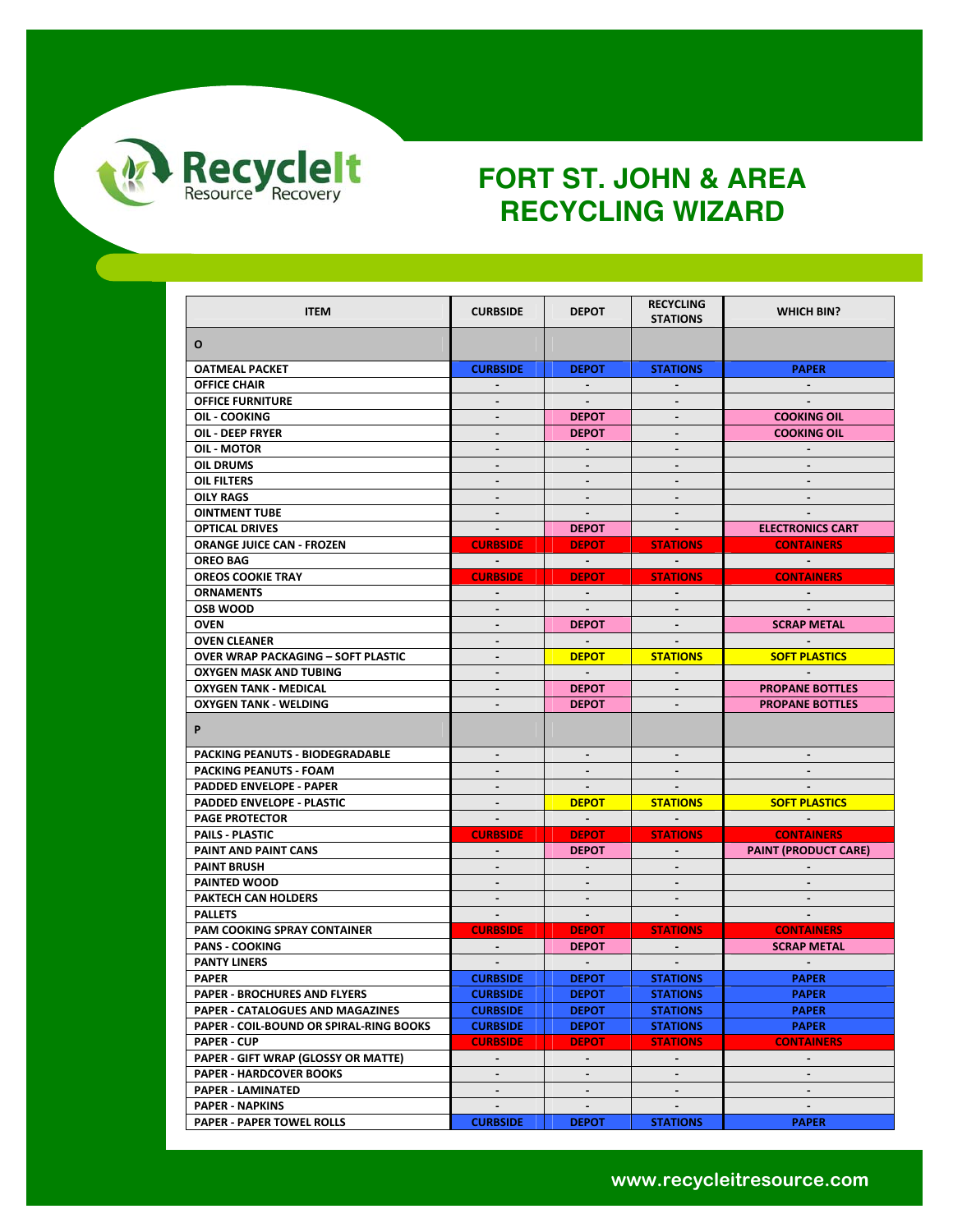

| <b>ITEM</b>                      | <b>CURBSIDE</b>          | <b>DEPOT</b>             | <b>RECYCLING</b><br><b>STATIONS</b> | <b>WHICH BIN?</b>       |
|----------------------------------|--------------------------|--------------------------|-------------------------------------|-------------------------|
| <b>PAPER - PAPERBACK BOOKS</b>   | <b>CURBSIDE</b>          | <b>DEPOT</b>             | <b>STATIONS</b>                     | <b>PAPER</b>            |
| <b>PAPER - POSTCARDS</b>         | <b>CURBSIDE</b>          | <b>DEPOT</b>             | <b>STATIONS</b>                     | <b>PAPER</b>            |
| <b>PAPER - SHREDDED</b>          | <b>CURBSIDE</b>          | <b>DEPOT</b>             | <b>STATIONS</b>                     | <b>PAPER</b>            |
| <b>PAPER - TELEPHONE BOOKS</b>   | <b>CURBSIDE</b>          | <b>DEPOT</b>             | <b>STATIONS</b>                     | <b>PAPER</b>            |
| <b>PAPER BAG - LUNCH</b>         | <b>CURBSIDE</b>          | <b>DEPOT</b>             | <b>STATIONS</b>                     | <b>PAPER</b>            |
| <b>PAPER BAG - SHOPPING/GIFT</b> | <b>CURBSIDE</b>          | <b>DEPOT</b>             | <b>STATIONS</b>                     | <b>PAPER</b>            |
| <b>PAPER CLIP</b>                |                          | <b>DEPOT</b>             |                                     | <b>SCRAP METAL</b>      |
| PAPER CONDIMENT CUP              | $\blacksquare$           | $\sim$                   | $\sim$                              | $\blacksquare$          |
| <b>PAPER FOOD TRAY</b>           | <b>CURBSIDE</b>          | <b>DEPOT</b>             | <b>STATIONS</b>                     | <b>PAPER</b>            |
| <b>PAPER LABEL ON CONTAINER</b>  | <b>CURBSIDE</b>          | <b>DEPOT</b>             | <b>STATIONS</b>                     | <b>PAPER</b>            |
| <b>PAPER LUNCH BAG</b>           | <b>CURBSIDE</b>          | <b>DEPOT</b>             |                                     | <b>PAPER</b>            |
| <b>PAPER PLATES</b>              |                          | $\sim$ $-$               | <b>STATIONS</b>                     |                         |
|                                  |                          |                          |                                     |                         |
| <b>PAPER REAM PACKAGING</b>      | <b>CURBSIDE</b>          | <b>DEPOT</b>             | <b>STATIONS</b>                     | <b>PAPER</b>            |
| <b>PAPER SHREDDER</b>            |                          | <b>DEPOT</b>             |                                     | <b>ELECTRONICS CART</b> |
| PAPER TAKEOUT FOOD CONTAINERS    | <b>CURBSIDE</b>          | <b>DEPOT</b>             | <b>STATIONS</b>                     | <b>CONTAINERS</b>       |
| <b>PAPER TOWELS</b>              |                          | $\sim$                   |                                     |                         |
| <b>PAPERBACK BOOKS</b>           | <b>CURBSIDE</b>          | <b>DEPOT</b>             | <b>STATIONS</b>                     | <b>PAPER</b>            |
| <b>PARAFFIN - WAX/CANDLES</b>    | $\sim$                   |                          |                                     | $\sim$                  |
| <b>PARCHMENT PAPER</b>           | $\sim$                   | $\blacksquare$           | $\blacksquare$                      |                         |
| <b>PARTICLE BOARD</b>            | $\blacksquare$           | $\overline{\phantom{a}}$ |                                     |                         |
| <b>PARTY PLATES</b>              | $\sim$                   |                          |                                     |                         |
| PARTY TRAYS - PLASTIC            | <b>CURBSIDE</b>          | <b>DEPOT</b>             | <b>STATIONS</b>                     | <b>CONTAINERS</b>       |
| PASTA BOX                        | <b>CURBSIDE</b>          | <b>DEPOT</b>             | <b>STATIONS</b>                     | <b>PAPER</b>            |
| <b>PASTRY BRUSH</b>              | $\sim$                   | $\blacksquare$           |                                     |                         |
| PEANUT BUTTER CONTAINER SEAL     | $\blacksquare$           | $\blacksquare$           | $\blacksquare$                      | $\mathbf{r}$            |
| <b>PEBBLES</b>                   | $\overline{\phantom{a}}$ |                          | $\blacksquare$                      | $\blacksquare$          |
| PEEL-OFF FOOD SEAL               |                          |                          |                                     |                         |
| PENCIL AND PENCIL CRAYON         | $\blacksquare$           |                          |                                     | $\blacksquare$          |
| PENCIL SHAVINGS                  | $\sim$                   | $\blacksquare$           | $\blacksquare$                      | $\blacksquare$          |
| <b>PENS</b>                      | $\blacksquare$           |                          |                                     |                         |
| PEPPER SPRAY                     | $\overline{\phantom{a}}$ | $\blacksquare$           | $\blacksquare$                      |                         |
| <b>PERFUME</b>                   | ÷.                       | $\blacksquare$           | $\sim$                              | $\sim$                  |
| PERFUME BOTTLES                  |                          | <b>DEPOT</b>             | <b>STATIONS</b>                     | <b>GLASS</b>            |
| <b>PERMANENT MARKER</b>          | $\overline{a}$           | $\blacksquare$           | $\overline{\phantom{a}}$            | $\sim$                  |
| <b>PERSONAL WIPES</b>            | $\blacksquare$           |                          |                                     |                         |
| <b>PESTICIDES</b>                | $\sim$                   | $\blacksquare$           | $\blacksquare$                      | $\blacksquare$          |
| PET BEDDING                      |                          |                          |                                     |                         |
| PET FOOD BAG                     | $\overline{\phantom{a}}$ | $\blacksquare$           | $\blacksquare$                      | $\blacksquare$          |
| PET HAIR                         | $\blacksquare$           | $\overline{\phantom{a}}$ | $\blacksquare$                      | $\blacksquare$          |
| PET TREATS                       |                          |                          |                                     |                         |
| PET WASTE                        | $\sim$                   | $\blacksquare$           | $\overline{\phantom{a}}$            |                         |
| PETROLEUM JELLY CONTAINER        | <b>CURBSIDE</b>          | <b>DEPOT</b>             | <b>STATIONS</b>                     | <b>CONTAINERS</b>       |
| <b>PHONE BOOKS</b>               | <b>CURBSIDE</b>          | <b>DEPOT</b>             | <b>STATIONS</b>                     | <b>PAPER</b>            |
| <b>PHONE CORD</b>                |                          | <b>DEPOT</b>             |                                     | <b>ELECTRONICS CART</b> |
| <b>PHONES</b>                    |                          | <b>DEPOT</b>             |                                     | <b>ELECTRONICS CART</b> |
| <b>PHOTOGRAPHS</b>               | $\omega$                 | $\sim$                   | $\sim$                              | $\sim$                  |
| PICKLE JAR LID                   | <b>CURBSIDE</b>          | <b>DEPOT</b>             | <b>STATIONS</b>                     | <b>CONTAINERS</b>       |
| PICTURE FRAME                    | $\sim$                   | $\sim 100$               | $\sim$                              | $\sim$                  |
| PIE BOX - PAPER                  | <b>CURBSIDE</b>          | <b>DEPOT</b>             | <b>STATIONS</b>                     | <b>PAPER</b>            |
| PIE TIN                          | <b>CURBSIDE</b>          | <b>DEPOT</b>             | <b>STATIONS</b>                     | <b>CONTAINERS</b>       |
| PILL BOTTLE - PLASTIC            | <b>CURBSIDE</b>          | <b>DEPOT</b>             | <b>STATIONS</b>                     | <b>CONTAINERS</b>       |
|                                  |                          |                          |                                     |                         |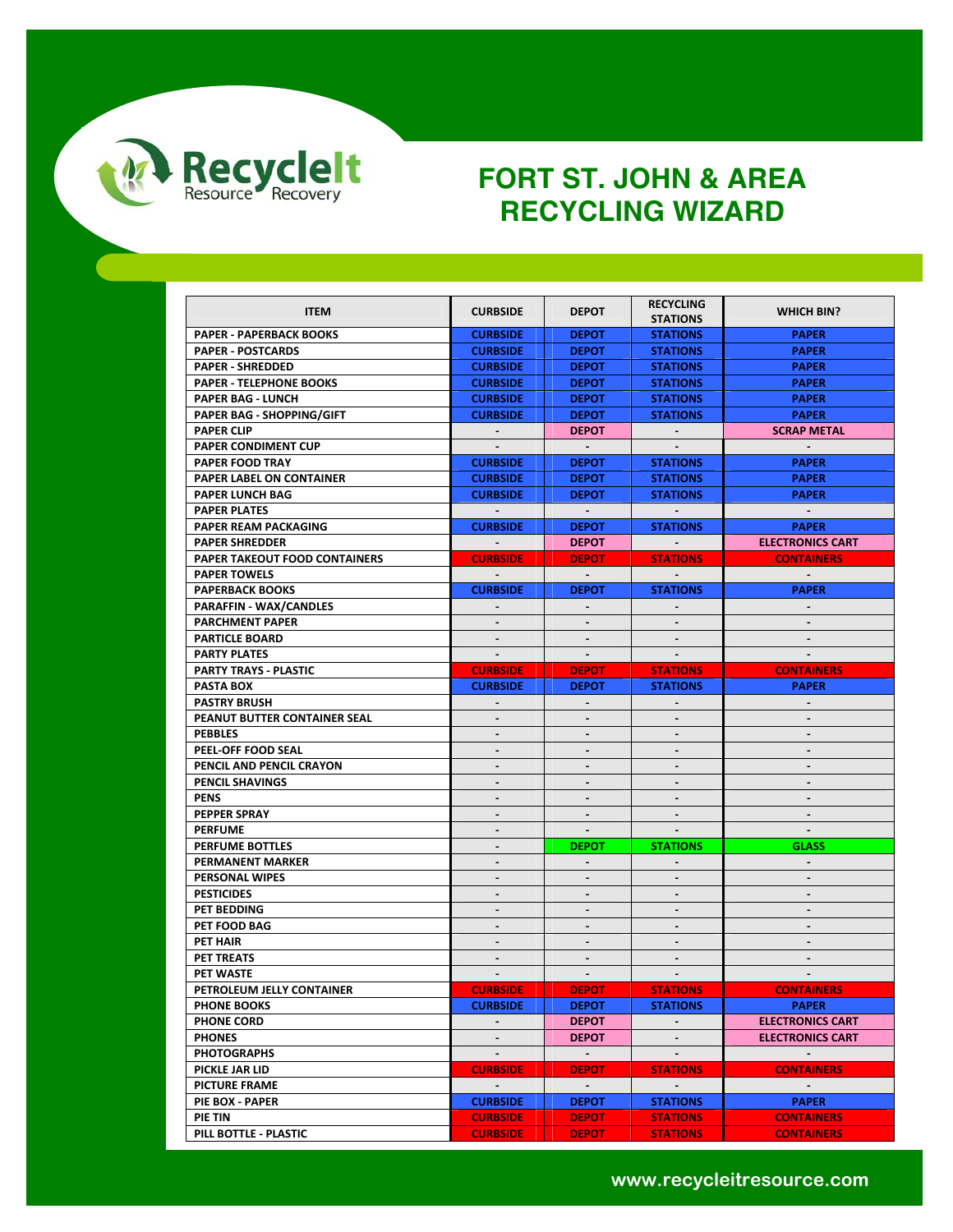

| <b>ITEM</b>                              | <b>CURBSIDE</b>              | <b>DEPOT</b>             | <b>RECYCLING</b><br><b>STATIONS</b> | <b>WHICH BIN?</b>       |
|------------------------------------------|------------------------------|--------------------------|-------------------------------------|-------------------------|
| PILL PACKAGING - FOIL/PLASTIC            | $\sim$                       |                          |                                     |                         |
| <b>PILLOWS</b>                           | $\sim$                       | $\sim$                   | $\sim$                              |                         |
| PIPES - PLUMBING                         | $\sim$                       | $\sim$                   |                                     |                         |
| PIZZA BOX                                | <b>CURBSIDE</b>              | <b>DEPOT</b>             | <b>STATIONS</b>                     | <b>CARDBOARD</b>        |
| PIZZA BOX LINER - PAPER                  | $\sim$                       | $\sim$                   | $\sim$                              | $\sim$                  |
|                                          |                              |                          |                                     |                         |
| <b>PLANTS</b>                            | $\sim 100$                   | $\sim$ $-$               | $\sim 100$                          | $\sim$                  |
| <b>PLASTIC - CONTAINERS</b>              | <b>CURBSIDE</b>              | <b>DEPOT</b>             | <b>STATIONS</b>                     | <b>CONTAINERS</b>       |
| <b>PLASTIC - DRINK CUPS</b>              | <b>CURBSIDE</b>              | <b>DEPOT</b>             | <b>STATIONS</b>                     | <b>CONTAINERS</b>       |
| PLASTIC - GIFT CARDS                     | $\sim 10^{-1}$               | $\sim$ $-$               | $\sim 100$                          | $\sim$ $-$              |
| <b>PLASTIC - HANGER</b>                  | $\sim$                       | $\blacksquare$           | $\sim$                              |                         |
| PLASTIC - MISCELLANEOUS                  |                              |                          |                                     |                         |
| PLASTIC - PACKAGING                      | <b>CURBSIDE</b>              | <b>DEPOT</b>             | <b>STATIONS</b>                     | <b>CONTAINERS</b>       |
| PLASTIC - SINGLE-SERVE COFFEE PACKS      |                              |                          |                                     |                         |
| <b>PLASTIC BAG - BLACK GARBAGE BAGS</b>  | $\blacksquare$               |                          |                                     |                         |
| <b>PLASTIC BAG - NOT STRETCHY</b>        | ÷.                           | $\sim$                   | $\sim$                              | $\sim$                  |
| <b>PLASTIC BAG - STRETCHY</b>            | $\blacksquare$               | <b>DEPOT</b>             | <b>STATIONS</b>                     | <b>SOFT PLASTICS</b>    |
| PLASTIC CUTLERY                          | $\overline{a}$               | $\sim$                   |                                     |                         |
| <b>PLASTIC FILM - BLACK GARBAGE BAGS</b> | $\blacksquare$               |                          |                                     |                         |
| PLASTIC FILM - NOT STRETCHY              | $\blacksquare$               | $\sim$                   | $\sim$                              | $\sim$                  |
| <b>PLASTIC FILM - STRETCHY</b>           | $\qquad \qquad \blacksquare$ | <b>DEPOT</b>             | <b>STATIONS</b>                     | <b>SOFT PLASTICS</b>    |
| <b>PLASTIC FORKS</b>                     |                              | $\sim$                   |                                     |                         |
| <b>PLASTIC KNIVES</b>                    | $\mathbb{Z}^{\mathbb{Z}}$    | $\sim$                   | $\sim$                              | $\sim$                  |
| PLASTIC LABEL ON CONTAINER               | $\sim$                       | $\sim$                   |                                     |                         |
| <b>PLASTIC LIDS - LARGE</b>              | <b>CURBSIDE</b>              | <b>DEPOT</b>             | <b>STATIONS</b>                     | <b>CONTAINERS</b>       |
| PLASTIC MEAT TRAY                        | <b>CURBSIDE</b>              | <b>DEPOT</b>             | <b>STATIONS</b>                     | <b>CONTAINERS</b>       |
| <b>PLASTIC MESH FOOD BAGS</b>            | $\sim 100$                   | $\sim 10^{-1}$           | $\sim 100$ km s $^{-1}$             | $\sim$                  |
| <b>PLASTIC PLATES</b>                    | $\sim 10^{-1}$               | $\sim 10^{-1}$           |                                     |                         |
| <b>PLASTIC POTS</b>                      | <b>CURBSIDE</b>              | <b>DEPOT</b>             | <b>STATIONS</b>                     | <b>CONTAINERS</b>       |
| <b>PLASTIC RINGS</b>                     | $\sim$ $-$                   | $\sim 100$               | $\mathbf{L}^{\text{max}}$           | $\sim$                  |
| <b>PLASTIC SHOWER CURTAIN</b>            |                              |                          |                                     |                         |
| <b>PLASTIC SPOONS</b>                    | $\sim 100$                   | $\sim$                   | $\sim 100$                          | $\sim$                  |
| <b>PLASTIC TAKEOUT FOOD CONTAINERS</b>   | <b>CURBSIDE</b>              | <b>DEPOT</b>             | <b>STATIONS</b>                     | <b>CONTAINERS</b>       |
| <b>PLASTIC TOY</b>                       | $\sim$                       | $\blacksquare$           | $\sim$                              | $\sim$                  |
| <b>PLATES - FOAM</b>                     |                              |                          |                                     |                         |
| <b>PLATES - PAPER</b>                    | $\overline{\phantom{a}}$     | $\sim$                   |                                     |                         |
| <b>PLATES - PLASTIC</b>                  | $\blacksquare$               | $\blacksquare$           | $\blacksquare$                      | $\sim$                  |
| <b>PLAYING CARDS</b>                     | $\blacksquare$               | $\sim$                   | $\blacksquare$                      |                         |
| <b>PLAYSTATION GAMING SYSTEMS</b>        | $\blacksquare$               | <b>DEPOT</b>             | $\sim$                              | <b>ELECTRONICS CART</b> |
| <b>PLUMBING PARTS</b>                    | $\qquad \qquad \blacksquare$ |                          |                                     |                         |
| <b>PLYWOOD</b>                           |                              |                          |                                     |                         |
|                                          | $\blacksquare$               | $\sim$<br>$\blacksquare$ | $\sim$                              | $\sim$                  |
| PODS, COFFEE - COMPOSTABLE               | $\overline{a}$               |                          |                                     | $\sim$                  |
| PODS, COFFEE - PLASTIC/FOIL              |                              |                          |                                     |                         |
| POISE PADS AND LINERS                    |                              | $\sim$                   |                                     | $\sim$                  |
| POLAROID CAMERA                          | $\overline{\phantom{a}}$     | <b>DEPOT</b>             |                                     | <b>ELECTRONICS CART</b> |
| POLYETHYLENE FILM                        | $\blacksquare$               | <b>DEPOT</b>             | <b>STATIONS</b>                     | <b>SOFT PLATICS</b>     |
| POLYSTYRENE FOAM (EPS)                   | $\mathbb{L}^{\mathbb{Z}}$    | <b>DEPOT</b>             | $\mathcal{L}^{\mathcal{L}}$         | <b>STYROFOAM</b>        |
| POP LIDS                                 | <b>CURBSIDE</b>              | <b>DEPOT</b>             | <b>STATIONS</b>                     | <b>CONTAINERS</b>       |
| POPCORN BAG - MICROWAVE                  | $\blacksquare$               | $\sim$                   | $\sim$                              | $\sim$                  |
| POPSICLE STICKS - WOODEN                 |                              | $\sim$                   |                                     |                         |
| <b>PORCELAIN</b>                         | $\blacksquare$               | <b>DEPOT</b>             | <b>STATIONS</b>                     | <b>GLASS</b>            |
| PORTABLE HARD DRIVES                     | $\blacksquare$               | <b>DEPOT</b>             | $\sim$                              | <b>ELECTRONICS CART</b> |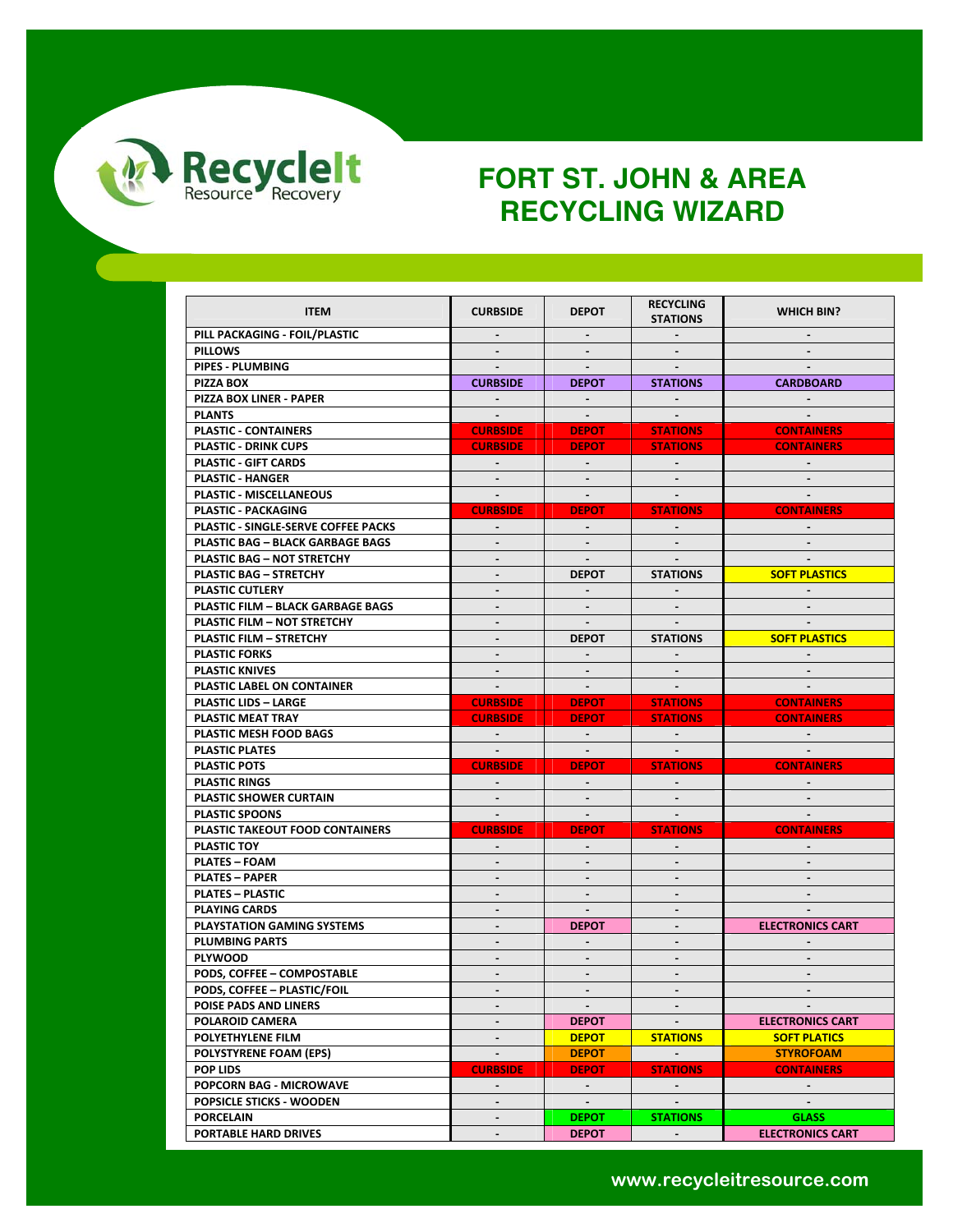

| <b>ITEM</b>                               | <b>CURBSIDE</b>          | <b>DEPOT</b>            | <b>RECYCLING</b><br><b>STATIONS</b> | <b>WHICH BIN?</b>        |
|-------------------------------------------|--------------------------|-------------------------|-------------------------------------|--------------------------|
| <b>POST-IT NOTES</b>                      | <b>CURBSIDE</b>          | <b>DEPOT</b>            | <b>STATIONS</b>                     | <b>PAPER</b>             |
| <b>POSTCARDS</b>                          | <b>CURBSIDE</b>          | <b>DEPOT</b>            | <b>STATIONS</b>                     | <b>PAPER</b>             |
| POTATO CHIP BAG                           | $\blacksquare$           | $\sim$                  |                                     | $\sim$                   |
| <b>POTPOURRI</b>                          |                          |                         |                                     |                          |
| <b>POTS - COOKING</b>                     | $\blacksquare$           | <b>DEPOT</b>            | $\sim$                              | <b>SCRAP METAL</b>       |
| <b>POTTING SOIL</b>                       | $\overline{\phantom{a}}$ | $\sim$                  |                                     |                          |
| POUCH - PLASTIC                           |                          |                         |                                     |                          |
| <b>POWER BAR</b>                          | $\blacksquare$           | <b>DEPOT</b>            | $\sim$                              | <b>SCRAP METAL</b>       |
| <b>POWER TOOLS</b>                        | $\blacksquare$           | <b>DEPOT</b>            | $\sim$                              | <b>ELECTRONICS CART</b>  |
| PRESCRIPTION BOTTLE - PLASTIC             | <b>CURBSIDE</b>          | <b>DEPOT</b>            | <b>STATIONS</b>                     | <b>CONTAINERS</b>        |
| <b>PRESCRIPTIONS</b>                      | $\sim$                   | $\sim$ $-$              | $\sim$                              |                          |
| PRESSURE-TREATED WOOD                     | $\blacksquare$           | $\sim$                  |                                     |                          |
| <b>PRICE TAG - PAPER</b>                  | <b>CURBSIDE</b>          | <b>DEPOT</b>            | <b>STATIONS</b>                     | <b>PAPER</b>             |
| PRINGLES CHIP CANISTER                    | <b>CURBSIDE</b>          | <b>DEPOT</b>            | <b>STATIONS</b>                     | <b>CONTAINERS</b>        |
| PRINTER                                   | $\sim$                   | <b>DEPOT</b>            | $\sim$                              | <b>ELECTRONICS CART</b>  |
| <b>PRINTER CARTRIDGE</b>                  | $\blacksquare$           | $\sim$ $-$              |                                     |                          |
| <b>PROJECTOR</b>                          | $\sim$                   | <b>DEPOT</b>            |                                     | <b>ELECTRONICS CART</b>  |
| PROPANE TANKS AND CYLINDERS               | ä.                       | <b>DEPOT</b>            | $\mathbf{r}$                        | <b>PROPANE BOTTLES</b>   |
| <b>PROTEIN BAR WRAPPER</b>                | $\sim$                   | $\sim 100$ km s $^{-1}$ | $\sim$                              | <b>Contract Contract</b> |
| <b>PROTEIN POWDER CONTAINER - PLASTIC</b> | <b>CURBSIDE</b>          | <b>DEPOT</b>            | <b>STATIONS</b>                     | <b>CONTAINERS</b>        |
| <b>PUDDING CUP</b>                        | <b>CURBSIDE</b>          | <b>DEPOT</b>            | <b>STATIONS</b>                     | <b>CONTAINERS</b>        |
| <b>PUDDING CUP SEAL</b>                   | $\sim$                   | $\sim 10^{-1}$          | $\sim$                              | <b>Contract</b>          |
| <b>PUMPS ELECTRIC</b>                     |                          | <b>DEPOT</b>            |                                     | <b>SCRAP METAL</b>       |
| <b>PUPPY PADS</b>                         | ۰.                       | $\sim$                  |                                     |                          |
| <b>PURSES</b>                             | $\blacksquare$           | $\sim$                  | $\blacksquare$                      |                          |
| <b>PUSH PIN</b>                           |                          | $\blacksquare$          |                                     |                          |
| <b>PUZZLE PIECES - PAPER</b>              | <b>CURBSIDE</b>          | <b>DEPOT</b>            | <b>STATIONS</b>                     | <b>PAPER</b>             |
| <b>PVR PLAYERS</b>                        |                          | <b>DEPOT</b>            |                                     | <b>ELECTRONICS CART</b>  |
| Q                                         |                          |                         |                                     |                          |
| Q-TIPS                                    | $\overline{\phantom{a}}$ | $\blacksquare$          |                                     |                          |
| R                                         |                          |                         |                                     |                          |
| <b>RADIOACTIVE WASTE</b>                  | $\blacksquare$           | $\sim$                  | $\sim$                              |                          |
| <b>RADIOS</b>                             | $\blacksquare$           | <b>DEPOT</b>            | $\overline{\phantom{a}}$            | <b>ELECTRONICS CART</b>  |
| RAGS - OIL/SPILL CLEAN-UP                 | $\blacksquare$           | $\sim$                  |                                     |                          |
| <b>RAILWAY TIES</b>                       | L.                       | $\sim$                  | $\blacksquare$                      | $\sim$                   |
| <b>RAIN BARREL</b>                        | $\blacksquare$           | <b>DEPOT</b>            | $\blacksquare$                      | <b>CONTAINERS</b>        |
| <b>RANGE</b>                              | $\overline{\phantom{m}}$ | <b>DEPOT</b>            |                                     | <b>SCRAP METAL</b>       |
| <b>RAZOR BLADE</b>                        | $\blacksquare$           | <b>DEPOT</b>            |                                     | <b>SCRAP METAL</b>       |
| <b>RECEIPTS</b>                           | <b>CURBSIDE</b>          | <b>DEPOT</b>            | <b>STATIONS</b>                     | <b>PAPER</b>             |
| <b>RECHARGEABLE BATTERIES</b>             | -                        | <b>DEPOT</b>            |                                     | <b>BATTERIES</b>         |
| <b>RECORDS - VINYL</b>                    | $\blacksquare$           | <b>DEPOT</b>            | $\blacksquare$                      | <b>ELECTRONICS CART</b>  |
| RECREATIONAL VEHICLE                      | L.                       | $\mathcal{L}^{\pm}$     | $\mathcal{L}^{\mathcal{A}}$         | $\sim$                   |
| <b>REFRIGERATOR FILTERS</b>               | $\blacksquare$           | $\sim$                  | $\blacksquare$                      | $\blacksquare$           |
| <b>REFRIGERATOR MAGNETS</b>               | $\overline{\phantom{m}}$ | $\blacksquare$          |                                     |                          |
| <b>REFRIGERATORS</b>                      | $\overline{\phantom{a}}$ | $\sim$                  | $\blacksquare$                      |                          |
| <b>RELISH PACKET</b>                      | $\blacksquare$           | $\sim$                  | $\sim$                              | $\sim$                   |
| <b>REMOTE CONTROL</b>                     | $\blacksquare$           | <b>DEPOT</b>            | $\blacksquare$                      | <b>ELECTRONICS CART</b>  |
| <b>RENUZIT AIR FRESHENER</b>              | $\blacksquare$           | $\sim$                  | $\blacksquare$                      | $\sim$                   |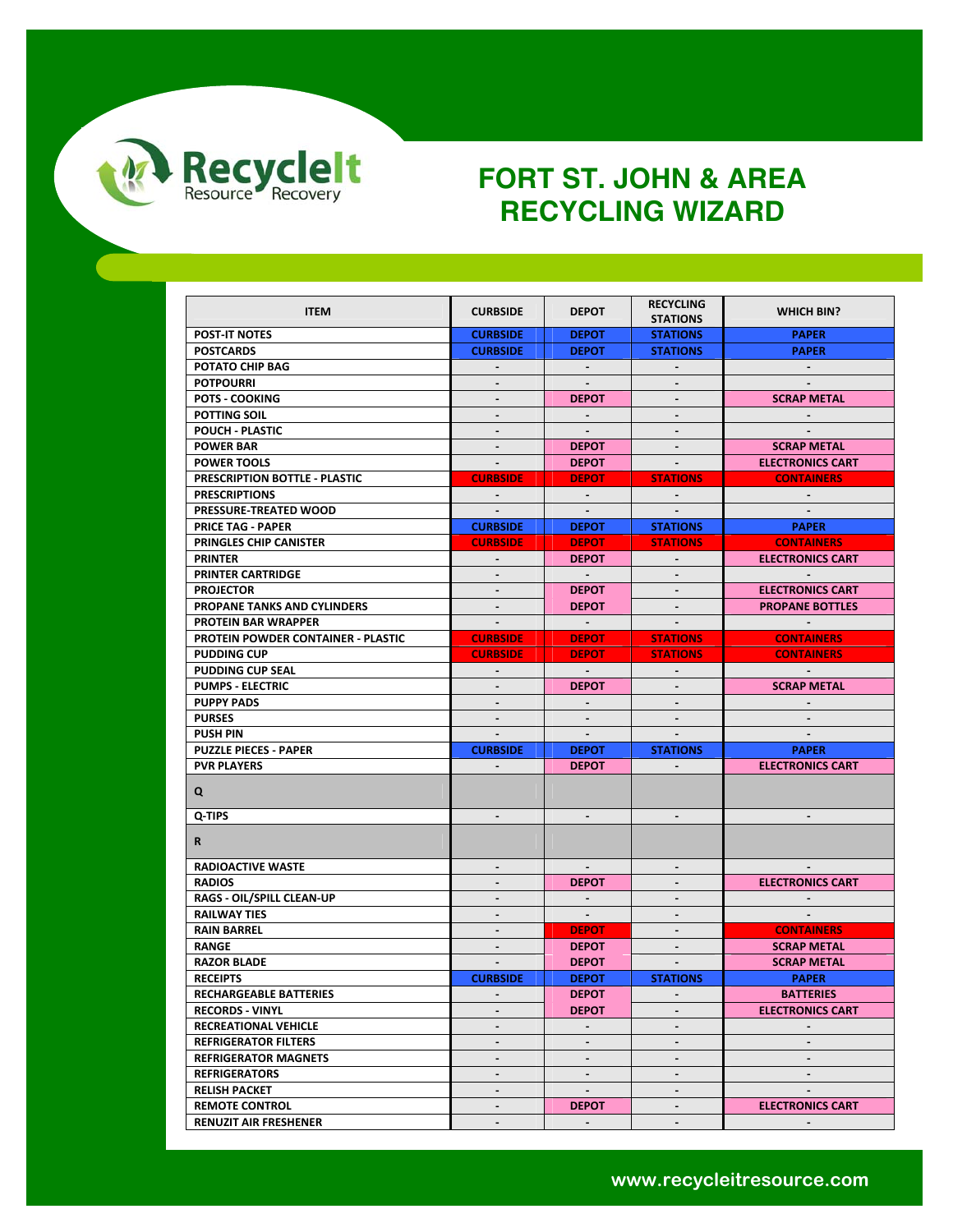

| RESEALABLE DELI MEAT PACKAGE<br>$\sim$<br>$\blacksquare$<br>$\sim$<br><b>RESEALABLE FOOD POUCH</b><br><b>MISC. PLASTICS</b><br><b>REUSABLE SHOPPING BAGS</b><br><b>DEPOT</b><br>$\overline{a}$<br><b>RIBBONS</b><br>$\blacksquare$<br>$\blacksquare$<br><b>RICE BAG</b><br>$\blacksquare$<br>$\sim$<br>$\sim$<br><b>RICE COOKER</b><br><b>ELECTRONICS CART</b><br><b>DEPOT</b><br>$\blacksquare$<br><b>ROCKS</b><br>$\sim 10^{-1}$<br><b>ELECTRONICS CART</b><br><b>ROUTER</b><br>$\blacksquare$<br><b>DEPOT</b><br>$\blacksquare$<br><b>RUBBER BANDS</b><br>$\blacksquare$<br><b>RUBBER GLOVES</b><br>$\sim$<br>$\sim$ $-$<br>$\sim$<br><b>RUBBERMAID FOOD CONTAINERS</b><br><b>CURBSIDE</b><br><b>DEPOT</b><br><b>CONTAINERS</b><br><b>STATIONS</b><br><b>RUG</b><br>$\blacksquare$<br>$\sim$<br>$\sim$<br>$\sim$<br>S.<br>S.O.S. SOAP PAD<br><b>SAFETY PIN</b><br>$\sim$<br>$\sim$<br>$\sim$<br>SAFETY SEAL - PLASTIC<br>$\sim$ $-$<br>$\sim$<br>$\sim$ $-$<br><b>SALAD CONTAINER</b><br><b>CURBSIDE</b><br><b>DEPOT</b><br><b>STATIONS</b><br><b>CONTAINERS</b><br>SALAD DRESSING BOTTLE - PLASTIC<br><b>CURBSIDE</b><br><b>DEPOT</b><br><b>STATIONS</b><br><b>CONTAINERS</b><br>SALAD KIT BAG - PLASTIC<br>$\sim 100$ km s $^{-1}$<br><b>Contract Contract</b><br><b>Contract Contract</b><br>$\sim 100$ km s $^{-1}$<br><b>CONTAINERS</b><br><b>SALAD KIT CONTAINER</b><br><b>CURBSIDE</b><br><b>DEPOT</b><br><b>STATIONS</b><br>SAND<br>$\sim 100$<br><b>SANDPAPER</b><br>$\sim$<br>$\sim$<br>$\sim$<br>SANDWICH BAG - PAPER<br><b>CURBSIDE</b><br><b>PAPER</b><br><b>DEPOT</b><br><b>STATIONS</b><br>SANDWICH BAG - PLASTIC<br><b>SOFT PLASTICS</b><br><b>DEPOT</b><br><b>STATIONS</b><br>$\sim$<br>$\sim 100$ km s $^{-1}$<br><b>College</b><br><b>Contract Contract</b><br><b>Contract</b><br>SANDWICH MEAT - RESEALABLE PACKAGE<br>SANDWICH WEDGE CONTAINER<br><b>CURBSIDE</b><br><b>CONTAINERS</b><br><b>DEPOT</b><br><b>STATIONS</b><br><b>CURBSIDE</b><br><b>PAPER</b><br>SANDWICH WRAPPER - PAPER<br><b>DEPOT</b><br><b>STATIONS</b><br><b>SANITARY NAPKINS</b><br><b>SARAN WRAP</b><br>$\blacksquare$<br>$\sim$<br>$\sim$<br>SAW<br><b>SCRAP METAL</b><br><b>DEPOT</b><br>$\overline{\phantom{a}}$<br><b>SAWDUST</b><br><b>Contract</b><br>$\blacksquare$<br>$\blacksquare$<br>$\blacksquare$<br><b>ELECTRONICS CART</b><br><b>SCANNER</b><br><b>DEPOT</b><br><b>SCIENTIFIC CALCULATOR</b><br><b>DEPOT</b><br><b>ELECTRONICS CART</b><br>$\blacksquare$<br>$\blacksquare$<br><b>SCRAP FABRIC</b><br>$\sim$ $-$<br>$\blacksquare$<br>SCRAP METAL AND UNUSABLE METAL ITEMS<br><b>DEPOT</b><br><b>SCRAP METAL</b><br>$\blacksquare$<br>$\blacksquare$<br>$\sim$<br><b>SCRATCH TICKET</b><br>$\sim$<br>$\blacksquare$<br>$\blacksquare$<br><b>SCREW</b><br><b>SCRAP METAL</b><br><b>DEPOT</b><br>$\overline{a}$<br><b>SCRAP METAL</b><br><b>SCREWDRIVER</b><br><b>DEPOT</b><br>$\blacksquare$<br><b>SECURITY CAMERA</b><br>$\blacksquare$<br><b>ELECTRONICS CART</b><br>÷.<br><b>DEPOT</b><br><b>SERVER</b><br><b>DEPOT</b><br><b>ELECTRONICS CART</b><br>$\overline{\phantom{a}}$<br><b>SEWING MACHINE</b><br><b>DEPOT</b><br><b>ELECTRONICS CART</b><br>$\sim$ $ -$<br><b>Service</b><br><b>SHAMPOO BOTTLE</b><br><b>CURBSIDE</b><br><b>DEPOT</b><br><b>STATIONS</b><br><b>CONTAINERS</b><br><b>SHARPIE PEN</b><br>$\sim 100$<br>$\sim 10^{-1}$<br><b>SHAVING CREAM - AEROSOL</b><br><b>CURBSIDE</b><br><b>STATIONS</b><br><b>CONTAINERS</b><br><b>DEPOT</b><br>$\sim 100$<br><b>Contract Contract</b><br><b>SHAVING RAZOR</b><br>$\blacksquare$<br>$\sim$<br><b>SHEET PAN</b><br>$\blacksquare$<br><b>DEPOT</b><br><b>SCRAP METAL</b><br>$\blacksquare$<br><b>SHEET PROTECTOR</b><br>$\blacksquare$<br>$\sim$<br>$\sim$<br>SHIPPING BAGS - PLASTIC<br><b>DEPOT</b><br><b>STATIONS</b><br><b>SOFT PLASTICS</b><br>$\blacksquare$<br><b>SHOES</b><br>$\blacksquare$<br>$\overline{\phantom{a}}$ | <b>ITEM</b> | <b>CURBSIDE</b> | <b>DEPOT</b> | <b>RECYCLING</b><br><b>STATIONS</b> | <b>WHICH BIN?</b> |
|--------------------------------------------------------------------------------------------------------------------------------------------------------------------------------------------------------------------------------------------------------------------------------------------------------------------------------------------------------------------------------------------------------------------------------------------------------------------------------------------------------------------------------------------------------------------------------------------------------------------------------------------------------------------------------------------------------------------------------------------------------------------------------------------------------------------------------------------------------------------------------------------------------------------------------------------------------------------------------------------------------------------------------------------------------------------------------------------------------------------------------------------------------------------------------------------------------------------------------------------------------------------------------------------------------------------------------------------------------------------------------------------------------------------------------------------------------------------------------------------------------------------------------------------------------------------------------------------------------------------------------------------------------------------------------------------------------------------------------------------------------------------------------------------------------------------------------------------------------------------------------------------------------------------------------------------------------------------------------------------------------------------------------------------------------------------------------------------------------------------------------------------------------------------------------------------------------------------------------------------------------------------------------------------------------------------------------------------------------------------------------------------------------------------------------------------------------------------------------------------------------------------------------------------------------------------------------------------------------------------------------------------------------------------------------------------------------------------------------------------------------------------------------------------------------------------------------------------------------------------------------------------------------------------------------------------------------------------------------------------------------------------------------------------------------------------------------------------------------------------------------------------------------------------------------------------------------------------------------------------------------------------------------------------------------------------------------------------------------------------------------------------------------------------------------------------------------------------------------------------------------------------------------------------------------------------------------------------------------------------------------------------------------------------------------------------------------------------------------------------------------------------------------------------------------------------------------------------------------------------------------------------------------------|-------------|-----------------|--------------|-------------------------------------|-------------------|
|                                                                                                                                                                                                                                                                                                                                                                                                                                                                                                                                                                                                                                                                                                                                                                                                                                                                                                                                                                                                                                                                                                                                                                                                                                                                                                                                                                                                                                                                                                                                                                                                                                                                                                                                                                                                                                                                                                                                                                                                                                                                                                                                                                                                                                                                                                                                                                                                                                                                                                                                                                                                                                                                                                                                                                                                                                                                                                                                                                                                                                                                                                                                                                                                                                                                                                                                                                                                                                                                                                                                                                                                                                                                                                                                                                                                                                                                                                              |             |                 |              |                                     |                   |
|                                                                                                                                                                                                                                                                                                                                                                                                                                                                                                                                                                                                                                                                                                                                                                                                                                                                                                                                                                                                                                                                                                                                                                                                                                                                                                                                                                                                                                                                                                                                                                                                                                                                                                                                                                                                                                                                                                                                                                                                                                                                                                                                                                                                                                                                                                                                                                                                                                                                                                                                                                                                                                                                                                                                                                                                                                                                                                                                                                                                                                                                                                                                                                                                                                                                                                                                                                                                                                                                                                                                                                                                                                                                                                                                                                                                                                                                                                              |             |                 |              |                                     |                   |
|                                                                                                                                                                                                                                                                                                                                                                                                                                                                                                                                                                                                                                                                                                                                                                                                                                                                                                                                                                                                                                                                                                                                                                                                                                                                                                                                                                                                                                                                                                                                                                                                                                                                                                                                                                                                                                                                                                                                                                                                                                                                                                                                                                                                                                                                                                                                                                                                                                                                                                                                                                                                                                                                                                                                                                                                                                                                                                                                                                                                                                                                                                                                                                                                                                                                                                                                                                                                                                                                                                                                                                                                                                                                                                                                                                                                                                                                                                              |             |                 |              |                                     |                   |
|                                                                                                                                                                                                                                                                                                                                                                                                                                                                                                                                                                                                                                                                                                                                                                                                                                                                                                                                                                                                                                                                                                                                                                                                                                                                                                                                                                                                                                                                                                                                                                                                                                                                                                                                                                                                                                                                                                                                                                                                                                                                                                                                                                                                                                                                                                                                                                                                                                                                                                                                                                                                                                                                                                                                                                                                                                                                                                                                                                                                                                                                                                                                                                                                                                                                                                                                                                                                                                                                                                                                                                                                                                                                                                                                                                                                                                                                                                              |             |                 |              |                                     |                   |
|                                                                                                                                                                                                                                                                                                                                                                                                                                                                                                                                                                                                                                                                                                                                                                                                                                                                                                                                                                                                                                                                                                                                                                                                                                                                                                                                                                                                                                                                                                                                                                                                                                                                                                                                                                                                                                                                                                                                                                                                                                                                                                                                                                                                                                                                                                                                                                                                                                                                                                                                                                                                                                                                                                                                                                                                                                                                                                                                                                                                                                                                                                                                                                                                                                                                                                                                                                                                                                                                                                                                                                                                                                                                                                                                                                                                                                                                                                              |             |                 |              |                                     |                   |
|                                                                                                                                                                                                                                                                                                                                                                                                                                                                                                                                                                                                                                                                                                                                                                                                                                                                                                                                                                                                                                                                                                                                                                                                                                                                                                                                                                                                                                                                                                                                                                                                                                                                                                                                                                                                                                                                                                                                                                                                                                                                                                                                                                                                                                                                                                                                                                                                                                                                                                                                                                                                                                                                                                                                                                                                                                                                                                                                                                                                                                                                                                                                                                                                                                                                                                                                                                                                                                                                                                                                                                                                                                                                                                                                                                                                                                                                                                              |             |                 |              |                                     |                   |
|                                                                                                                                                                                                                                                                                                                                                                                                                                                                                                                                                                                                                                                                                                                                                                                                                                                                                                                                                                                                                                                                                                                                                                                                                                                                                                                                                                                                                                                                                                                                                                                                                                                                                                                                                                                                                                                                                                                                                                                                                                                                                                                                                                                                                                                                                                                                                                                                                                                                                                                                                                                                                                                                                                                                                                                                                                                                                                                                                                                                                                                                                                                                                                                                                                                                                                                                                                                                                                                                                                                                                                                                                                                                                                                                                                                                                                                                                                              |             |                 |              |                                     |                   |
|                                                                                                                                                                                                                                                                                                                                                                                                                                                                                                                                                                                                                                                                                                                                                                                                                                                                                                                                                                                                                                                                                                                                                                                                                                                                                                                                                                                                                                                                                                                                                                                                                                                                                                                                                                                                                                                                                                                                                                                                                                                                                                                                                                                                                                                                                                                                                                                                                                                                                                                                                                                                                                                                                                                                                                                                                                                                                                                                                                                                                                                                                                                                                                                                                                                                                                                                                                                                                                                                                                                                                                                                                                                                                                                                                                                                                                                                                                              |             |                 |              |                                     |                   |
|                                                                                                                                                                                                                                                                                                                                                                                                                                                                                                                                                                                                                                                                                                                                                                                                                                                                                                                                                                                                                                                                                                                                                                                                                                                                                                                                                                                                                                                                                                                                                                                                                                                                                                                                                                                                                                                                                                                                                                                                                                                                                                                                                                                                                                                                                                                                                                                                                                                                                                                                                                                                                                                                                                                                                                                                                                                                                                                                                                                                                                                                                                                                                                                                                                                                                                                                                                                                                                                                                                                                                                                                                                                                                                                                                                                                                                                                                                              |             |                 |              |                                     |                   |
|                                                                                                                                                                                                                                                                                                                                                                                                                                                                                                                                                                                                                                                                                                                                                                                                                                                                                                                                                                                                                                                                                                                                                                                                                                                                                                                                                                                                                                                                                                                                                                                                                                                                                                                                                                                                                                                                                                                                                                                                                                                                                                                                                                                                                                                                                                                                                                                                                                                                                                                                                                                                                                                                                                                                                                                                                                                                                                                                                                                                                                                                                                                                                                                                                                                                                                                                                                                                                                                                                                                                                                                                                                                                                                                                                                                                                                                                                                              |             |                 |              |                                     |                   |
|                                                                                                                                                                                                                                                                                                                                                                                                                                                                                                                                                                                                                                                                                                                                                                                                                                                                                                                                                                                                                                                                                                                                                                                                                                                                                                                                                                                                                                                                                                                                                                                                                                                                                                                                                                                                                                                                                                                                                                                                                                                                                                                                                                                                                                                                                                                                                                                                                                                                                                                                                                                                                                                                                                                                                                                                                                                                                                                                                                                                                                                                                                                                                                                                                                                                                                                                                                                                                                                                                                                                                                                                                                                                                                                                                                                                                                                                                                              |             |                 |              |                                     |                   |
|                                                                                                                                                                                                                                                                                                                                                                                                                                                                                                                                                                                                                                                                                                                                                                                                                                                                                                                                                                                                                                                                                                                                                                                                                                                                                                                                                                                                                                                                                                                                                                                                                                                                                                                                                                                                                                                                                                                                                                                                                                                                                                                                                                                                                                                                                                                                                                                                                                                                                                                                                                                                                                                                                                                                                                                                                                                                                                                                                                                                                                                                                                                                                                                                                                                                                                                                                                                                                                                                                                                                                                                                                                                                                                                                                                                                                                                                                                              |             |                 |              |                                     |                   |
|                                                                                                                                                                                                                                                                                                                                                                                                                                                                                                                                                                                                                                                                                                                                                                                                                                                                                                                                                                                                                                                                                                                                                                                                                                                                                                                                                                                                                                                                                                                                                                                                                                                                                                                                                                                                                                                                                                                                                                                                                                                                                                                                                                                                                                                                                                                                                                                                                                                                                                                                                                                                                                                                                                                                                                                                                                                                                                                                                                                                                                                                                                                                                                                                                                                                                                                                                                                                                                                                                                                                                                                                                                                                                                                                                                                                                                                                                                              |             |                 |              |                                     |                   |
|                                                                                                                                                                                                                                                                                                                                                                                                                                                                                                                                                                                                                                                                                                                                                                                                                                                                                                                                                                                                                                                                                                                                                                                                                                                                                                                                                                                                                                                                                                                                                                                                                                                                                                                                                                                                                                                                                                                                                                                                                                                                                                                                                                                                                                                                                                                                                                                                                                                                                                                                                                                                                                                                                                                                                                                                                                                                                                                                                                                                                                                                                                                                                                                                                                                                                                                                                                                                                                                                                                                                                                                                                                                                                                                                                                                                                                                                                                              |             |                 |              |                                     |                   |
|                                                                                                                                                                                                                                                                                                                                                                                                                                                                                                                                                                                                                                                                                                                                                                                                                                                                                                                                                                                                                                                                                                                                                                                                                                                                                                                                                                                                                                                                                                                                                                                                                                                                                                                                                                                                                                                                                                                                                                                                                                                                                                                                                                                                                                                                                                                                                                                                                                                                                                                                                                                                                                                                                                                                                                                                                                                                                                                                                                                                                                                                                                                                                                                                                                                                                                                                                                                                                                                                                                                                                                                                                                                                                                                                                                                                                                                                                                              |             |                 |              |                                     |                   |
|                                                                                                                                                                                                                                                                                                                                                                                                                                                                                                                                                                                                                                                                                                                                                                                                                                                                                                                                                                                                                                                                                                                                                                                                                                                                                                                                                                                                                                                                                                                                                                                                                                                                                                                                                                                                                                                                                                                                                                                                                                                                                                                                                                                                                                                                                                                                                                                                                                                                                                                                                                                                                                                                                                                                                                                                                                                                                                                                                                                                                                                                                                                                                                                                                                                                                                                                                                                                                                                                                                                                                                                                                                                                                                                                                                                                                                                                                                              |             |                 |              |                                     |                   |
|                                                                                                                                                                                                                                                                                                                                                                                                                                                                                                                                                                                                                                                                                                                                                                                                                                                                                                                                                                                                                                                                                                                                                                                                                                                                                                                                                                                                                                                                                                                                                                                                                                                                                                                                                                                                                                                                                                                                                                                                                                                                                                                                                                                                                                                                                                                                                                                                                                                                                                                                                                                                                                                                                                                                                                                                                                                                                                                                                                                                                                                                                                                                                                                                                                                                                                                                                                                                                                                                                                                                                                                                                                                                                                                                                                                                                                                                                                              |             |                 |              |                                     |                   |
|                                                                                                                                                                                                                                                                                                                                                                                                                                                                                                                                                                                                                                                                                                                                                                                                                                                                                                                                                                                                                                                                                                                                                                                                                                                                                                                                                                                                                                                                                                                                                                                                                                                                                                                                                                                                                                                                                                                                                                                                                                                                                                                                                                                                                                                                                                                                                                                                                                                                                                                                                                                                                                                                                                                                                                                                                                                                                                                                                                                                                                                                                                                                                                                                                                                                                                                                                                                                                                                                                                                                                                                                                                                                                                                                                                                                                                                                                                              |             |                 |              |                                     |                   |
|                                                                                                                                                                                                                                                                                                                                                                                                                                                                                                                                                                                                                                                                                                                                                                                                                                                                                                                                                                                                                                                                                                                                                                                                                                                                                                                                                                                                                                                                                                                                                                                                                                                                                                                                                                                                                                                                                                                                                                                                                                                                                                                                                                                                                                                                                                                                                                                                                                                                                                                                                                                                                                                                                                                                                                                                                                                                                                                                                                                                                                                                                                                                                                                                                                                                                                                                                                                                                                                                                                                                                                                                                                                                                                                                                                                                                                                                                                              |             |                 |              |                                     |                   |
|                                                                                                                                                                                                                                                                                                                                                                                                                                                                                                                                                                                                                                                                                                                                                                                                                                                                                                                                                                                                                                                                                                                                                                                                                                                                                                                                                                                                                                                                                                                                                                                                                                                                                                                                                                                                                                                                                                                                                                                                                                                                                                                                                                                                                                                                                                                                                                                                                                                                                                                                                                                                                                                                                                                                                                                                                                                                                                                                                                                                                                                                                                                                                                                                                                                                                                                                                                                                                                                                                                                                                                                                                                                                                                                                                                                                                                                                                                              |             |                 |              |                                     |                   |
|                                                                                                                                                                                                                                                                                                                                                                                                                                                                                                                                                                                                                                                                                                                                                                                                                                                                                                                                                                                                                                                                                                                                                                                                                                                                                                                                                                                                                                                                                                                                                                                                                                                                                                                                                                                                                                                                                                                                                                                                                                                                                                                                                                                                                                                                                                                                                                                                                                                                                                                                                                                                                                                                                                                                                                                                                                                                                                                                                                                                                                                                                                                                                                                                                                                                                                                                                                                                                                                                                                                                                                                                                                                                                                                                                                                                                                                                                                              |             |                 |              |                                     |                   |
|                                                                                                                                                                                                                                                                                                                                                                                                                                                                                                                                                                                                                                                                                                                                                                                                                                                                                                                                                                                                                                                                                                                                                                                                                                                                                                                                                                                                                                                                                                                                                                                                                                                                                                                                                                                                                                                                                                                                                                                                                                                                                                                                                                                                                                                                                                                                                                                                                                                                                                                                                                                                                                                                                                                                                                                                                                                                                                                                                                                                                                                                                                                                                                                                                                                                                                                                                                                                                                                                                                                                                                                                                                                                                                                                                                                                                                                                                                              |             |                 |              |                                     |                   |
|                                                                                                                                                                                                                                                                                                                                                                                                                                                                                                                                                                                                                                                                                                                                                                                                                                                                                                                                                                                                                                                                                                                                                                                                                                                                                                                                                                                                                                                                                                                                                                                                                                                                                                                                                                                                                                                                                                                                                                                                                                                                                                                                                                                                                                                                                                                                                                                                                                                                                                                                                                                                                                                                                                                                                                                                                                                                                                                                                                                                                                                                                                                                                                                                                                                                                                                                                                                                                                                                                                                                                                                                                                                                                                                                                                                                                                                                                                              |             |                 |              |                                     |                   |
|                                                                                                                                                                                                                                                                                                                                                                                                                                                                                                                                                                                                                                                                                                                                                                                                                                                                                                                                                                                                                                                                                                                                                                                                                                                                                                                                                                                                                                                                                                                                                                                                                                                                                                                                                                                                                                                                                                                                                                                                                                                                                                                                                                                                                                                                                                                                                                                                                                                                                                                                                                                                                                                                                                                                                                                                                                                                                                                                                                                                                                                                                                                                                                                                                                                                                                                                                                                                                                                                                                                                                                                                                                                                                                                                                                                                                                                                                                              |             |                 |              |                                     |                   |
|                                                                                                                                                                                                                                                                                                                                                                                                                                                                                                                                                                                                                                                                                                                                                                                                                                                                                                                                                                                                                                                                                                                                                                                                                                                                                                                                                                                                                                                                                                                                                                                                                                                                                                                                                                                                                                                                                                                                                                                                                                                                                                                                                                                                                                                                                                                                                                                                                                                                                                                                                                                                                                                                                                                                                                                                                                                                                                                                                                                                                                                                                                                                                                                                                                                                                                                                                                                                                                                                                                                                                                                                                                                                                                                                                                                                                                                                                                              |             |                 |              |                                     |                   |
|                                                                                                                                                                                                                                                                                                                                                                                                                                                                                                                                                                                                                                                                                                                                                                                                                                                                                                                                                                                                                                                                                                                                                                                                                                                                                                                                                                                                                                                                                                                                                                                                                                                                                                                                                                                                                                                                                                                                                                                                                                                                                                                                                                                                                                                                                                                                                                                                                                                                                                                                                                                                                                                                                                                                                                                                                                                                                                                                                                                                                                                                                                                                                                                                                                                                                                                                                                                                                                                                                                                                                                                                                                                                                                                                                                                                                                                                                                              |             |                 |              |                                     |                   |
|                                                                                                                                                                                                                                                                                                                                                                                                                                                                                                                                                                                                                                                                                                                                                                                                                                                                                                                                                                                                                                                                                                                                                                                                                                                                                                                                                                                                                                                                                                                                                                                                                                                                                                                                                                                                                                                                                                                                                                                                                                                                                                                                                                                                                                                                                                                                                                                                                                                                                                                                                                                                                                                                                                                                                                                                                                                                                                                                                                                                                                                                                                                                                                                                                                                                                                                                                                                                                                                                                                                                                                                                                                                                                                                                                                                                                                                                                                              |             |                 |              |                                     |                   |
|                                                                                                                                                                                                                                                                                                                                                                                                                                                                                                                                                                                                                                                                                                                                                                                                                                                                                                                                                                                                                                                                                                                                                                                                                                                                                                                                                                                                                                                                                                                                                                                                                                                                                                                                                                                                                                                                                                                                                                                                                                                                                                                                                                                                                                                                                                                                                                                                                                                                                                                                                                                                                                                                                                                                                                                                                                                                                                                                                                                                                                                                                                                                                                                                                                                                                                                                                                                                                                                                                                                                                                                                                                                                                                                                                                                                                                                                                                              |             |                 |              |                                     |                   |
|                                                                                                                                                                                                                                                                                                                                                                                                                                                                                                                                                                                                                                                                                                                                                                                                                                                                                                                                                                                                                                                                                                                                                                                                                                                                                                                                                                                                                                                                                                                                                                                                                                                                                                                                                                                                                                                                                                                                                                                                                                                                                                                                                                                                                                                                                                                                                                                                                                                                                                                                                                                                                                                                                                                                                                                                                                                                                                                                                                                                                                                                                                                                                                                                                                                                                                                                                                                                                                                                                                                                                                                                                                                                                                                                                                                                                                                                                                              |             |                 |              |                                     |                   |
|                                                                                                                                                                                                                                                                                                                                                                                                                                                                                                                                                                                                                                                                                                                                                                                                                                                                                                                                                                                                                                                                                                                                                                                                                                                                                                                                                                                                                                                                                                                                                                                                                                                                                                                                                                                                                                                                                                                                                                                                                                                                                                                                                                                                                                                                                                                                                                                                                                                                                                                                                                                                                                                                                                                                                                                                                                                                                                                                                                                                                                                                                                                                                                                                                                                                                                                                                                                                                                                                                                                                                                                                                                                                                                                                                                                                                                                                                                              |             |                 |              |                                     |                   |
|                                                                                                                                                                                                                                                                                                                                                                                                                                                                                                                                                                                                                                                                                                                                                                                                                                                                                                                                                                                                                                                                                                                                                                                                                                                                                                                                                                                                                                                                                                                                                                                                                                                                                                                                                                                                                                                                                                                                                                                                                                                                                                                                                                                                                                                                                                                                                                                                                                                                                                                                                                                                                                                                                                                                                                                                                                                                                                                                                                                                                                                                                                                                                                                                                                                                                                                                                                                                                                                                                                                                                                                                                                                                                                                                                                                                                                                                                                              |             |                 |              |                                     |                   |
|                                                                                                                                                                                                                                                                                                                                                                                                                                                                                                                                                                                                                                                                                                                                                                                                                                                                                                                                                                                                                                                                                                                                                                                                                                                                                                                                                                                                                                                                                                                                                                                                                                                                                                                                                                                                                                                                                                                                                                                                                                                                                                                                                                                                                                                                                                                                                                                                                                                                                                                                                                                                                                                                                                                                                                                                                                                                                                                                                                                                                                                                                                                                                                                                                                                                                                                                                                                                                                                                                                                                                                                                                                                                                                                                                                                                                                                                                                              |             |                 |              |                                     |                   |
|                                                                                                                                                                                                                                                                                                                                                                                                                                                                                                                                                                                                                                                                                                                                                                                                                                                                                                                                                                                                                                                                                                                                                                                                                                                                                                                                                                                                                                                                                                                                                                                                                                                                                                                                                                                                                                                                                                                                                                                                                                                                                                                                                                                                                                                                                                                                                                                                                                                                                                                                                                                                                                                                                                                                                                                                                                                                                                                                                                                                                                                                                                                                                                                                                                                                                                                                                                                                                                                                                                                                                                                                                                                                                                                                                                                                                                                                                                              |             |                 |              |                                     |                   |
|                                                                                                                                                                                                                                                                                                                                                                                                                                                                                                                                                                                                                                                                                                                                                                                                                                                                                                                                                                                                                                                                                                                                                                                                                                                                                                                                                                                                                                                                                                                                                                                                                                                                                                                                                                                                                                                                                                                                                                                                                                                                                                                                                                                                                                                                                                                                                                                                                                                                                                                                                                                                                                                                                                                                                                                                                                                                                                                                                                                                                                                                                                                                                                                                                                                                                                                                                                                                                                                                                                                                                                                                                                                                                                                                                                                                                                                                                                              |             |                 |              |                                     |                   |
|                                                                                                                                                                                                                                                                                                                                                                                                                                                                                                                                                                                                                                                                                                                                                                                                                                                                                                                                                                                                                                                                                                                                                                                                                                                                                                                                                                                                                                                                                                                                                                                                                                                                                                                                                                                                                                                                                                                                                                                                                                                                                                                                                                                                                                                                                                                                                                                                                                                                                                                                                                                                                                                                                                                                                                                                                                                                                                                                                                                                                                                                                                                                                                                                                                                                                                                                                                                                                                                                                                                                                                                                                                                                                                                                                                                                                                                                                                              |             |                 |              |                                     |                   |
|                                                                                                                                                                                                                                                                                                                                                                                                                                                                                                                                                                                                                                                                                                                                                                                                                                                                                                                                                                                                                                                                                                                                                                                                                                                                                                                                                                                                                                                                                                                                                                                                                                                                                                                                                                                                                                                                                                                                                                                                                                                                                                                                                                                                                                                                                                                                                                                                                                                                                                                                                                                                                                                                                                                                                                                                                                                                                                                                                                                                                                                                                                                                                                                                                                                                                                                                                                                                                                                                                                                                                                                                                                                                                                                                                                                                                                                                                                              |             |                 |              |                                     |                   |
|                                                                                                                                                                                                                                                                                                                                                                                                                                                                                                                                                                                                                                                                                                                                                                                                                                                                                                                                                                                                                                                                                                                                                                                                                                                                                                                                                                                                                                                                                                                                                                                                                                                                                                                                                                                                                                                                                                                                                                                                                                                                                                                                                                                                                                                                                                                                                                                                                                                                                                                                                                                                                                                                                                                                                                                                                                                                                                                                                                                                                                                                                                                                                                                                                                                                                                                                                                                                                                                                                                                                                                                                                                                                                                                                                                                                                                                                                                              |             |                 |              |                                     |                   |
|                                                                                                                                                                                                                                                                                                                                                                                                                                                                                                                                                                                                                                                                                                                                                                                                                                                                                                                                                                                                                                                                                                                                                                                                                                                                                                                                                                                                                                                                                                                                                                                                                                                                                                                                                                                                                                                                                                                                                                                                                                                                                                                                                                                                                                                                                                                                                                                                                                                                                                                                                                                                                                                                                                                                                                                                                                                                                                                                                                                                                                                                                                                                                                                                                                                                                                                                                                                                                                                                                                                                                                                                                                                                                                                                                                                                                                                                                                              |             |                 |              |                                     |                   |
|                                                                                                                                                                                                                                                                                                                                                                                                                                                                                                                                                                                                                                                                                                                                                                                                                                                                                                                                                                                                                                                                                                                                                                                                                                                                                                                                                                                                                                                                                                                                                                                                                                                                                                                                                                                                                                                                                                                                                                                                                                                                                                                                                                                                                                                                                                                                                                                                                                                                                                                                                                                                                                                                                                                                                                                                                                                                                                                                                                                                                                                                                                                                                                                                                                                                                                                                                                                                                                                                                                                                                                                                                                                                                                                                                                                                                                                                                                              |             |                 |              |                                     |                   |
|                                                                                                                                                                                                                                                                                                                                                                                                                                                                                                                                                                                                                                                                                                                                                                                                                                                                                                                                                                                                                                                                                                                                                                                                                                                                                                                                                                                                                                                                                                                                                                                                                                                                                                                                                                                                                                                                                                                                                                                                                                                                                                                                                                                                                                                                                                                                                                                                                                                                                                                                                                                                                                                                                                                                                                                                                                                                                                                                                                                                                                                                                                                                                                                                                                                                                                                                                                                                                                                                                                                                                                                                                                                                                                                                                                                                                                                                                                              |             |                 |              |                                     |                   |
|                                                                                                                                                                                                                                                                                                                                                                                                                                                                                                                                                                                                                                                                                                                                                                                                                                                                                                                                                                                                                                                                                                                                                                                                                                                                                                                                                                                                                                                                                                                                                                                                                                                                                                                                                                                                                                                                                                                                                                                                                                                                                                                                                                                                                                                                                                                                                                                                                                                                                                                                                                                                                                                                                                                                                                                                                                                                                                                                                                                                                                                                                                                                                                                                                                                                                                                                                                                                                                                                                                                                                                                                                                                                                                                                                                                                                                                                                                              |             |                 |              |                                     |                   |
|                                                                                                                                                                                                                                                                                                                                                                                                                                                                                                                                                                                                                                                                                                                                                                                                                                                                                                                                                                                                                                                                                                                                                                                                                                                                                                                                                                                                                                                                                                                                                                                                                                                                                                                                                                                                                                                                                                                                                                                                                                                                                                                                                                                                                                                                                                                                                                                                                                                                                                                                                                                                                                                                                                                                                                                                                                                                                                                                                                                                                                                                                                                                                                                                                                                                                                                                                                                                                                                                                                                                                                                                                                                                                                                                                                                                                                                                                                              |             |                 |              |                                     |                   |
|                                                                                                                                                                                                                                                                                                                                                                                                                                                                                                                                                                                                                                                                                                                                                                                                                                                                                                                                                                                                                                                                                                                                                                                                                                                                                                                                                                                                                                                                                                                                                                                                                                                                                                                                                                                                                                                                                                                                                                                                                                                                                                                                                                                                                                                                                                                                                                                                                                                                                                                                                                                                                                                                                                                                                                                                                                                                                                                                                                                                                                                                                                                                                                                                                                                                                                                                                                                                                                                                                                                                                                                                                                                                                                                                                                                                                                                                                                              |             |                 |              |                                     |                   |
|                                                                                                                                                                                                                                                                                                                                                                                                                                                                                                                                                                                                                                                                                                                                                                                                                                                                                                                                                                                                                                                                                                                                                                                                                                                                                                                                                                                                                                                                                                                                                                                                                                                                                                                                                                                                                                                                                                                                                                                                                                                                                                                                                                                                                                                                                                                                                                                                                                                                                                                                                                                                                                                                                                                                                                                                                                                                                                                                                                                                                                                                                                                                                                                                                                                                                                                                                                                                                                                                                                                                                                                                                                                                                                                                                                                                                                                                                                              |             |                 |              |                                     |                   |
|                                                                                                                                                                                                                                                                                                                                                                                                                                                                                                                                                                                                                                                                                                                                                                                                                                                                                                                                                                                                                                                                                                                                                                                                                                                                                                                                                                                                                                                                                                                                                                                                                                                                                                                                                                                                                                                                                                                                                                                                                                                                                                                                                                                                                                                                                                                                                                                                                                                                                                                                                                                                                                                                                                                                                                                                                                                                                                                                                                                                                                                                                                                                                                                                                                                                                                                                                                                                                                                                                                                                                                                                                                                                                                                                                                                                                                                                                                              |             |                 |              |                                     |                   |
|                                                                                                                                                                                                                                                                                                                                                                                                                                                                                                                                                                                                                                                                                                                                                                                                                                                                                                                                                                                                                                                                                                                                                                                                                                                                                                                                                                                                                                                                                                                                                                                                                                                                                                                                                                                                                                                                                                                                                                                                                                                                                                                                                                                                                                                                                                                                                                                                                                                                                                                                                                                                                                                                                                                                                                                                                                                                                                                                                                                                                                                                                                                                                                                                                                                                                                                                                                                                                                                                                                                                                                                                                                                                                                                                                                                                                                                                                                              |             |                 |              |                                     |                   |
|                                                                                                                                                                                                                                                                                                                                                                                                                                                                                                                                                                                                                                                                                                                                                                                                                                                                                                                                                                                                                                                                                                                                                                                                                                                                                                                                                                                                                                                                                                                                                                                                                                                                                                                                                                                                                                                                                                                                                                                                                                                                                                                                                                                                                                                                                                                                                                                                                                                                                                                                                                                                                                                                                                                                                                                                                                                                                                                                                                                                                                                                                                                                                                                                                                                                                                                                                                                                                                                                                                                                                                                                                                                                                                                                                                                                                                                                                                              |             |                 |              |                                     |                   |
|                                                                                                                                                                                                                                                                                                                                                                                                                                                                                                                                                                                                                                                                                                                                                                                                                                                                                                                                                                                                                                                                                                                                                                                                                                                                                                                                                                                                                                                                                                                                                                                                                                                                                                                                                                                                                                                                                                                                                                                                                                                                                                                                                                                                                                                                                                                                                                                                                                                                                                                                                                                                                                                                                                                                                                                                                                                                                                                                                                                                                                                                                                                                                                                                                                                                                                                                                                                                                                                                                                                                                                                                                                                                                                                                                                                                                                                                                                              |             |                 |              |                                     |                   |
|                                                                                                                                                                                                                                                                                                                                                                                                                                                                                                                                                                                                                                                                                                                                                                                                                                                                                                                                                                                                                                                                                                                                                                                                                                                                                                                                                                                                                                                                                                                                                                                                                                                                                                                                                                                                                                                                                                                                                                                                                                                                                                                                                                                                                                                                                                                                                                                                                                                                                                                                                                                                                                                                                                                                                                                                                                                                                                                                                                                                                                                                                                                                                                                                                                                                                                                                                                                                                                                                                                                                                                                                                                                                                                                                                                                                                                                                                                              |             |                 |              |                                     |                   |
|                                                                                                                                                                                                                                                                                                                                                                                                                                                                                                                                                                                                                                                                                                                                                                                                                                                                                                                                                                                                                                                                                                                                                                                                                                                                                                                                                                                                                                                                                                                                                                                                                                                                                                                                                                                                                                                                                                                                                                                                                                                                                                                                                                                                                                                                                                                                                                                                                                                                                                                                                                                                                                                                                                                                                                                                                                                                                                                                                                                                                                                                                                                                                                                                                                                                                                                                                                                                                                                                                                                                                                                                                                                                                                                                                                                                                                                                                                              |             |                 |              |                                     |                   |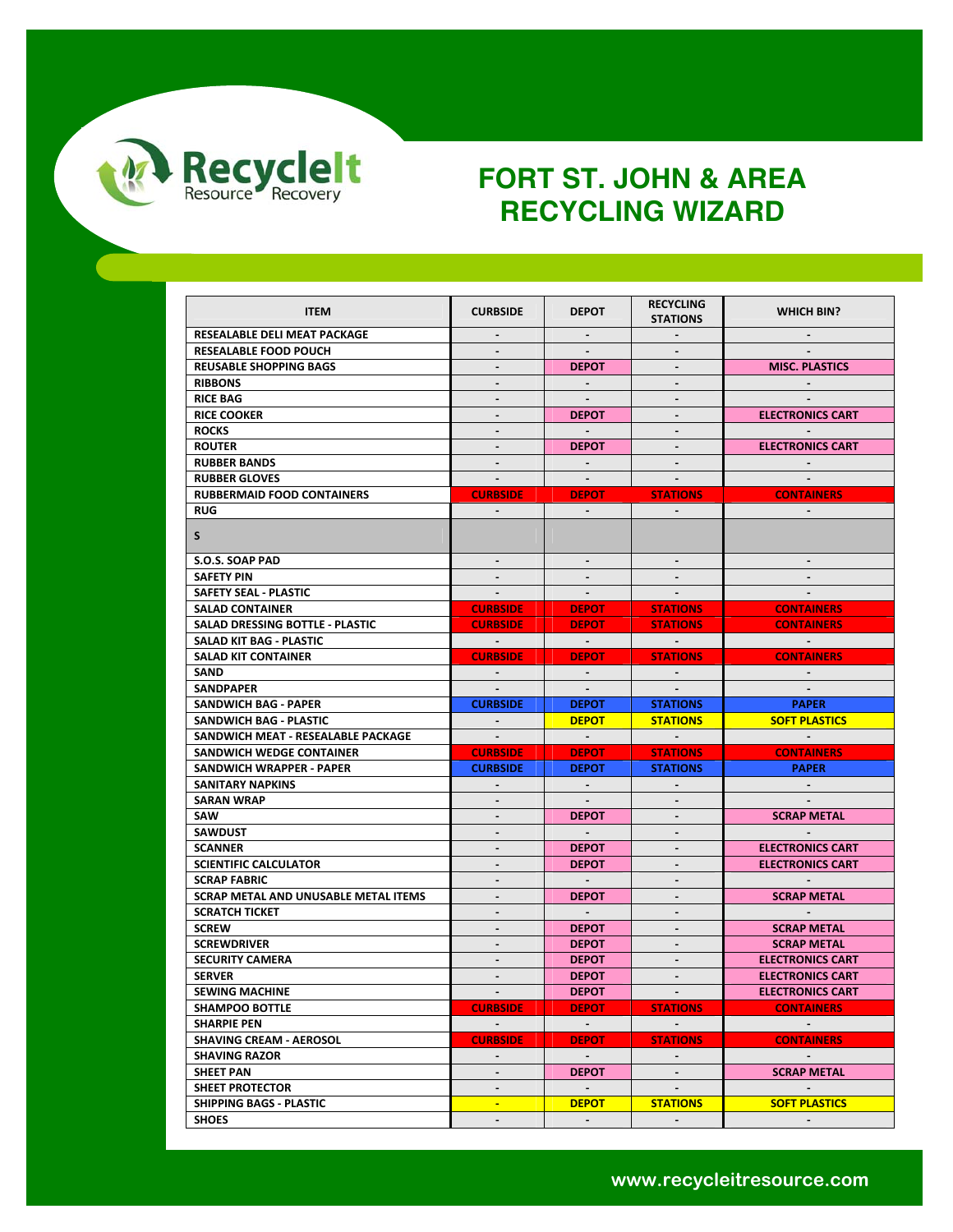

| <b>ITEM</b>                             | <b>CURBSIDE</b>              | <b>DEPOT</b>                | <b>RECYCLING</b><br><b>STATIONS</b>                         | <b>WHICH BIN?</b>        |
|-----------------------------------------|------------------------------|-----------------------------|-------------------------------------------------------------|--------------------------|
| <b>SHOP TOWELS AND WIPERS</b>           |                              |                             |                                                             |                          |
| <b>SHOPPING BAG - PAPER</b>             | <b>CURBSIDE</b>              | <b>DEPOT</b>                | <b>STATIONS</b>                                             | <b>PAPER</b>             |
| <b>SHOPPING BAG - PLASTIC</b>           | <b>A</b>                     | <b>DEPOT</b>                | <b>STATIONS</b>                                             | <b>SOFT PLASTICS</b>     |
| <b>SHOWER CURTAIN - PLASTIC</b>         |                              |                             |                                                             |                          |
| SHREDDED CHEESE BAG                     | $\sim$                       | $\sim$                      | $\sim$                                                      | $\sim$                   |
| <b>SHREDDED PAPER</b>                   | <b>CURBSIDE</b>              | <b>DEPOT</b>                | <b>STATIONS</b>                                             | <b>PAPER</b>             |
| <b>SHRINK WRAP</b>                      |                              | <b>DEPOT</b>                | <b>STATIONS</b>                                             | <b>SOFT PLASTICS</b>     |
| SIDEWALK CHALK                          | $\blacksquare$               | $\mathcal{L}^{\mathcal{L}}$ | $\mathbf{r}$                                                |                          |
| SILICA GEL PACKET                       | $\blacksquare$               | $\blacksquare$              | $\blacksquare$                                              | $\blacksquare$           |
| SINGLE-SERVE COFFEE PACKAGES            | $\qquad \qquad \blacksquare$ | $\overline{\phantom{a}}$    |                                                             |                          |
| SINGLE-SERVING CONDIMENT PACKET         |                              |                             |                                                             |                          |
| SINGLE-USE POWDER PACKETS               | $\blacksquare$               | $\blacksquare$              | $\blacksquare$                                              | $\blacksquare$           |
| SINK                                    | $\overline{\phantom{a}}$     |                             | $\blacksquare$                                              |                          |
| SISAL TWINE AND STRING                  | $\blacksquare$               |                             |                                                             |                          |
| <b>SIX-PACK HOLDERS</b>                 | L.                           | $\blacksquare$              | L.                                                          | $\mathbf{r}$             |
| <b>SIX-PACK LID HOLDERS</b>             | $\blacksquare$               | $\blacksquare$              | $\blacksquare$                                              | $\blacksquare$           |
| <b>SKEWERS - WOODEN</b>                 |                              |                             |                                                             |                          |
| SKI WAX                                 | $\blacksquare$               |                             |                                                             |                          |
| <b>SLICED CHEESE WRAPPERS - PLASTIC</b> | $\blacksquare$               | $\sim$                      | $\sim$                                                      | $\sim$                   |
| <b>SLOW COOKER</b>                      |                              | <b>DEPOT</b>                |                                                             | <b>ELECTRONICS CART</b>  |
| <b>SLURPEE CUP - PAPER</b>              | <b>CURBSIDE</b>              | <b>DEPOT</b>                | <b>STATIONS</b>                                             | <b>CONTAINERS</b>        |
| <b>SMARTPHONE</b>                       | $\sim$                       | <b>DEPOT</b>                | $\sim$                                                      | <b>ELECTRONICS CART</b>  |
| <b>SMARTWATCHES</b>                     | $\blacksquare$               | <b>DEPOT</b>                |                                                             | <b>ELECTRONICS CART</b>  |
| <b>SMOKE DETECTORS</b>                  | $\overline{a}$               | <b>DEPOT</b>                |                                                             | <b>SMOKE ALARMS</b>      |
| <b>SMOKER - BARBECUE</b>                |                              | <b>DEPOT</b>                |                                                             | <b>SCRAP METAL</b>       |
| <b>SNOW SHOVEL</b>                      | $\blacksquare$               | $\sim$                      | $\sim$                                                      |                          |
| <b>SNOWBOARD WAX</b>                    |                              |                             |                                                             |                          |
| SOAP                                    |                              | $\sim$                      |                                                             |                          |
| SOAP BOTTLE - PLASTIC                   | <b>CURBSIDE</b>              | <b>DEPOT</b>                | <b>STATIONS</b>                                             | <b>CONTAINERS</b>        |
| <b>SOAP BOX</b>                         | <b>CURBSIDE</b>              | <b>DEPOT</b>                | <b>STATIONS</b>                                             | <b>PAPER</b>             |
| SOD                                     | $\sim$                       | $\sim$ 100 $\pm$            |                                                             |                          |
| SODASTREAM CO2 CANISTER                 |                              | <b>DEPOT</b>                |                                                             | <b>SCRAP METAL</b>       |
| <b>SOFAS</b>                            | $\sim$                       | $\sim 100$                  |                                                             |                          |
| <b>SOFT DRINK CUP</b>                   | <b>CURBSIDE</b>              | <b>DEPOT</b>                | <b>STATIONS</b>                                             | <b>CONTAINERS</b>        |
| <b>SOFT DRINK LID</b>                   | <b>CURBSIDE</b>              | <b>DEPOT</b>                | <b>STATIONS</b>                                             | <b>CONTAINERS</b>        |
| <b>SOIL</b>                             | <b>State State</b>           | $\sim 100$ km s $^{-1}$     | $\mathcal{L}(\mathcal{L})$ and $\mathcal{L}(\mathcal{L})$ . | <b>Contract Contract</b> |
| <b>SOLO CUPS</b>                        | <b>CURBSIDE</b>              | <b>DEPOT</b>                | <b>STATIONS</b>                                             | <b>CONTAINERS</b>        |
| <b>SONY PLAYSTATION SYSTEMS</b>         | <b>Contract Contract</b>     | <b>DEPOT</b>                | <b>Contract Contract</b>                                    | <b>ELECTRONICS CART</b>  |
| <b>SOUP CARTON</b>                      | <b>CURBSIDE</b>              | <b>DEPOT</b>                | <b>STATIONS</b>                                             | <b>CONTAINERS</b>        |
| <b>SOUP CUP - PAPER</b>                 | <b>CURBSIDE</b>              | <b>DEPOT</b>                | <b>STATIONS</b>                                             | <b>CONTAINERS</b>        |
| <b>SOY SAUCE PACKET</b>                 | $\sim$                       | $\sim$                      | $\sim$                                                      |                          |
| <b>SPACE HEATER</b>                     |                              | <b>DEPOT</b>                |                                                             | <b>ELECTRONICS CART</b>  |
| <b>SPAGHETTI BOX</b>                    | <b>CURBSIDE</b>              | <b>DEPOT</b>                | <b>STATIONS</b>                                             | <b>PAPER</b>             |
| <b>SPEAKERS</b>                         | $\blacksquare$               | <b>DEPOT</b>                |                                                             | <b>ELECTRONICS CART</b>  |
| <b>SPEAKERS - COMPUTER</b>              | $\blacksquare$               | <b>DEPOT</b>                | $\overline{\phantom{a}}$                                    | <b>ELECTRONICS CART</b>  |
| SPINACH BAG - PLASTIC                   | $\blacksquare$               | $\sim$                      |                                                             | $\sim$                   |
| <b>SPLITTER BOX</b>                     | $\blacksquare$               | <b>DEPOT</b>                | $\blacksquare$                                              | <b>ELECTRONICS CART</b>  |
| <b>SPONGE</b>                           | $\blacksquare$               | $\mathbf{r}$                |                                                             | $\sim$                   |
| <b>SPOONS</b>                           |                              |                             |                                                             |                          |
| SPOONS - COMPOSTABLE PLASTIC            | $\blacksquare$               | $\blacksquare$              | $\blacksquare$                                              | $\sim$                   |
| <b>SPOONS - PLASTIC</b>                 | $\overline{\phantom{a}}$     | $\blacksquare$              | $\blacksquare$                                              | $\blacksquare$           |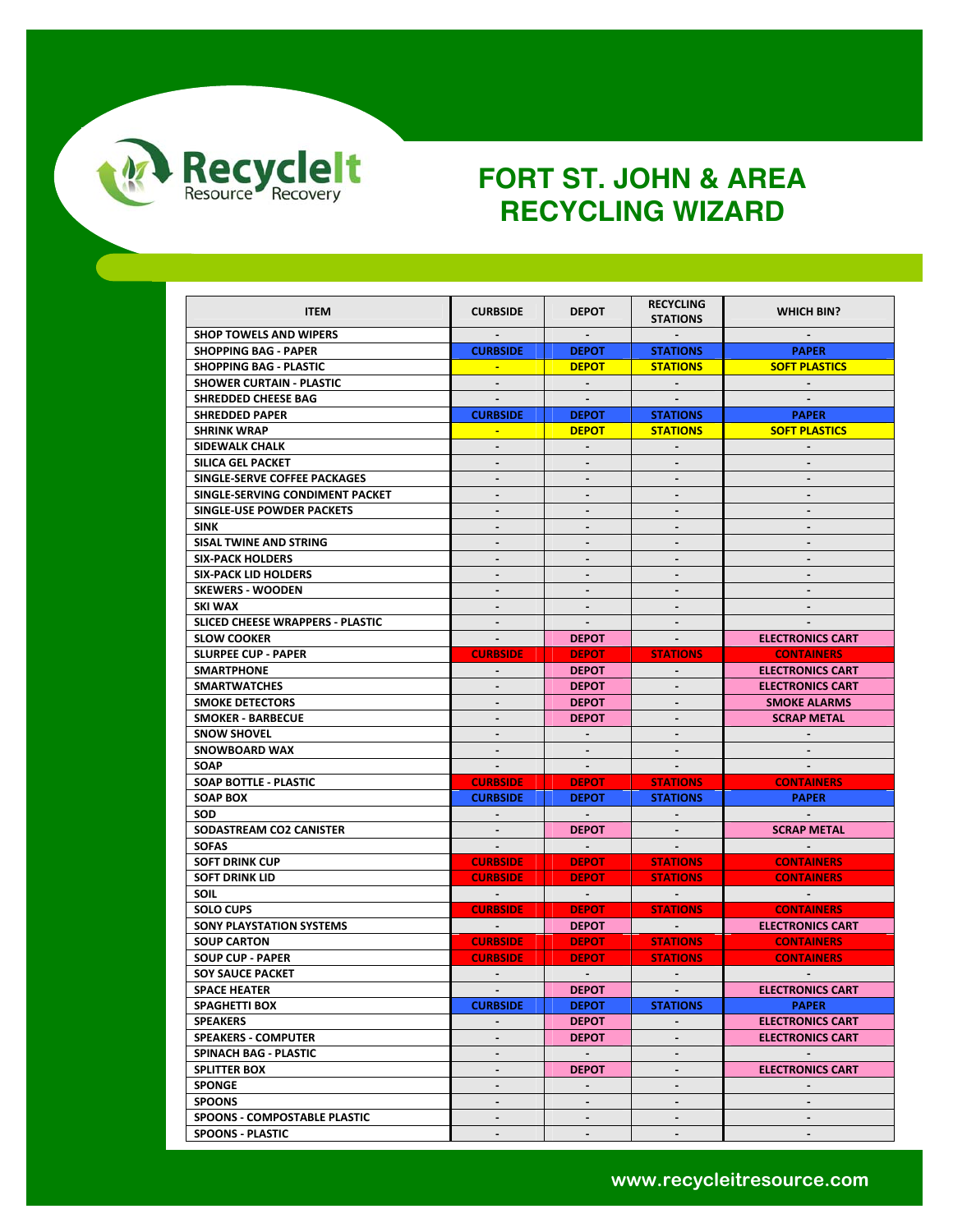

| <b>ITEM</b>                           | <b>CURBSIDE</b>          | <b>DEPOT</b>            | <b>RECYCLING</b><br><b>STATIONS</b> | <b>WHICH BIN?</b>        |
|---------------------------------------|--------------------------|-------------------------|-------------------------------------|--------------------------|
| <b>SPORTS EQUIPMENT</b>               | $\overline{\phantom{a}}$ | $\blacksquare$          | $\sim$                              | $\sim$                   |
| <b>SPOT REMOVERS</b>                  | $\blacksquare$           |                         |                                     |                          |
| <b>SPRAY FOAM</b>                     | $\blacksquare$           | $\sim$                  | $\blacksquare$                      |                          |
| <b>SPRAY PAINT</b>                    | $\blacksquare$           | <b>DEPOT</b>            |                                     | <b>PAINT SHELF</b>       |
| <b>SQUEEZE POUCH</b>                  | $\overline{\phantom{a}}$ | $\sim$                  | $\sim$                              |                          |
| STAINLESS STEEL BOTTLES AND MUGS      | ÷.                       | <b>DEPOT</b>            |                                     | <b>SCRAP METAL</b>       |
| <b>STAIR CLIMBER</b>                  |                          | <b>DEPOT</b>            |                                     | <b>SCRAP METAL</b>       |
| <b>STAND UP PLASTIC POUCH</b>         | $\overline{\phantom{a}}$ | $\sim$                  | $\sim$                              | $\sim$                   |
| <b>STAPLE</b>                         | $\sim$                   | $\sim$                  | $\overline{\phantom{a}}$            |                          |
| <b>STARBUCKS BAG - PAPER</b>          | <b>CURBSIDE</b>          | <b>DEPOT</b>            | <b>STATIONS</b>                     | <b>PAPER</b>             |
| <b>STARCH PACKING PEANUTS</b>         |                          |                         |                                     |                          |
| <b>STEAMER - FOOD</b>                 | $\blacksquare$           | <b>DEPOT</b>            | $\sim$                              | <b>ELECTRONICS CART</b>  |
| <b>STEEL WOOL</b>                     | $\frac{1}{2}$            | $\sim$                  |                                     |                          |
| <b>STEEL WOOL PAD</b>                 |                          |                         |                                     |                          |
| <b>STEREOS</b>                        | $\blacksquare$           | <b>DEPOT</b>            | $\sim$                              | <b>ELECTRONICS CART</b>  |
| <b>STICKERS</b>                       | $\overline{\phantom{a}}$ |                         |                                     |                          |
| <b>STICKY NOTES</b>                   | <b>CURBSIDE</b>          | <b>DEPOT</b>            | <b>STATIONS</b>                     | <b>PAPER</b>             |
| <b>STIR STICKS</b>                    | $\sim$                   | $\sim$                  |                                     | $\sim$ .                 |
| <b>STONES</b>                         | $\blacksquare$           | $\sim$                  |                                     |                          |
| <b>STOVE</b>                          |                          | <b>DEPOT</b>            |                                     | <b>SCRAP METAL</b>       |
| <b>STRAW - PAPER</b>                  | <b>CURBSIDE</b>          | <b>DEPOT</b>            | <b>STATIONS</b>                     | <b>PAPER</b>             |
| <b>STRAW - PLASTIC</b>                | $\sim$ $-$               | $\sim 100$              | $\sim$                              | $\sim 100$               |
| <b>STRAWBERRIES CONTAINER</b>         | <b>CURBSIDE</b>          | <b>DEPOT</b>            | <b>STATIONS</b>                     | <b>CONTAINERS</b>        |
| <b>STREET SWEEPINGS</b>               | $\sim$                   | $\sim 100$              | <b>Contract</b>                     | <b>Contract Contract</b> |
| <b>STRETCH WRAP</b>                   | ä.                       | <b>DEPOT</b>            | <b>STATIONS</b>                     | <b>SOFT PLASTICS</b>     |
| <b>STRING - NATURAL FIBRE</b>         | ۰                        |                         |                                     |                          |
| STRING - PLASTIC/SYNTHETIC            | $\blacksquare$           |                         |                                     |                          |
| <b>STRING TRIMMER (WEED EATER)</b>    | $\blacksquare$           |                         |                                     |                          |
| <b>STUFFED ANIMALS</b>                | $\sim$                   | $\sim$                  | $\sim$                              |                          |
| <b>STYROFOAM</b>                      | $\sim$                   | <b>DEPOT</b>            |                                     | <b>STYROFOAM</b>         |
| SUBWAY SANDWICH WRAPPER               | <b>CURBSIDE</b>          | <b>DEPOT</b>            | <b>STATIONS</b>                     | <b>PAPER</b>             |
| <b>SUGAR BAGS - PAPER</b>             | <b>CURBSIDE</b>          | <b>DEPOT</b>            | <b>STATIONS</b>                     | <b>PAPER</b>             |
| <b>SUGAR PACKETS</b>                  | <b>CURBSIDE</b>          | <b>DEPOT</b>            | <b>STATIONS</b>                     | <b>PAPER</b>             |
| <b>SUITCASES</b>                      | $\sim 100$ km s $^{-1}$  | $\sim 100$ km s $^{-1}$ | <b>Contract Contract</b>            | <b>Contract Contract</b> |
| SUNSCREEN BOTTLE - PLASTIC            | <b>CURBSIDE</b>          | <b>DEPOT</b>            | <b>STATIONS</b>                     | <b>CONTAINERS</b>        |
| <b>SUNSCREEN BOTTLE - TUBE</b>        | <b>CURBSIDE</b>          | <b>DEPOT</b>            | <b>STATIONS</b>                     | <b>CONTAINERS</b>        |
| <b>SUNSCREEN - AEROSOL</b>            | <b>CURBSIDE</b>          | <b>DEPOT</b>            | <b>STATIONS</b>                     | <b>CONTAINERS</b>        |
| <b>SUPPLEMENTS BOTTLE - PLASTIC</b>   | <b>CURBSIDE</b>          | <b>DEPOT</b>            | <b>STATIONS</b>                     | <b>CONTAINERS</b>        |
| SWIFFER CLEANING PADS AND DUSTERS     | $\sim$                   | $\sim$                  | $\sim$                              | $\sim$                   |
| <b>SYNTHESIZER</b>                    | $\blacksquare$           | <b>DEPOT</b>            |                                     | <b>ELECTRONICS CART</b>  |
| SYNTHETIC STRING AND TWINE            | $\blacksquare$           | $\sim$                  | $\blacksquare$                      |                          |
| <b>SYRINGES</b>                       |                          |                         |                                     |                          |
| T.                                    |                          |                         |                                     |                          |
| <b>TABLES</b>                         | $\blacksquare$           | $\sim$                  | $\blacksquare$                      |                          |
| TABLET                                |                          | <b>DEPOT</b>            |                                     | <b>ELECTRONICS CART</b>  |
| <b>TACK - THUMB</b>                   | $\blacksquare$           | $\sim$                  | $\sim$                              | $\blacksquare$           |
| <b>TAKEOUT BAG - PAPER</b>            | <b>CURBSIDE</b>          | <b>DEPOT</b>            | <b>STATIONS</b>                     | <b>PAPER</b>             |
| TAKEOUT BAG - PAPER W/ PLASTIC WINDOW | <b>CURBSIDE</b>          | <b>DEPOT</b>            | <b>STATIONS</b>                     | <b>PAPER</b>             |
| TAKEOUT BOX - PAPER W/ PLASTIC WINDOW | <b>CURBSIDE</b>          | <b>DEPOT</b>            | <b>STATIONS</b>                     | <b>PAPER</b>             |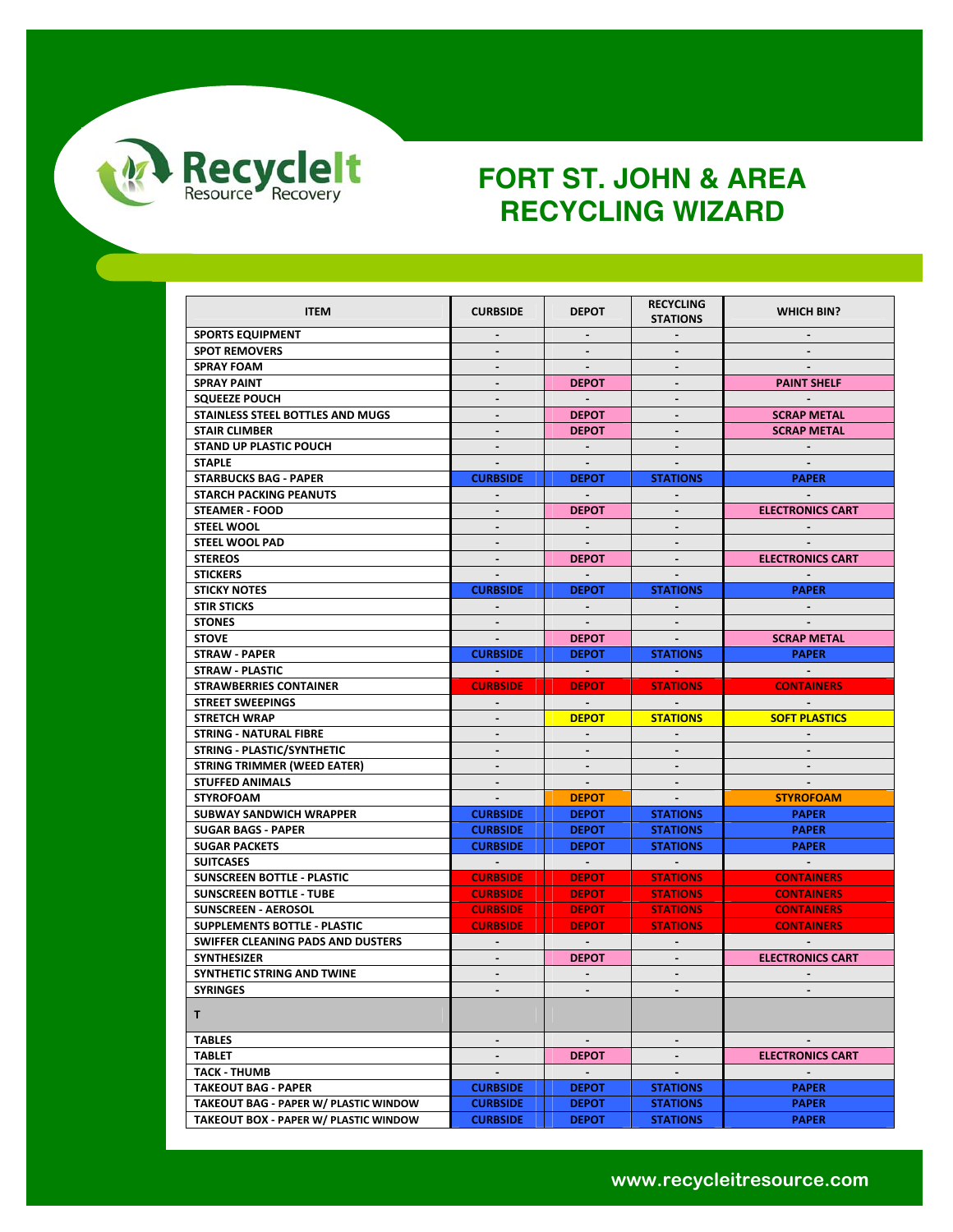

|                                               |                                  |                                | <b>RECYCLING</b>                           |                                              |
|-----------------------------------------------|----------------------------------|--------------------------------|--------------------------------------------|----------------------------------------------|
| <b>ITEM</b>                                   | <b>CURBSIDE</b>                  | <b>DEPOT</b>                   | <b>STATIONS</b>                            | <b>WHICH BIN?</b>                            |
| <b>TAKEOUT CONTAINER - SOUP CUP</b>           | <b>CURBSIDE</b>                  | <b>DEPOT</b>                   | <b>STATIONS</b>                            | <b>CONTAINERS</b>                            |
| <b>TAKEOUT CONTAINERS - BURGER BOX</b>        | <b>CURBSIDE</b>                  | <b>DEPOT</b>                   | <b>STATIONS</b>                            | <b>PAPER</b>                                 |
| <b>TAKEOUT CONTAINERS - CHINESE FOOD</b>      | <b>CURBSIDE</b>                  | <b>DEPOT</b>                   | <b>STATIONS</b>                            | <b>CONTAINERS</b>                            |
| <b>TAKEOUT CONTAINERS - COMPOSTABLE PAPER</b> | <b>CURBSIDE</b>                  | <b>DEPOT</b>                   | <b>STATIONS</b>                            | <b>CONTAINERS</b>                            |
| TAKEOUT CONTAINERS - COMPOSTABLE PLASTIC      | $\sim$                           | $\sim$ $-$                     | $\sim$                                     | $\sim$                                       |
| <b>TAKEOUT CONTAINERS - FOAM</b>              | $\blacksquare$                   | <b>DEPOT</b>                   | $\sim$                                     | <b>STYROFOAM</b>                             |
| <b>TAKEOUT CONTAINERS - FOIL</b>              | <b>CURBSIDE</b>                  | <b>DEPOT</b>                   | <b>STATIONS</b>                            | <b>CONTAINERS</b>                            |
| <b>TAKEOUT CONTAINERS - FRIES BOX</b>         | <b>CURBSIDE</b>                  | <b>DEPOT</b>                   | <b>STATIONS</b>                            | <b>PAPER</b>                                 |
| <b>TAKEOUT CONTAINERS - PAPER</b>             | <b>CURBSIDE</b>                  | <b>DEPOT</b>                   | <b>STATIONS</b>                            | <b>PAPER</b>                                 |
| <b>TAKEOUT CONTAINERS - PAPER BUCKET</b>      | <b>CURBSIDE</b>                  | <b>DEPOT</b>                   | <b>STATIONS</b>                            | <b>CONTAINERS</b>                            |
| <b>TAKEOUT CONTAINERS - PAPER TRAY</b>        | <b>CURBSIDE</b>                  | <b>DEPOT</b>                   | <b>STATIONS</b>                            | <b>PAPER</b>                                 |
| TAKEOUT CONTAINERS - PLASTIC                  | <b>CURBSIDE</b>                  | <b>DEPOT</b>                   | <b>STATIONS</b>                            | <b>CONTAINERS</b>                            |
| TAKEOUT CONTAINERS - PLASTIC PARTY TRAYS      | <b>CURBSIDE</b>                  | <b>DEPOT</b>                   | <b>STATIONS</b>                            | <b>CONTAINERS</b>                            |
| TAKEOUT COOKIE/SANDWICH BAG - PAPER           | <b>CURBSIDE</b>                  | <b>DEPOT</b>                   | <b>STATIONS</b>                            | <b>PAPER</b>                                 |
| TAKEOUT CUTLERY - COMPOSTABLE PLASTIC         | $\sim$                           | $\blacksquare$                 | $\sim$                                     | $\sim$                                       |
| <b>TAKEOUT CUTLERY - PLASTIC</b>              | $\blacksquare$                   | $\blacksquare$                 | $\sim$                                     |                                              |
| TAKEOUT DRINK CUP - PAPER                     | <b>CURBSIDE</b>                  | <b>DEPOT</b>                   | <b>STATIONS</b>                            | <b>CONTAINERS</b>                            |
| TAKEOUT DRINK TRAY - PAPER                    | <b>CURBSIDE</b>                  | <b>DEPOT</b>                   | <b>STATIONS</b>                            | <b>PAPER</b>                                 |
| <b>TAKEOUT FOOD CONTAINERS</b>                | <b>CURBSIDE</b>                  | <b>DEPOT</b>                   | <b>STATIONS</b>                            | <b>CONTAINERS</b>                            |
| <b>TAKEOUT FRIES BAG - PAPER</b>              | <b>CURBSIDE</b>                  | <b>DEPOT</b>                   | <b>STATIONS</b>                            | <b>PAPER</b>                                 |
| <b>TAKEOUT FROZEN YOGURT CUP - PAPER</b>      | <b>CURBSIDE</b>                  | <b>DEPOT</b>                   | <b>STATIONS</b>                            |                                              |
|                                               |                                  |                                |                                            | <b>CONTAINERS</b>                            |
| TAKEOUT HAMBURGER WRAPPER - PAPER             | <b>CURBSIDE</b>                  | <b>DEPOT</b>                   | <b>STATIONS</b>                            | <b>PAPER</b><br><b>PAPER</b>                 |
| TAKEOUT SANDWICH WRAPPER - PAPER              | <b>CURBSIDE</b>                  | <b>DEPOT</b>                   | <b>STATIONS</b>                            |                                              |
| <b>TAKEOUT TIM HORTONS BAG - PAPER</b>        | <b>CURBSIDE</b>                  | <b>DEPOT</b>                   | <b>STATIONS</b>                            | <b>PAPER</b>                                 |
| TAKEOUT WRAPPER - FOIL/PAPER                  |                                  |                                |                                            |                                              |
| <b>TAMPONS</b>                                | $\blacksquare$                   | $\blacksquare$                 | $\blacksquare$                             |                                              |
| TANK, COMPRESSED - GAS                        | $\blacksquare$<br>$\blacksquare$ | <b>DEPOT</b>                   | $\overline{\phantom{a}}$<br>$\blacksquare$ | <b>PROPANE TANKS</b><br><b>PROPANE TANKS</b> |
| <b>TANKS - PROPANE</b><br><b>TAPE</b>         | $\frac{1}{2}$                    | <b>DEPOT</b><br>$\blacksquare$ | $\blacksquare$                             | $\blacksquare$                               |
|                                               |                                  |                                |                                            |                                              |
| <b>TARP</b>                                   |                                  |                                | $\qquad \qquad \blacksquare$               |                                              |
| <b>TASSIMO T-DISCS PODS</b>                   | $\blacksquare$                   | $\blacksquare$                 |                                            |                                              |
| <b>TASSIMO T-DISCS PODS - COMPOSTABLE</b>     |                                  |                                |                                            |                                              |
| TEA BAG                                       | $\overline{\phantom{a}}$         | $\blacksquare$                 |                                            |                                              |
| <b>TEA BAG PACKET</b>                         | <b>CURBSIDE</b>                  | <b>DEPOT</b>                   | <b>STATIONS</b>                            | <b>PAPER</b>                                 |
| TEA CANISTER                                  | <b>CURBSIDE</b>                  | <b>DEPOT</b>                   | <b>STATIONS</b>                            | <b>CONTAINERS</b>                            |
| <b>TELEPHONE BOOKS</b>                        | <b>CURBSIDE</b>                  | <b>DEPOT</b>                   | <b>STATIONS</b>                            | <b>PAPER</b>                                 |
| <b>TELEVISIONS</b>                            |                                  | $\blacksquare$                 |                                            |                                              |
| TETLEY TEA CANISTER                           | <b>CURBSIDE</b>                  | <b>DEPOT</b>                   | <b>STATIONS</b>                            | <b>CONTAINERS</b>                            |
| TETRA PAK BEVERAGE CONTAINERS                 | <b>CURBSIDE</b>                  | <b>DEPOT</b>                   | <b>STATIONS</b>                            | <b>CONTAINERS</b>                            |
| TETRA PAK FOOD AND BEVERAGE CARTONS           | <b>CURBSIDE</b>                  | <b>DEPOT</b>                   | <b>STATIONS</b>                            | <b>CONTAINERS</b>                            |
| TETRA PAK FROZEN JUICE CONTAINER              | <b>CURBSIDE</b>                  | <b>DEPOT</b>                   | <b>STATIONS</b>                            | <b>CONTAINERS</b>                            |
| <b>TETRA PAK JUICE CARTONS</b>                | <b>CURBSIDE</b>                  | <b>DEPOT</b>                   | <b>STATIONS</b>                            | <b>CONTAINERS</b>                            |
| <b>TEXTBOOKS</b>                              | $\sim$                           | $\sim$                         | $\blacksquare$                             | $\sim$                                       |
| <b>TEXTILES</b>                               | $\sim$                           | $\sim$                         |                                            |                                              |
| <b>THERMAL PAPER</b>                          | <b>CURBSIDE</b>                  | <b>DEPOT</b>                   | <b>STATIONS</b>                            | <b>PAPER</b>                                 |
| <b>THERMOMETERS</b>                           | $\blacksquare$                   | <b>DEPOT</b>                   | $\blacksquare$                             | <b>THERMOSTATS</b>                           |
| <b>THERMOMETERS - DIGITAL</b>                 | $\blacksquare$                   | <b>DEPOT</b>                   | $\blacksquare$                             | <b>ELECTRONICS CART</b>                      |
| <b>THERMOSTATS</b>                            | $\blacksquare$                   | <b>DEPOT</b>                   | $\overline{\phantom{0}}$                   | <b>THERMOSTATS</b>                           |
| <b>THREAD</b>                                 |                                  | $\overline{\phantom{a}}$       |                                            |                                              |
| THREE-RING BINDER                             | $\sim$                           | $\blacksquare$                 | $\blacksquare$                             | $\sim$                                       |
| <b>THUMB TACK</b>                             | $\sim$                           | $\blacksquare$                 | $\blacksquare$                             | $\sim$                                       |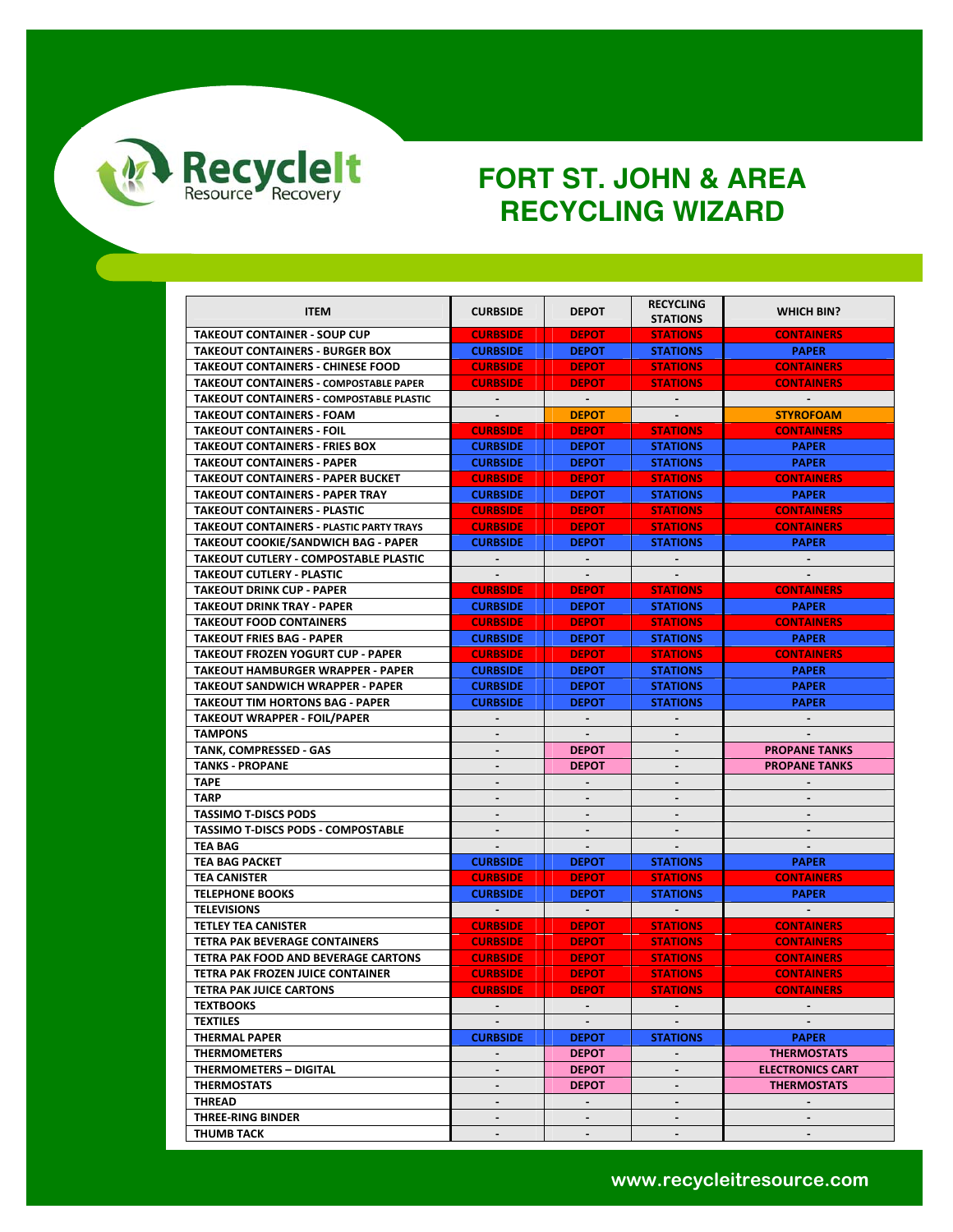

| <b>ITEM</b>                         | <b>CURBSIDE</b>          | <b>DEPOT</b>   | <b>RECYCLING</b><br><b>STATIONS</b> | <b>WHICH BIN?</b>       |
|-------------------------------------|--------------------------|----------------|-------------------------------------|-------------------------|
| <b>TILES</b>                        | $\blacksquare$           | $\sim$         | $\sim$                              | $\sim$                  |
| TIM HORTONS BAG - PAPER             | <b>CURBSIDE</b>          | <b>DEPOT</b>   | <b>STATIONS</b>                     | <b>PAPER</b>            |
| TIM HORTONS SOUP CUP                | <b>CURBSIDE</b>          | <b>DEPOT</b>   | <b>STATIONS</b>                     | <b>CONTAINERS</b>       |
| <b>TIN CANS</b>                     | <b>CURBSIDE</b>          | <b>DEPOT</b>   | <b>STATIONS</b>                     | <b>CONTAINERS</b>       |
| <b>TIN CONTAINERS</b>               | <b>CURBSIDE</b>          | <b>DEPOT</b>   | <b>STATIONS</b>                     | <b>CONTAINERS</b>       |
| <b>TIN FOIL</b>                     | <b>CURBSIDE</b>          | <b>DEPOT</b>   | <b>STATIONS</b>                     | <b>CONTAINERS</b>       |
| <b>TINSEL</b>                       | $\sim$                   | $\sim$         |                                     |                         |
| <b>TIRES</b>                        | $\blacksquare$           | $\sim$         | $\sim$                              | $\sim$                  |
| <b>TISSUE - FACIAL</b>              | $\blacksquare$           | $\blacksquare$ |                                     |                         |
| <b>TISSUE BOXES</b>                 | <b>CURBSIDE</b>          | <b>DEPOT</b>   | <b>STATIONS</b>                     | <b>PAPER</b>            |
| <b>TISSUE PAPER - FROM GIFTS</b>    | <b>CURBSIDE</b>          | <b>DEPOT</b>   | <b>STATIONS</b>                     | <b>PAPER</b>            |
| <b>TOASTER</b>                      | $\blacksquare$           | <b>DEPOT</b>   | $\blacksquare$                      | <b>ELECTRONICS CART</b> |
| <b>TOASTER OVEN</b>                 | $\blacksquare$           | <b>DEPOT</b>   |                                     | <b>ELECTRONICS CART</b> |
| <b>TOE WARMERS</b>                  | $\frac{1}{2}$            | $\blacksquare$ |                                     |                         |
| <b>TOENAIL CLIPPINGS</b>            | $\frac{1}{2}$            | $\blacksquare$ | $\blacksquare$                      | $\blacksquare$          |
| <b>TOILET</b>                       | $\overline{\phantom{a}}$ | $\blacksquare$ | $\blacksquare$                      | $\blacksquare$          |
| <b>TOILET BOWL BRUSH</b>            | $\blacksquare$           | $\sim$         | $\sim$                              | $\sim$                  |
| <b>TOILET PAPER</b>                 |                          |                |                                     |                         |
| <b>TOILET PAPER ROLLS</b>           | <b>CURBSIDE</b>          | <b>DEPOT</b>   | <b>STATIONS</b>                     | <b>PAPER</b>            |
| <b>TONER</b>                        | ÷.                       | $\sim$         |                                     | $\sim$                  |
| <b>TOOLS - NON-POWERED</b>          |                          | <b>DEPOT</b>   |                                     | <b>SCRAP METAL</b>      |
| <b>TOOTHBRUSH</b>                   | $\blacksquare$           | $\blacksquare$ | $\blacksquare$                      | $\blacksquare$          |
| <b>TOOTHPASTE</b>                   | $\overline{\phantom{a}}$ | $\blacksquare$ | $\blacksquare$                      |                         |
| <b>TOOTHPICKS - WOODEN</b>          | -                        | $\blacksquare$ | $\blacksquare$                      | $\blacksquare$          |
| <b>TORTILLA CHIP BAG</b>            | $\overline{\phantom{a}}$ |                |                                     |                         |
| <b>TOWELS</b>                       | $\blacksquare$           | $\sim$         | $\blacksquare$                      | $\blacksquare$          |
| <b>TOYS</b>                         | $\overline{\phantom{a}}$ | $\blacksquare$ |                                     |                         |
| <b>TOYS - SPORTS EQUIPMENT</b>      |                          |                |                                     |                         |
| <b>TRACK LIGHTING</b>               | $\blacksquare$           | <b>DEPOT</b>   | $\sim$                              | <b>ELECTRONICS CART</b> |
| TRAIL MIX BAG                       | $\overline{\phantom{a}}$ |                | $\overline{\phantom{a}}$            |                         |
| <b>TRAINING PADS</b>                | $\blacksquare$           | $\sim$         | $\blacksquare$                      |                         |
| <b>TRAVEL MUG - STAINLESS STEEL</b> | $\blacksquare$           | <b>DEPOT</b>   |                                     | <b>SCRAP METAL</b>      |
| <b>TRAVEL-SIZE BOTTLES</b>          | <b>CURBSIDE</b>          | <b>DEPOT</b>   | <b>STATIONS</b>                     | <b>CONTAINERS</b>       |
| <b>TRAY - MICROWAVABLE PAPER</b>    | <b>CURBSIDE</b>          | <b>DEPOT</b>   | <b>STATIONS</b>                     | <b>CONTAINERS</b>       |
| <b>TRAYS - MICROWAVABLE PLASTIC</b> | <b>CURBSIDE</b>          | <b>DEPOT</b>   | <b>STATIONS</b>                     | <b>CONTAINERS</b>       |
| <b>TREADMILL</b>                    | $\blacksquare$           | <b>DEPOT</b>   | $\blacksquare$                      | <b>SCRAP METAL</b>      |
| <b>TREES</b>                        | $\blacksquare$           | $\sim$         |                                     |                         |
| <b>TROWEL</b>                       | $\sim$                   | <b>DEPOT</b>   | $\blacksquare$                      | <b>SCRAP METAL</b>      |
| <b>TRUCKS</b>                       | $\sim$                   | $\sim 10^{-1}$ | $\sim$                              | $\sim 100$              |
| <b>TUPPERWARE</b>                   | <b>CURBSIDE</b>          | <b>DEPOT</b>   | <b>STATIONS</b>                     | <b>CONTAINERS</b>       |
| TV                                  | $\overline{\phantom{a}}$ | <b>DEPOT</b>   | $\blacksquare$                      | <b>ELECTRONICS CART</b> |
| <b>TWINE</b>                        |                          |                |                                     |                         |
| <b>TWIST TIE</b>                    | $\sim$ $-$               | $\sim$         | $\sim$                              | $\sim$                  |
| <b>TYLENOL BOTTLE</b>               | <b>CURBSIDE</b>          | <b>DEPOT</b>   | <b>STATIONS</b>                     | <b>CONTAINERS</b>       |
| <b>TYPEWRITER</b>                   | Tana ay                  | <b>DEPOT</b>   | <u>та с</u>                         | <b>ELECTRONICS CART</b> |
| U                                   |                          |                |                                     |                         |
| <b>UMBRELLA</b>                     | $\blacksquare$           | $\blacksquare$ | $\blacksquare$                      |                         |
| UNDERPAD - INCONTINENCE             | $\blacksquare$           | $\blacksquare$ |                                     |                         |
| <b>UNDERWEAR</b>                    | $\blacksquare$           | $\blacksquare$ |                                     | $\blacksquare$          |
|                                     |                          |                |                                     |                         |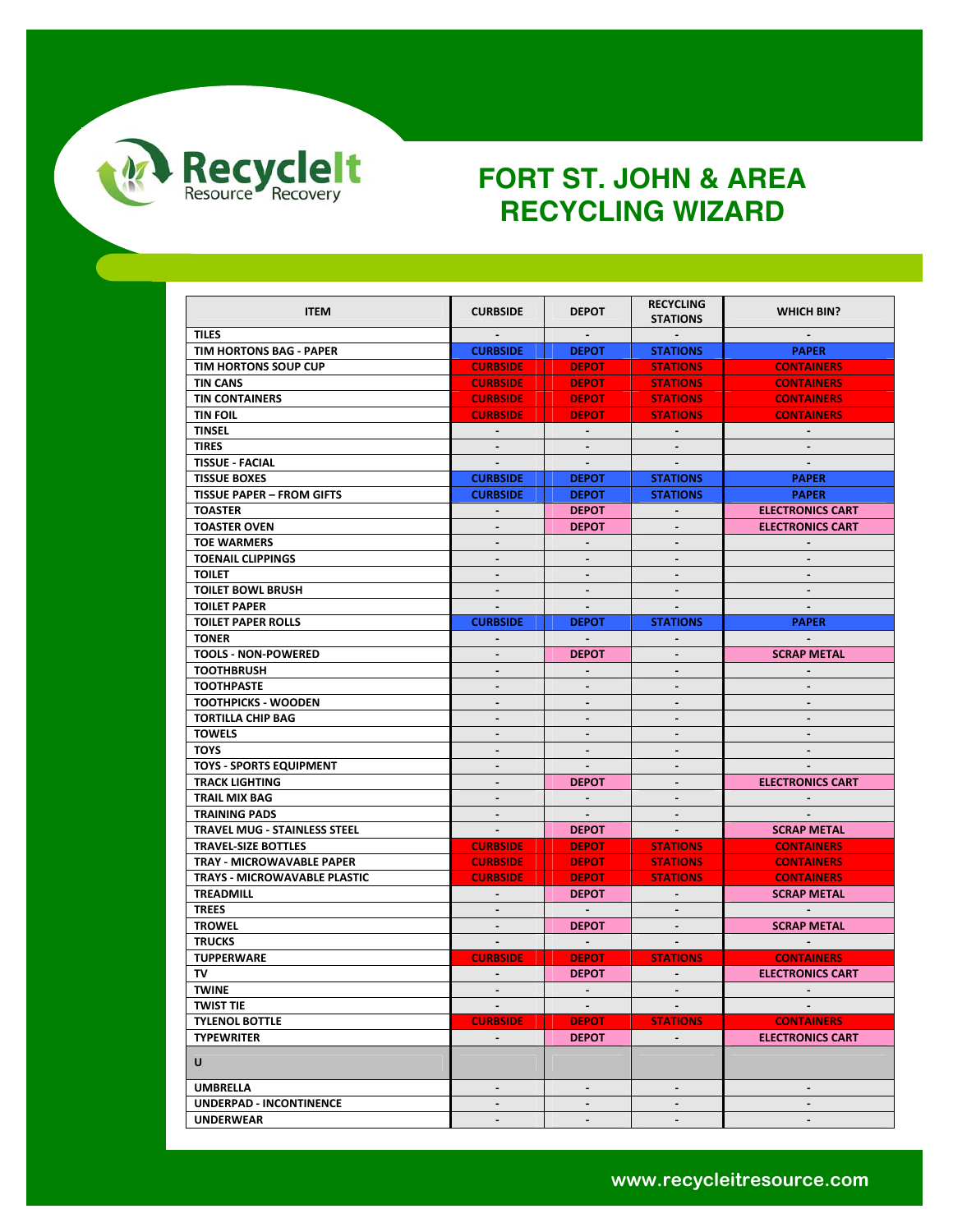

| <b>ITEM</b>                                              | <b>CURBSIDE</b>                       | <b>DEPOT</b>                    | <b>RECYCLING</b><br><b>STATIONS</b> | <b>WHICH BIN?</b>                    |
|----------------------------------------------------------|---------------------------------------|---------------------------------|-------------------------------------|--------------------------------------|
| UNTREATED WOOD                                           | $\sim$                                | $\sim$                          | $\sim$                              | $\sim$                               |
| <b>USB DRIVE</b>                                         |                                       | <b>DEPOT</b>                    |                                     | <b>ELECTRONICS CART</b>              |
| <b>UTILITY TRAILER</b>                                   |                                       | $\sim$                          |                                     |                                      |
| $\mathsf{V}$                                             |                                       |                                 |                                     |                                      |
| <b>VACUUM BAGS</b>                                       | $\sim$                                | $\sim$                          | $\blacksquare$                      | $\sim$                               |
| <b>VACUUM CLEANER DIRT</b>                               |                                       | $\blacksquare$                  |                                     |                                      |
| <b>VACUUM CLEANERS</b>                                   |                                       | <b>DEPOT</b>                    |                                     | <b>ELECTRONICS CART</b>              |
| <b>VACUUM DUST</b>                                       | $\blacksquare$                        | $\sim$                          | $\blacksquare$                      |                                      |
| <b>VACUUM SEAL BAGS</b>                                  | $\sim$                                | $\sim$                          | $\blacksquare$                      |                                      |
| VACUUM SEALED PACKAGING                                  | $\sim$                                | $\sim$                          | $\sim$                              | $\sim$                               |
| <b>VALVES - PLUMBING</b>                                 | $\mathbf{r}$                          | $\blacksquare$                  | $\blacksquare$                      |                                      |
| <b>VASELINE</b>                                          | $\sim$                                | $\sim$                          | $\sim$                              | $\sim$                               |
| <b>VASELINE CONTAINER</b>                                | <b>CURBSIDE</b>                       | <b>DEPOT</b>                    | <b>STATIONS</b>                     | <b>CONTAINERS</b>                    |
| <b>VCR PLAYERS</b>                                       |                                       | <b>DEPOT</b>                    |                                     | <b>ELECTRONICS CART</b>              |
| <b>VEGETABLE MESH BAG</b>                                | $\sim$                                | $\sim$ $-$                      | $\sim$                              | $\sim$                               |
| <b>VEHICLES</b>                                          | $\sim$                                | $\sim$                          | $\blacksquare$                      |                                      |
| <b>VIDEO GAME CONSOLES</b>                               | $\sim$                                | <b>DEPOT</b>                    | $\sim$                              | <b>ELECTRONICS CART</b>              |
| <b>VIDEO TAPES</b>                                       | $\blacksquare$                        | <b>DEPOT</b>                    | $\blacksquare$                      | <b>ELECTRONICS CART</b>              |
| <b>VINEGAR PACKET</b>                                    | $\sim$                                | $\sim$                          | $\blacksquare$                      |                                      |
| <b>VINYL DOWNSPOUT</b>                                   | $\blacksquare$                        | $\blacksquare$                  | $\blacksquare$                      |                                      |
| <b>VINYL GUTTER</b>                                      |                                       |                                 |                                     |                                      |
| <b>VINYL RECORDS</b>                                     | $\sim$                                | <b>DEPOT</b>                    | $\sim$                              | <b>ELECTRONICS CART</b>              |
|                                                          |                                       |                                 |                                     |                                      |
|                                                          | $\sim$                                | $\sim$ $\sim$                   | $\sim$                              |                                      |
| <b>VINYL SIDING</b>                                      |                                       |                                 |                                     |                                      |
| VITAMIN BOTTLE - PLASTIC<br><b>VITAMIN POWDER PACKET</b> | <b>CURBSIDE</b><br>$\Delta \sim 10^4$ | <b>DEPOT</b><br>$\sim 10^{-11}$ | <b>STATIONS</b><br>$\sim 100$       | <b>CONTAINERS</b><br>$\sim$ 10 $\pm$ |
| W                                                        |                                       |                                 |                                     |                                      |
| <b>WALL LIGHTS</b>                                       | $\sim$                                | <b>DEPOT</b>                    | $\sim$                              | <b>ELECTRONICS CART</b>              |
| <b>WALL SCONCES</b>                                      | $\sim$                                | <b>DEPOT</b>                    | $\blacksquare$                      | <b>ELECTRONICS CART</b>              |
| WALLPAPER                                                | $\sim$                                | $\sim 100$                      | $\sim$                              | $\sim 100$                           |
| <b>WASHER</b>                                            |                                       | <b>DEPOT</b>                    |                                     | <b>SCRAP METAL</b>                   |
| WATCH                                                    | $\sim$                                | <b>DEPOT</b>                    | $\sim 10^{-1}$                      | <b>ELECTRONICS CART</b>              |
| <b>WATER BOTTLE - PLASTIC, REUSABLE</b>                  | <b>CURBSIDE</b>                       | <b>DEPOT</b>                    | <b>STATIONS</b>                     | <b>CONTAINERS</b>                    |
| <b>WATER BOTTLE - STAINLESS STEEL</b>                    | $\sim$                                | <b>DEPOT</b>                    | $\sim$                              | <b>SCRAP METAL</b>                   |
| <b>WATER COOLER</b>                                      | $\sim$                                | $\sim$                          | $\blacksquare$                      | $\sim$                               |
| <b>WATER DISPENSER</b>                                   | $\blacksquare$                        | $\blacksquare$                  | $\blacksquare$                      |                                      |
| <b>WATER FILTERS</b>                                     | $\sim$                                | $\sim$                          | $\sim$                              | $\sim$                               |
| <b>WATER HEATER</b>                                      | $\blacksquare$                        | <b>DEPOT</b>                    | $\blacksquare$                      | <b>SCRAP METAL</b>                   |
| <b>WATER SOFTENER</b>                                    |                                       |                                 |                                     |                                      |
| <b>WAX - CANDLE</b>                                      | $\blacksquare$                        | $\sim$                          | $\sim$                              | $\sim$                               |
| <b>WAX PAPER</b>                                         | $\overline{\phantom{a}}$              | $\blacksquare$                  |                                     |                                      |
| <b>WAX PRODUCTS - ALL TYPES</b>                          | $\sim$                                | $\blacksquare$                  | $\overline{\phantom{a}}$            | $\overline{\phantom{a}}$             |
| <b>WAXED CUPS</b>                                        | $\sim$                                | $\blacksquare$                  | $\blacksquare$                      |                                      |
| <b>WEBCAM</b>                                            | $\sim$                                | <b>DEPOT</b>                    | $\overline{\phantom{a}}$            | <b>ELECTRONICS CART</b>              |
| <b>WEED KILLER</b>                                       | $\blacksquare$                        | $\sim$                          | $\blacksquare$                      | $\sim$                               |
| <b>WEED KILLER CONTAINER</b>                             | $\blacksquare$                        | $\sim$                          | $\overline{\phantom{a}}$            |                                      |
| <b>WEED WACKER</b>                                       | $\sim$                                | <b>DEPOT</b>                    | $\blacksquare$                      | <b>SCRAP METAL</b>                   |
| <b>WEEDS</b>                                             | $\blacksquare$                        | $\sim$                          | $\blacksquare$                      |                                      |